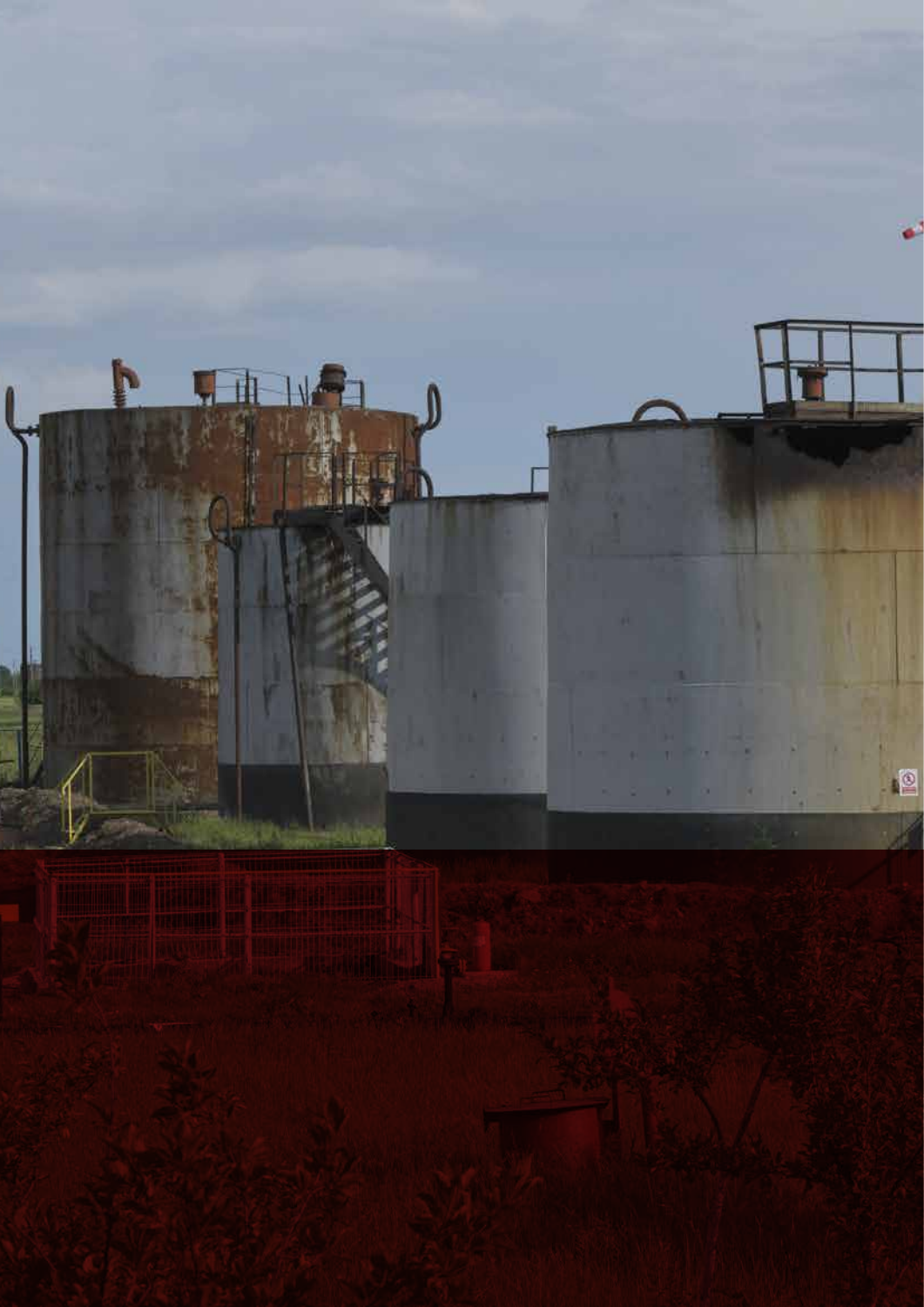Methane regulation

Moving forward from weak commitments to strong implementation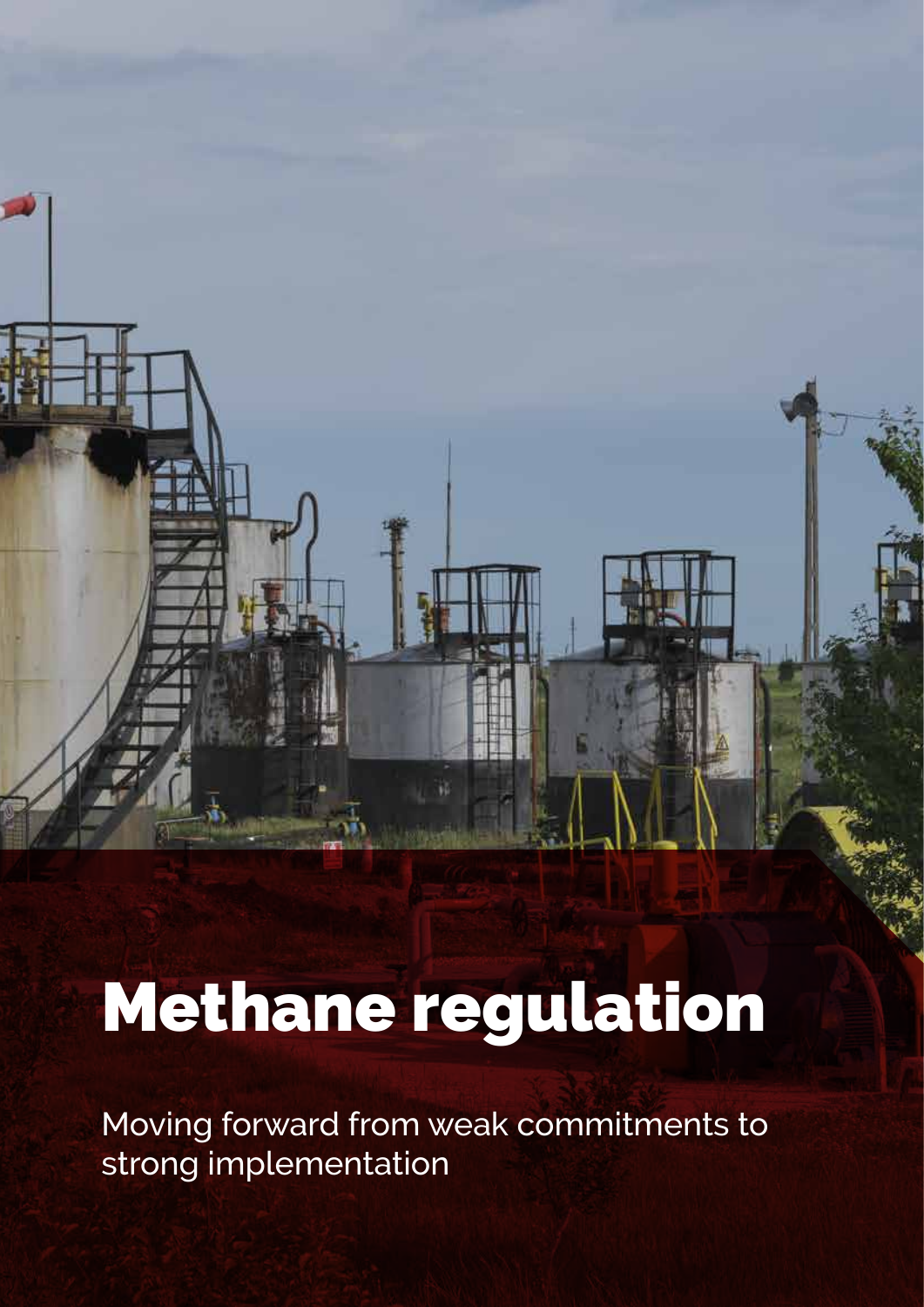Author: **Otilia Nuțu** Photo credit: **Mihai Stoica** Graphic design: **Șerban Chițu** 

#### **PUBLISHER**

**Asociația 2Celsius** Al. Sahia, nr. 18 515600, Cugir România www.2celsius.org E-mail: office@2celsius.org Mai 2022

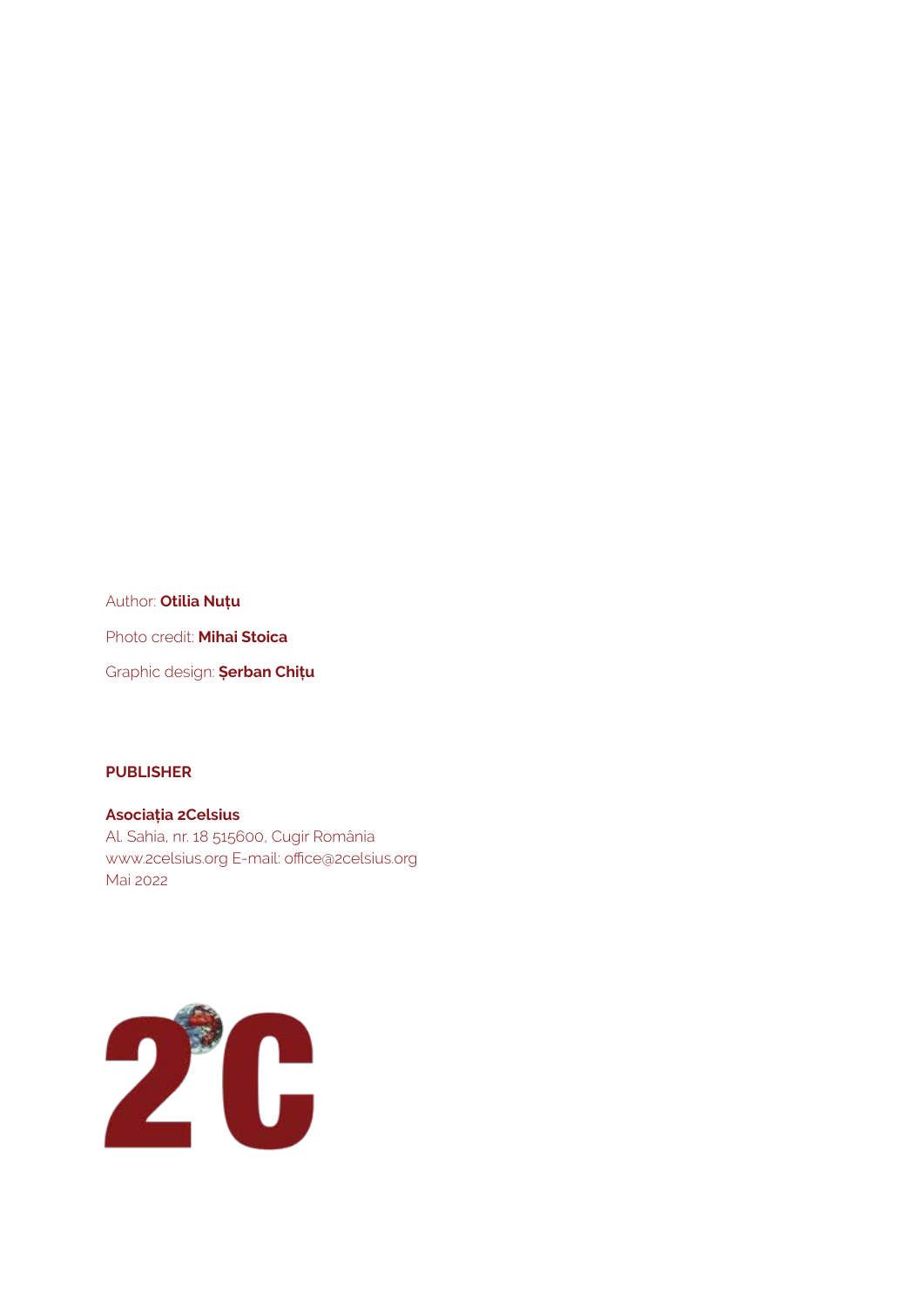### **Introduction and report summary**

While the new EU methane regulation published on December 15 of last year is now being discussed in the European Parliament and Council for adoption - with the final regulation expected in early 2023 - much more needs to be done to give it real teeth and ensure it is meaningful, especially as Member States and stakeholders may not be full-heartedly on board. The present report explains:

- The broad shortcomings of the current draft and how the EU methane regulation can be strengthened, particularly in a post-February 24 world (Part A)

- Case study Romania: the status-quo and what can be done to implement strong methane reduction measures in EU's second-largest gas producer country, especially as there is currently little awareness, political will or stakeholder motivation to do so. The measures envisaged in the present report concentrate on Leak Detection and Repair (LDAR) and on Monitoring, Reporting and Verification (MRV) and less so on the other key points of the EU methane regulation which we find easier to implement. These include the ban on regular venting (though the topic is relevant for Romania) and flaring (which is not particularly relevant for Romania), which do not require additional major decisions or significant implementation capacity at national level beyond what would be anyway required for LDAR and MRV. (Part B)

### **Key recommendations**

#### A. Strengthening the draft EU regulation:

Much more ambition is required on gas imports as the EU must indeed become a global leader in reducing methane emissions. One must assume high emissions for gas from non-independently certified gas supply chains and tax or price them accordingly and immediately. This will align methane reduction ambitions with energy security imperatives of decoupling EU from Russian energy supplies, which is the new strategic line of EU's future energy policy. Supporting certified imports where much of the US LNG (liquefied natural gas) already has an advantage, as well as imports from Norway - will greatly accelerate global reductions of methane, positioning indeed the EU as the global trend-setter and stimulate even further the US certification initiatives, which do not yet cover all its gas, though the trend is clear. It will further drive certification for gas from other sources, from the UK to Qatar or Algeria. Last but not least, a credible approach to imports will also help the EU save face from the major reputational risks associated with the failure to act decisively in addressing the methane emissions from Russian imports in the draft regulation of December 15, 2021.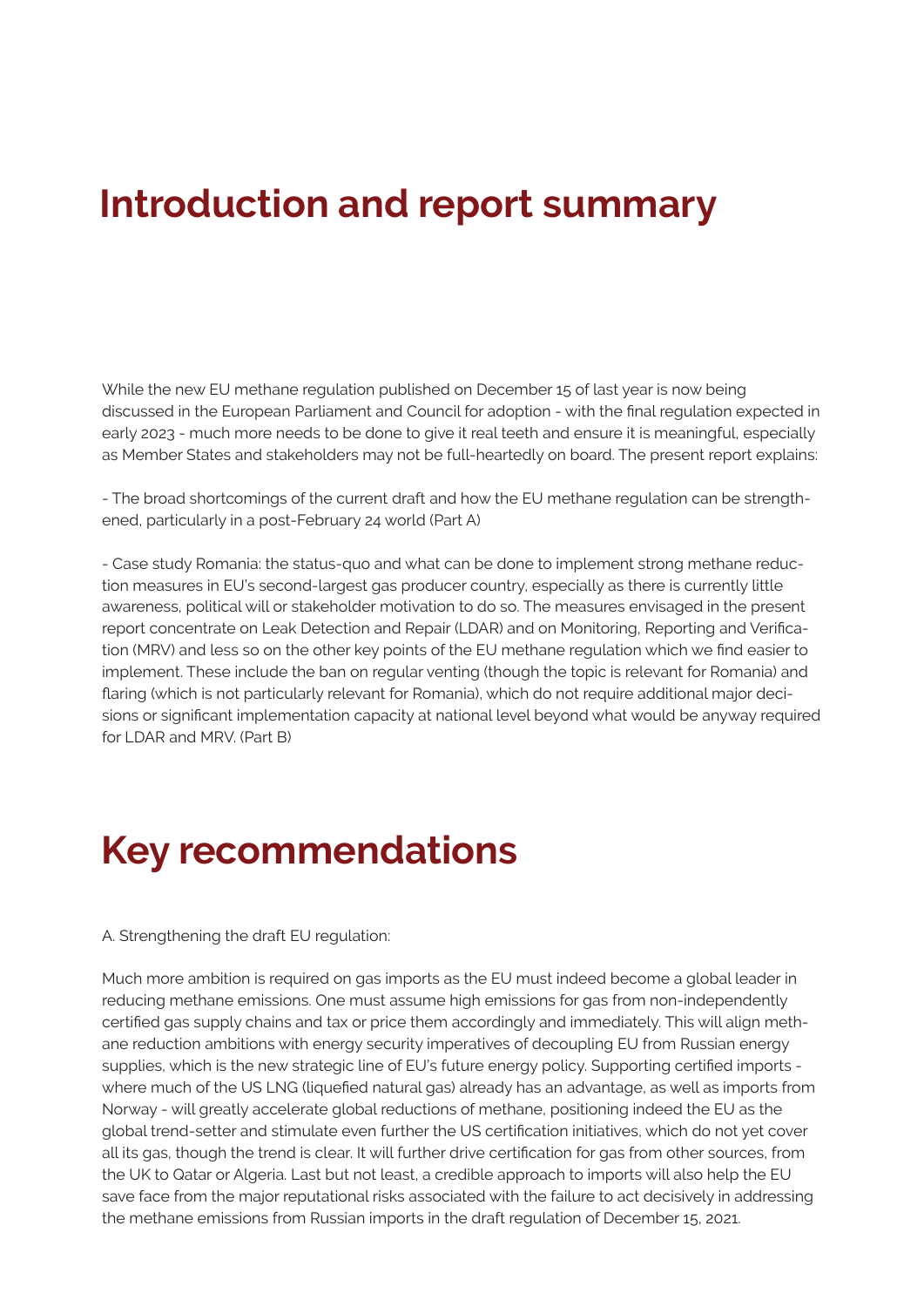- A clear road map for effective pricing or taxing of methane emissions can and must be put forward long before comprehensive data is collected for all gas consumed in the EU. This is critical as methane has 80 times stronger short term climate impact than CO2 and action must be taken now. Too many substantial discussions took place in the year between the publication of the EU methane strategy and the draft methane regulation to just avoid the topic. A type of Carbon Border Adjustment Mechanism (CBAM) in taxing methane emissions from imports can be introduced immediately - based on assuming high emissions for non-certified gas and taxing based on EU ETS (European Union Emissions Trading Scheme) prices and CO2-CH4 equivalence on climate impact. In the future, methane can be included in the EU ETS or a similar trading mechanism. This can be introduced gradually for the domestic industry as more data becomes available.

- Supporting EU domestic gas production to actively reduce emissions, understanding that the current approach (gas industry should be directly co-interested in putting wasted gas to productive use), while reasonable globally, is not equally valid for the aging gas industry inside the EU, mostly Netherlands and Romania. Not addressing the issue may stimulate divestment of aging assets for which expensive LDAR and MRV does not pay in cost-benefit terms, reducing domestic gas production and creating abandoned wells for which measures to reduce leaks cannot be easily enforced. This will have a self-defeating effect on overall methane emissions.

- All deadlines must be accelerated in the current regulation. The long timeline for critical actions in the regulation (3 years for operators reporting at "gold standards", 5 years for revision of regulation etc.) only ensure that little action is taken now and the first actual reductions of emissions can be expected only from 2026-2027 onwards. This is much too late.

While data collection is important to refine the best methane abatement measures, there is no need to wait until we have comprehensive data; for non-certified gas chains on which we have reasonable expectations that the infrastructure is old and environmental regulations weak there is no reason why we cannot assume the worst level of leaks and operational practices, hence a reasonable assumption that overall emissions are high.

B. Case study - Romania. Romania is the second-largest producer of gas in the EU, with declining production, aging infrastructure and poor administrative and institutional capacity to support an EU ambitious policy.

Using the IEA toolkit and roadmap for effective methane regulation, the recommendations summarize the needs of reforms and actions to be taken by key decision-makers to ensure the implementation of EU methane regulation. The 10 steps to be followed are: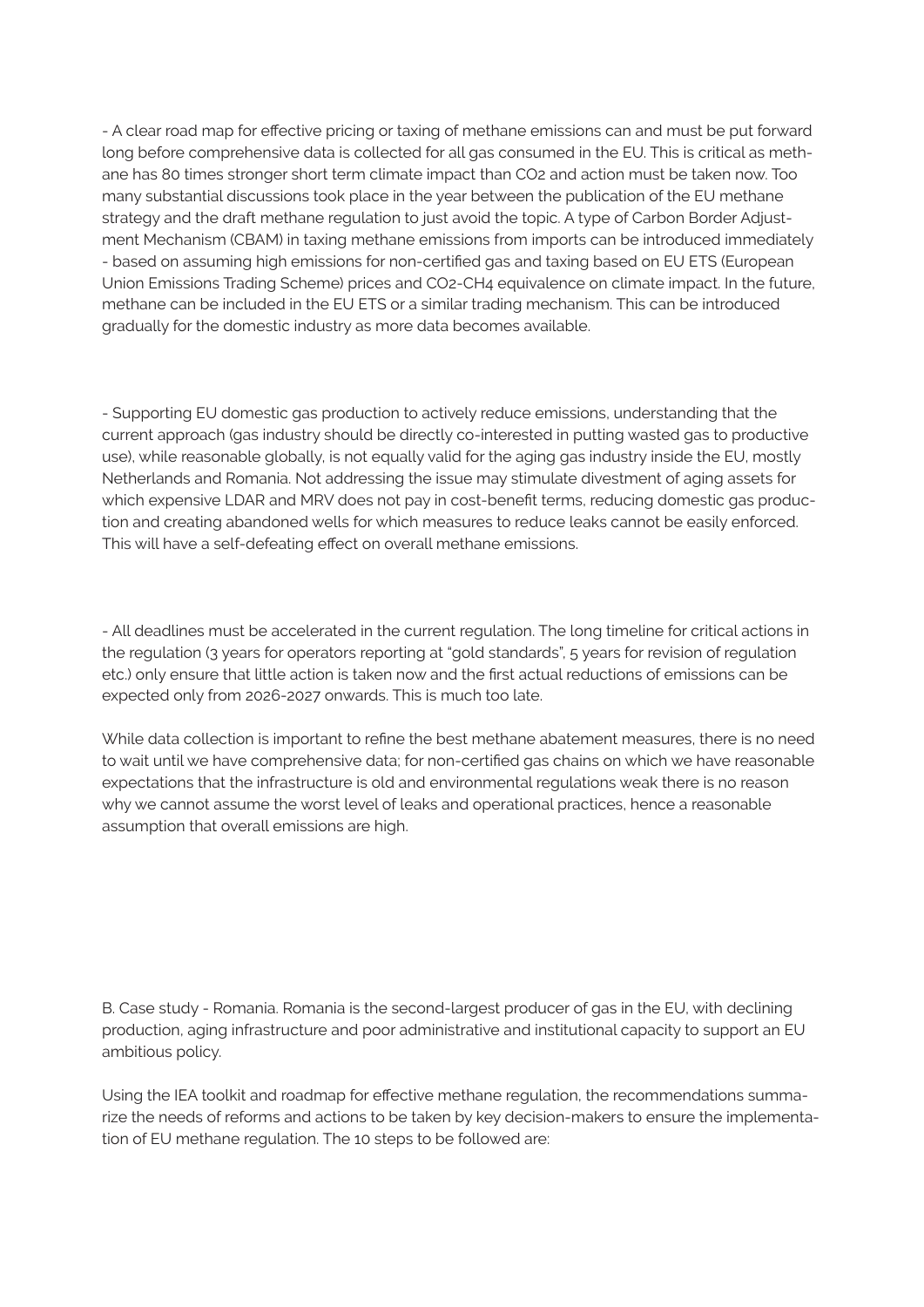**Step 1: Understand the legal and political context:** Effective methane regulation requires a solid understanding of the key public sector actors (mineral resource agency, agency for environment protection, ministry of environment, energy regulator, labor inspection agency), their current functioning, institutional gaps and needs for additional responsibilities.

**Step 2: Characterize the nature of your industry:** Romania has all industry segments in oil and gas – production, transmission, storage, distribution, supply; it is also an importer of gas. Romania should consider also potentially new gas developments, such as offshore production and grid extensions. The recommended option is to apply high standards for new developments, while using a phased approach for compliance with MRV, LDAR and replacement equipment standards for existing assets. The regulation could be complemented by prescriptive measures (replacement of certain equipment with best-available technologies within a given timeframe) and performance-based measures (reduction of emissions per facility). Though most operators in the oil and gas sectors already have in place LDAR programs, the main challenge remains the capacity of the regulators to assess their quality and monitor implementation. The regulatory costs of LDAR will have to be assessed for transport, distribution and storage of gas by regulator ANRE (Autoritatea Naţională de Reglementare în domeniul Energiei) to decide what costs to be recognized in tariffs and passed on to consumers; The European Union Agency for the Cooperation of Energy Regulators (ACER)'s benchmarks every 3 years can provide guidance. The oil and gas production may need state aid schemes to implement LDAR and MRV for aging assets.

**Step 3: Develop an emissions profile:** Moving beyond the current National GHG Inventory, additional information will become available from other sources, such as satellite imagery, industry- and facility-specific estimates and then actual bottom-up measurement data. Additional sources of data can be the ROMEO project and authorities may use Clean Air Task Force - CATF's CoMAT tool to determine abatement potential even when there is very little data available. Reporting requirements can start from using templates from other countries such as Norway with increasing levels of granularity in time. The focus of the regulators should be to impose as soon as possible the reporting of actual measurement data on "hot spots" (high-risk items for emissions), based on the IEA methane tracker or Global Methane Emissions Dashboard. The types of equipment, possible thresholds for mandatory MRV in the first years, as well as mandatory LDAR should be agreed upon transparently with the industry to ensure 1) achievable results in the first years of implementation and 2) a gradually increasing level of ambition for more accurate data, and a gradually increasing level of ambition for leak detection and repairs, depending on the capacity of companies to implement.

**Step 4: Build regulatory capacity:** Expertise can be built quickly if there is political will and Romania must not remain as always a policy taker, given the fact that its industry is among the largest in Europe.Political commitment is first demonstrated by appointments - competitively, transparently and based on competence. Romania must join as soon as possible the global debate on the topic, such as by joining the Global Methane Initiative. There would also be significant scope for EU grant financing in the next years for studies and capacity building. The public sector bodies with responsibilities also must be properly budgeted.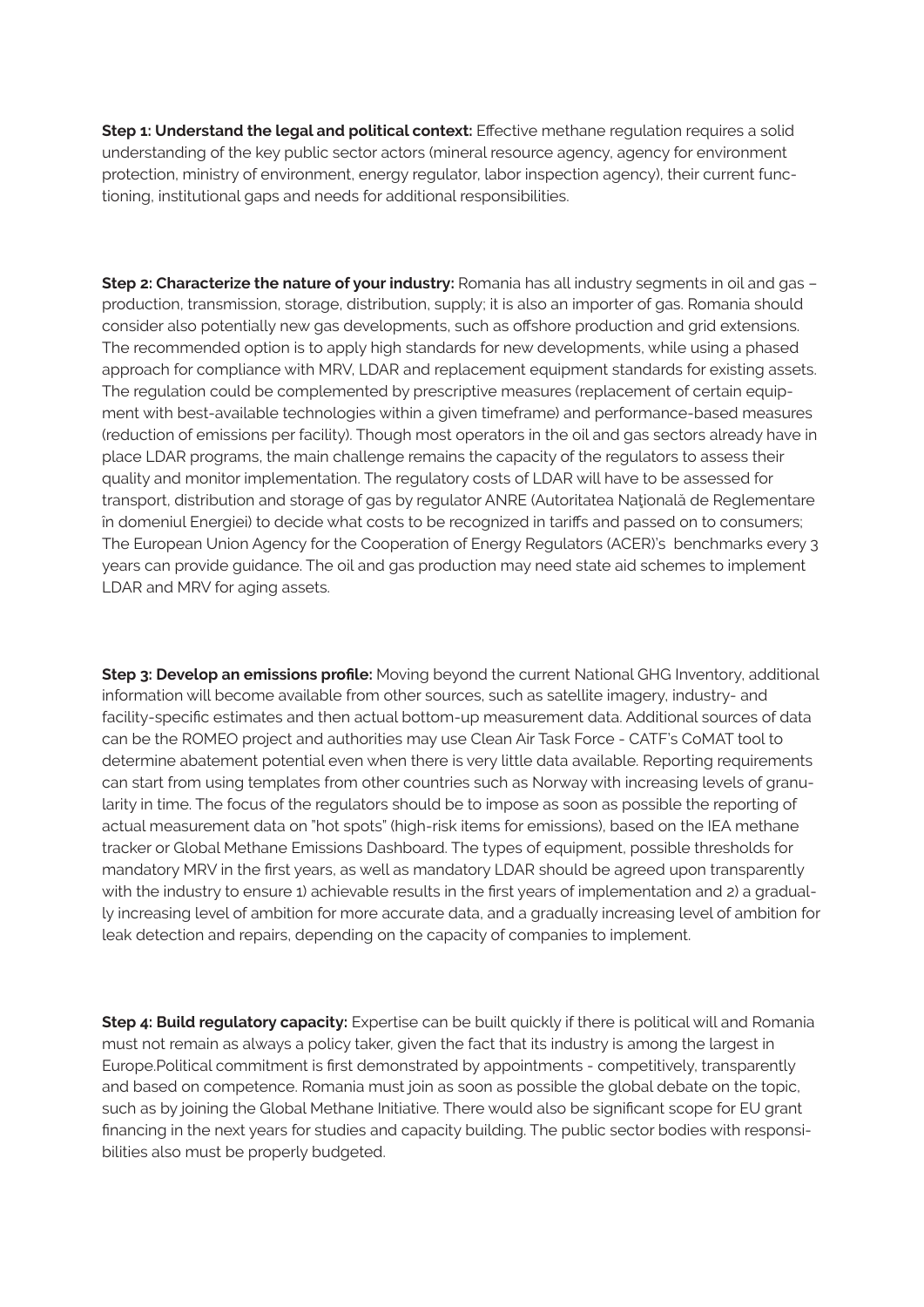**Step 5: Engage stakeholders:** An ambitious methane regulation requires a constant, high quality dialogue with the regulated industry, with NGOs and the public, and with international peers. In Romania, there will be rather strong resistance to regulation from companies operating in the oil and gas industry, given the state of most of the assets under operation, if the potential emission abatement measures would be perceived as too costly. Authorities should engage with stakeholders, particularly with the industry, for an initial scoping of the issues, to build trust, and find the right pace for the gradual adoption of the most complex, time-consuming or expensive items in the regulation

**Step 6: Define regulatory objectives:** Romania has several targets resulting from overarching global commitments (COP26 Global Methane Pledge), which will translate into Methane National Action Plans with national targets; and specific EU regulatory instruments, such as the EC methane regulation. The Romanian methane framework would have to go beyond just the implementation of the EC methane regulation as it reads today and accommodate future increases of ambition on climate targets. The institutional setup and the regulatory capacity needs to be built to deal with such potential changes of scope in mind.

**Step 7: Select the appropriate policy design:** The set of measures could consist of:

- Information-based – application of EC methane regulation on MRV (with increasing level of accuracy in years 1-4) and LDAR (with coordination with other EU member states)

- Economic – given the age of the assets, there is a risk that a higher share of MRV and LDAR investments and methane abatement measures would not be cost-effective and would require economic incentives (e.g. state aid schemes), penalties (taxation of emissions) or rewards (grants for specific investments).

- Performance-based – additional, facility- or operation-specific methane reduction targets may be instituted to major sources of emissions, allowing operators to find cost-effective actions - Prescriptive – emission standards for equipment for new developments (new pipelines, new gas

extraction, onshore or offshore) or for replacements of existing infrastructure.

**Step 8: Draft the policy.** Regulation does not need to be "one-off" and certain items may be introduced gradually, as more information becomes available or more capacity is being built. While flexibility is good, ad hoc policy making and frequent, unexpected adjustments (a regular occurrence in Romanian policy-making) must be avoided.

**Step 9: Enable and enforce compliance:** This will happen only if regulators are credible, competent, and rules are perceived as fair by all stakeholders involved.Given resource constraints and to enhance credibility, the verification of emissions must be ensured by independent accredited verifiers (as per EC methane regulation) and inspections can also be subcontracted to professionals. Data on emissions should be public.

**Step 10: Periodically review and refine your policy:** Romania does not have an established practice of policy review, assessment of results, and evidence-based adjustments, but methane regulation is a great place to start. The methane abatement regulation is a massive exercise to collect information on methane emissions, with increasing levels of details, and of company practices and efforts to reduce such emissions. The results of the regulation can be easily monitored, including by the general public, if the information is reported and processed in a public format. Any regulatory change must be based on this wealth of information..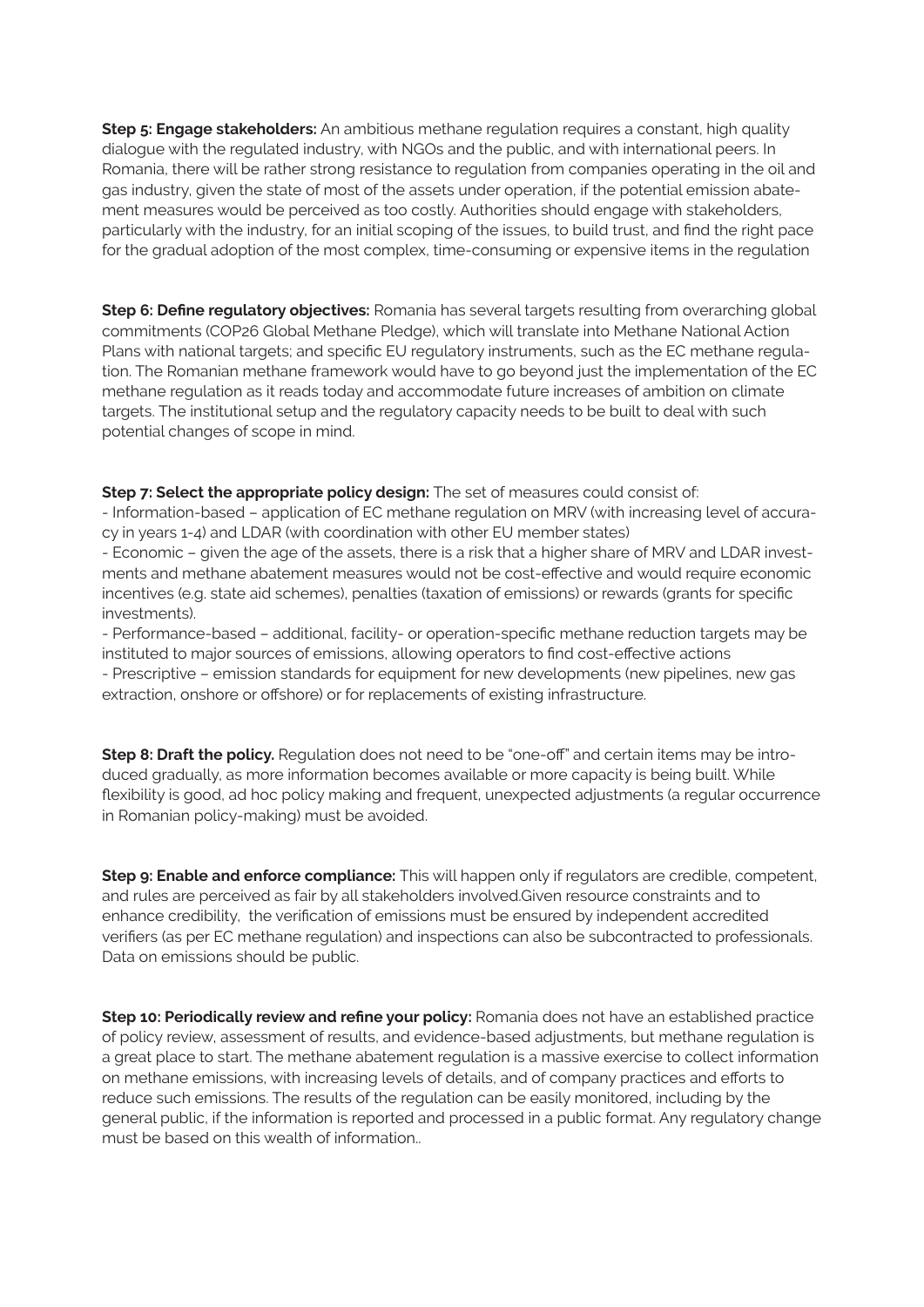

This report is structured in two parts

**Part A** reflects the current shortcomings of the draft EU methane regulation and recommends amendments.

**Part B** covers the case of Romania, explaining the context of the domestic industry and key players, as well as legal and regulatory shortcomings that could pose major challenges to the implementation of effective methane regulations. It applies the IEA regulatory roadmap and toolkit to the specific case of Romania, with the view of identifying the possible steps to implement a sound regulatory framework for the MRV and LDAR based on best international practices, focusing on the oil and gas sectors - these are precisely the types of reforms needed to implement also the EC methane regulation after adoption.

The annexes present a likely timeline for various elements of EU methane policy and Romania implementation; and a brief description of a set of country or local regulations for methane regulations from around the globe – acknowledging that there is no one-size-fits-all policy that would be transferable regardless of local specificities. Since such best practices cannot be easily transposed, depending critically on local conditions (types of resources, diversity of operations of oil and gas industries, industry segments represented in the country, administrative culture etc.), Part B provides guidance on what parts of international best practices (briefly detailed in Annex II) can realistically be implemented and what are the prerequisites for effective enforcement.

The report does not address the ban on routine venting and flaring (which would not pose additional challenges to those on the MRV and LDAR). It also does not address methane abatement from coal mines, as coal mining should be treated separately. Adopting an implementable regulation in this area would likely be very difficult, considering Romania's probable coal phase-out planned by 2032. Allocating proper responsibilities between state and state-owned companies (going bankrupt or divesting assets) for methane abatement from abandoned or closing mines would be a very contentious and protracted process. (In principle, it should be easier than for the on-going operations of the oil and gas industry, but requires strong political will to acknowledge the problem and devote resources to it. The process would be different than for the oil and gas industry analyzed below, requiring less regulation and more direct action funded by public money in the public sector).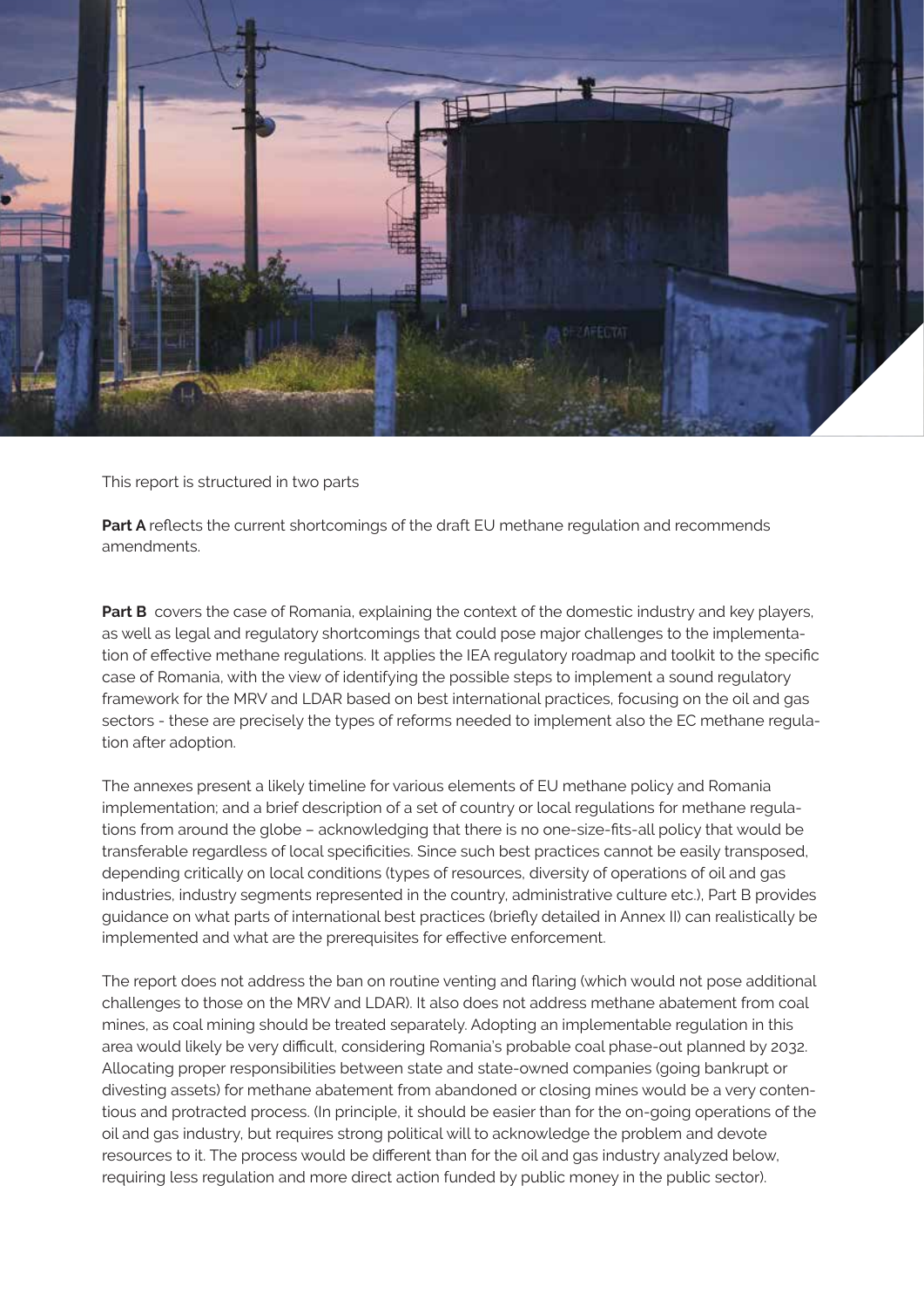### $P\Delta$ RT

### **EU methane regulation today**

The new EU methane regulation is forthcoming, after the draft prepared by the EC and published on December 15, 2021 is already being discussed and amended in the European Parliament and Council. The regulation is not yet approved and the text may be substantially revised. Though the draft regulation contains valuable requirements (concrete measures such as ban on flaring and venting, mandatory LDAR and initial steps for mitigation of emissions, reporting and gradual collection of data, both bottom-up and top-down), it can be consistently improved and there are hectic debates on certain provisions:

A

- Zero ambition concerning imports, though these represent over 80% of fossil fuels consumed in the EU. Addressing imports is key to ensuring that the EU indeed becomes a global leader in reducing methane emissions driving others to follow suit. The regulation as it still reads now pushes further down the line the discussion on effective measures for imported gas for several years until comprehensive data is collected. However, intermediate steps could be taken even before such data is available.

- Long before the recent massive shift in EU energy policy to decouple from Russian gas, this particular point has been a core issue in all debates on the regulation over the last year. In general, not taking any serious action about imports in the draft methane regulation, the failure to seriously address emissions from Russian gas as soon as possible, despite repeated calls to do so by most analysts, sheds a bad light on the EU on how powerful the Russian lobby is likely to have been prior to February 24. This must be corrected now.

- The easiest way is to use **plausible assumptions for emission intensity for imports for which there is no independent verification and tax accordingly.** One must assume these emissions are high e.g. for imports from countries where we know infrastructure is old, state capacity is weak and environmental regulations are likely not enforced. Any assumptions should also not rely on the own assessments or statements of companies that produce the gas imported in the EU without an independent check. For example, last spring Gazprom sent a detailed position on the EU methane policy; in it, Gazprom affirmed it fully applies Oil and Gas Methane Partnership - OGMP 2.0 monitoring standards, and has only 0.02% losses in production, 0.29% in transport and 0.03% in underground storage. This would probably make Gazprom the best-performing company in the world: for comparison, Shell's standards for production are about 10x higher. Such self-assessments should simply be cast aside given that much of Gazprom's infrastructure has been built in Soviet times and given Russia's track record on environment or climate - which, if not known, can be reasonably gauged from Kremlin's general treatment of environmental activists for decades. Of course, after February 24 Russia became totally disinterested in participating in the international order, in taking commitments seriously or, generally, in telling the truth.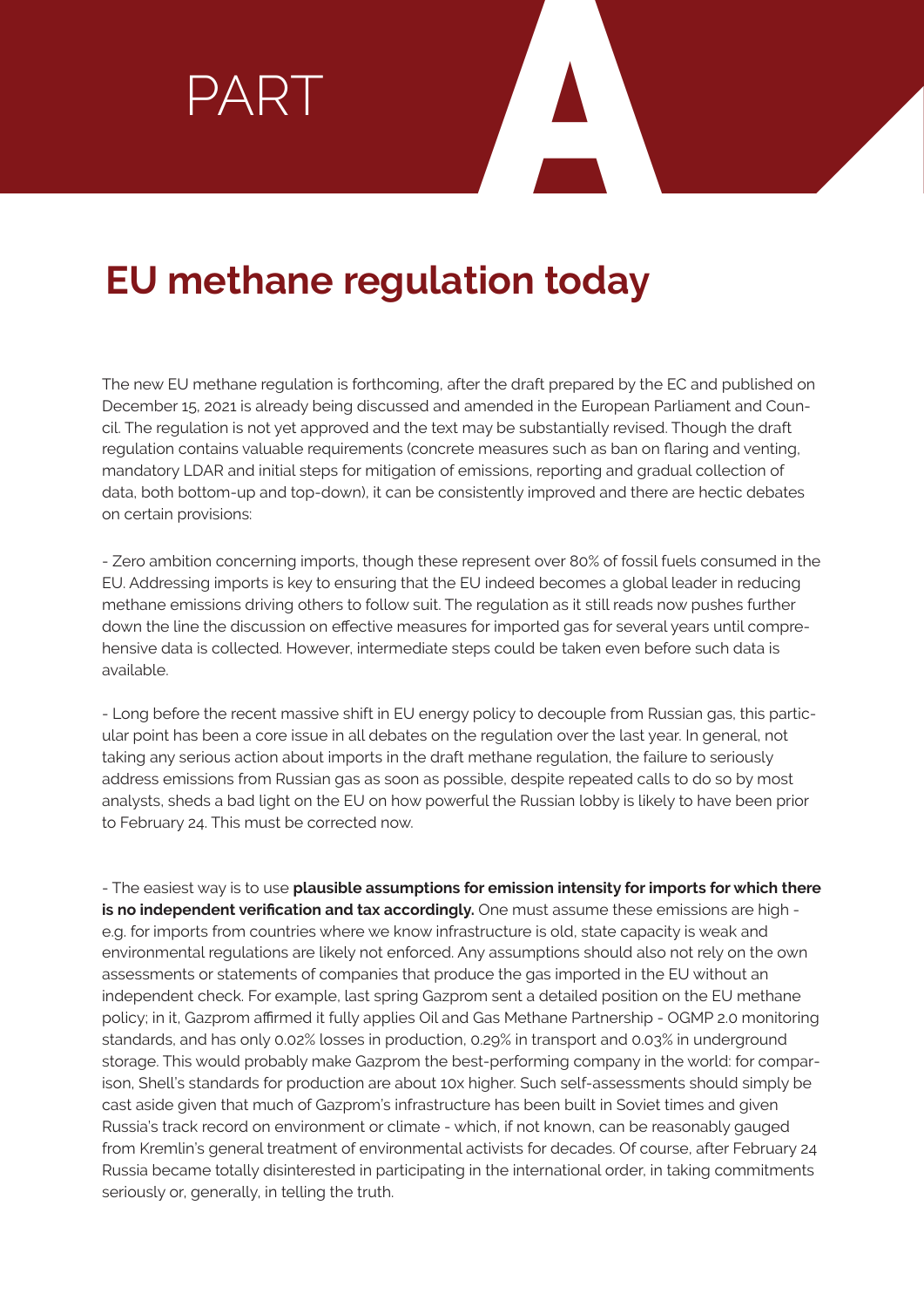- Using high assumptions on emission intensity for non-certified imported gas and taxing accordingly would also incentivize European consumers to purchase gas with certified emissions along the supply chain and would make a substantial difference for the global reduction of methane emissions. This will not negatively affect imports from countries such as Norway - already a leader on emission abatement and is also consistent with the imports of certified LNG gas from the US. For more than a decade, exports of responsibly resourced gas from the US have grown from a niche market to mainstream; many US oil and gas companies have included methane emissions in their Environmental, Social and Governance factors (ESGs) and there are various voluntary certification efforts with independent third-party auditors, such as MiQ. EU's encouragement of certified gas and taxation of non-certified imports can greatly help accelerate this already-existing trend, with a global impact on the reduction of methane emissions. It will help stimulate gradually a similar approach from other gas sources, from Algeria to Qatar.

- On the other hand, on EU domestic production, a key issue is the implicit assumption that it is almost always in the self-interest of oil and gas companies not to waste gas, but recover it for profit. While globally this may be true, it is not so for Europe. As the internal production in the EU, most of which in countries such as the Netherlands and Romania, is old and declining and infrastructure has been in operation for decades, the assumption is simply overoptimistic. Most companies would not invest in expensive LDAR and MRV for wells and pipes expected to be taken out of operation a few years down the line and may find it more cost-efficient to simply divest them faster. Experience with many environment regulations so far across the globe shows that enforcement for abandoned wells and assets is much more challenging, as liability is not as easily established and enforceable as we may wish. Divesting assets faster would miss the goal to effectively reduce methane emissions, while substantially damaging EU's energy security in the post-February 24 context. Thus, adequate cost-recognition in regulated tariffs for gas distribution and transport are a must, whereas gas producers may need state aid schemes to undertake such investments. Otherwise, there is a high risk that member states would seriously oppose the implementation of the regulation if it is perceived as going against energy security imperatives (or, alternatively, national stakeholders will be strongly encouraged to use energy security arguments to delay implementation). Enforcement of the regulation on the member states through infringement procedures would also be difficult as energy security will dominate the public discourse. It should also be taken into account that the expected EU policy on decoupling from Russian energy supplies as soon as possible could anyway prompt decision-makers to revisit key provisions in the methane regulation, and not necessarily in the right way - e.g. to stimulate LNG imports vs some of the pipeline gas by introducing a form of taxation applicable immediately for the latter or exemptions for the first. However, given the context, this is also an opportunity - to accelerate the focus on EU imports of gas with certified emissions, which is doable and may be consistent with the new policy to support US LNG imports.

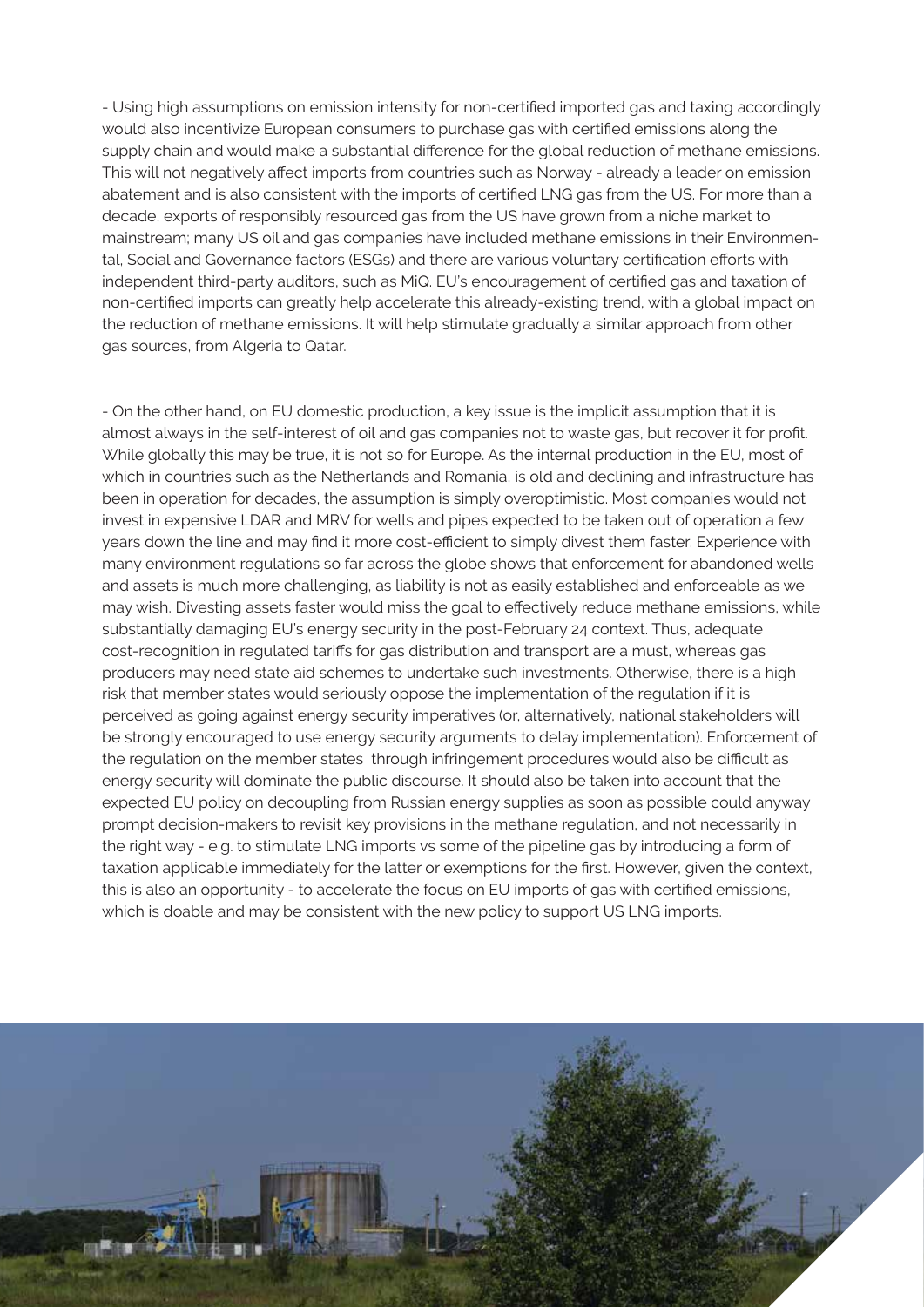- Despite that, in the draft regulation so far there is currently no visibility for future methane pricing / taxation, to ensure incentives for the industry to accelerate reduction of emissions while ensuring level play between domestic production and imports. Though early, at this stage at least the possible options of future methane pricing should have been mentioned. There have already been substantive discussions of the pros and cons on mechanisms such as the possible inclusion of methane in the EU ETS; the introduction of another methane-specific emission trading scheme; or a CBAM-type of pricing mechanism for imported methane. The CBAM tax can be calculated at the beginning based on the climate impact equivalence of CO2 and CH4 (84x, maybe with some adjustments given the shorter persistence of methane in the atmosphere). As mentioned above,changes are likely to be made on this point in the draft regulation, probably more "administrative" in the first stage at least. That is, to introduce not a market-based mechanism (given there is also no adequate assessment of emissions for imported gas), but immediate high taxation for imports from not independently-verified supply chains of gas and a longer-term discussion on pricing mechanisms for the domestic industry. As explained in the country examples in Annex II, the pricing of methane emissions is crucial to stimulate emission abatement even in very progressive countries such as Norway where there is large societal consensus on the topic and it is complementary to and reinforcing all the other policy measures.

- Last but not least, the regulation is very unambitious on all implementation deadlines. E.g., the "gold standard" of reporting would be reached only in 2026-2027; revisions of the regulation would take place every 5 years etc. The timeframe for reaching OGMP 2.0 level 5 is too long: 36 months for operated assets (likely around mid-2027) and 48 months for non-operated assets (around mid-2028). In comparison, participating companies in OGMP 2.0 will have already achieved OGMP 2.0 Level 5 for operated assets by around 2023 and for non-operated assets by around 2025 At the same time, methane emissions are 86x more potent than CO2 in the short-run, which makes it critical for reductions to occur as soon as possible; in addition to missing targets, long timelines also do not convey the urgency of taking effective actions. As we argue in Part B of this report (and following also IEA recommendations), states and the EU do not need to wait until better or perfect data is available to take action: prescriptive measures can be taken immediately, adjusting and fine-tuning as more data arrives. Also, the frequency of checks should be increased to monthly; components found to be leaking methane during a survey should be repaired or replaced as soon as possible (no later than 5 days). LDAR programs must have minimum requirements, established via a delegated or implementing act - this would ensure harmonization and comparability across the EU. The obligation of member states to ensure the certification and accreditation schemes are available must also be strengthened.

Though EU regulations, once approved, become effective immediately in member states, the actual implementation of the regulation in each country depends critically on the setup of proper institutional frameworks, in increasing roles and responsibilities of regulatory bodies and in refining administrative details.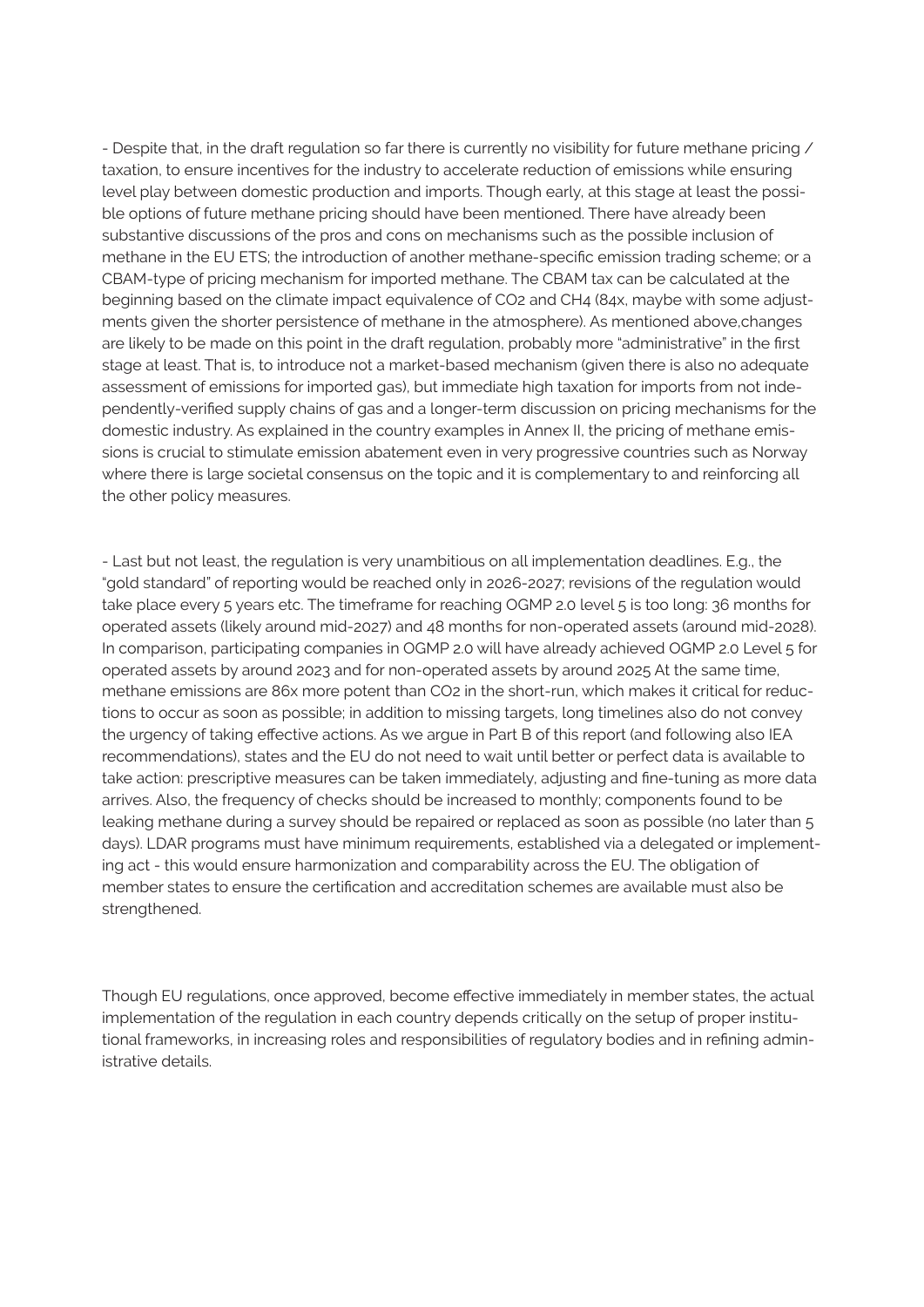## PART

### **ROMANIA CASE STUDY**

### **1. Status quo:**

**Emissions.** According to EEA, total (human-caused) methane emissions in Romania amounted to 22,939 ktCO2e, o/w 35% (8,304) in energy supply. Methane emissions in the energy sector dropped significantly in recent years, representing about half of what they were in 2003 – this corresponds to an overall significant decline in energy production (oil and gas, closure of inefficient gas-fired capacities) and energy-intensive industries. IEA estimates Romania's total methane emissions in the oil and gas industry (90 kt) represent 0.1% of global emissions, o/w the largest shares consist of fugitive emissions in downstream gas (19 kt); venting in downstream gas (11 kt); fugitive emissions in onshore conventional gas (14 kt); and venting in onshore gas (31 kt). The oil sector, upstream and downstream, represents only about 10% of methane emissions; flaring is already quite low.

B

These figures, however, are probably heavily underestimated. The figures result almost exclusively from the country's reporting to UNFCCC as the National Emissions Inventory at the lowest level of reporting - "Tier 1" (estimates for each sector are derived based on non-country specific factors combined with just minimal real-life observations, where available). Romania uses the 2006 IPCC methodology according to which, for each activity the same world-wide average-default emissions factors are applied to the quantities of oil & gas produced, transported or traded on the market, length of the transport routes etc. Thus data, though submitted bottom-up by emitters and verified locally, do not consider the real-life particularities of the infrastructure on the ground, age or deterioration, equipment handling procedures etc. (e.g. the transport grid Transgaz submits data based on transported quantities, length of transport routes, and only applies the standard emission factor for gas transport).

As for third party assessment, there is a research project (ROMEO) which looks quite promising in proposing to the oil and gas industry some initial ideas on where to start measuring methane leaks and losses and prioritize actions to reduce such losses / LDAR. **The project only covers upstream – production of oil and gas, for a sample of sites, while acknowledging a broad variability of sites maintenance and operation across the country.** For the moment, the initiative can suggest effective ways by which producers - Romgaz, Petrom and smaller oil and gas producers - can implement an MRV and prioritize LDAR in upstream. However it cannot by itself provide data at this point that can be extrapolated and used for reporting at national level and for the EU methane strategy.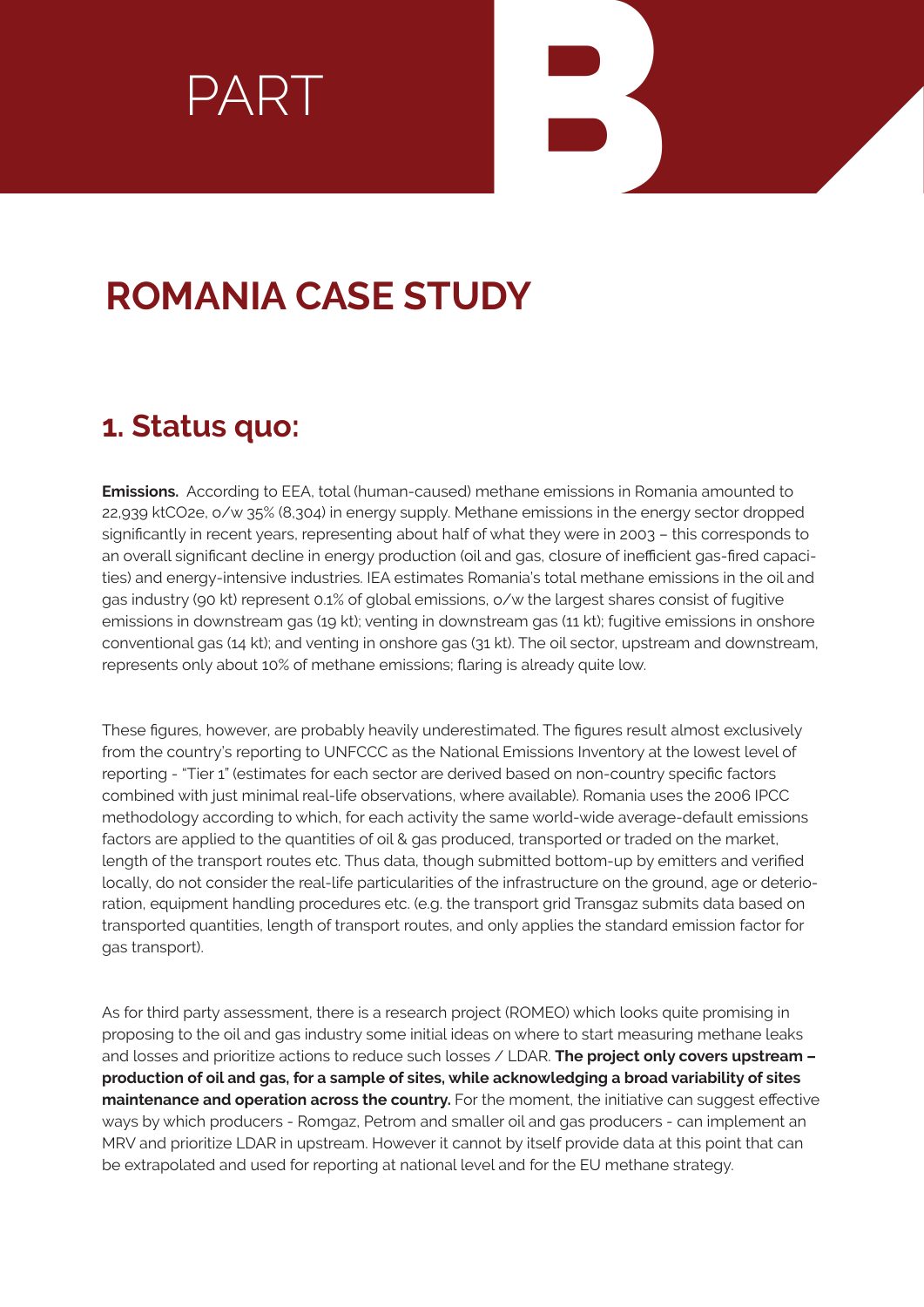In brief, the project looked so far at several representative oil and gas extraction sites in the country of both Romgaz and Petrom, for which methane leaks were monitored at equipment level; facility level; and basin level, using a combination of ground based and aerial measurements which were then reconciled. They identified methane emissions from roughly half of the facilities, with emissions rates ranging from 0.01 g/s and 100 g/s for individual facilities; no gas flaring; but also limited gas collection from oil wells. Key findings quoted from the study:

- Oil wells emissions were mostly caused by facility design/state (e.g. open pipes), operational procedures (e.g. not properly closed valves) and only partly due to leaking equipment (e.g. flanges, pressure gauges). Oil wells with H2S emissions are much better maintained and emit much less.

- Gas wells have generally lower emissions but large measured methane concentrations caused by improperly closed valves/vents and (less often) leaking equipment.

- Compressor stations: high numbers of leakages at individual flanges, valves, vents, pressure regulators etc.

- Considered easily fixable by LDAR team.

- Storage facilities (different types): storage tanks often require maintenance (holes in tanks), but many facilities are also designed to vent (no gas collection), especially older facilities.

- Collection manifolds: generally in good state and few leaks

**State of infrastructure.** In Romania, the oil and gas extraction has an over 120 years old history and much of the gas wells and infrastructure currently in use have been in operation for 30-60 years. There are two large producers (Romgaz - gas only; Petrom - oil and gas), which cover over 90%, and smaller companies. In the past 4 years, domestic production declined by about 17% (almost 30% at Petrom, while Romgaz has introduced a new onshore gas deposit which allowed it to register a slower decline of just 10% and recently it slightly increased production). In the Black Sea, there are two major gas sources - Petrom-Exxon (/Romgaz) Neptune Deep deposit (42-84 bcm, with little chances of ever coming to the market because of legal and regulatory obstacles) and BSOG's smaller shallow offshore (10 bcm, which could in theory enter the market in Q2 2022, though likely to be delayed for the same legal and regulatory issues that blocked the Neptune Deep project).

Romania also has storage facilities and transport and distribution grids which have been largely developed starting in the 1950s, with minor improvements in the past 30 years.

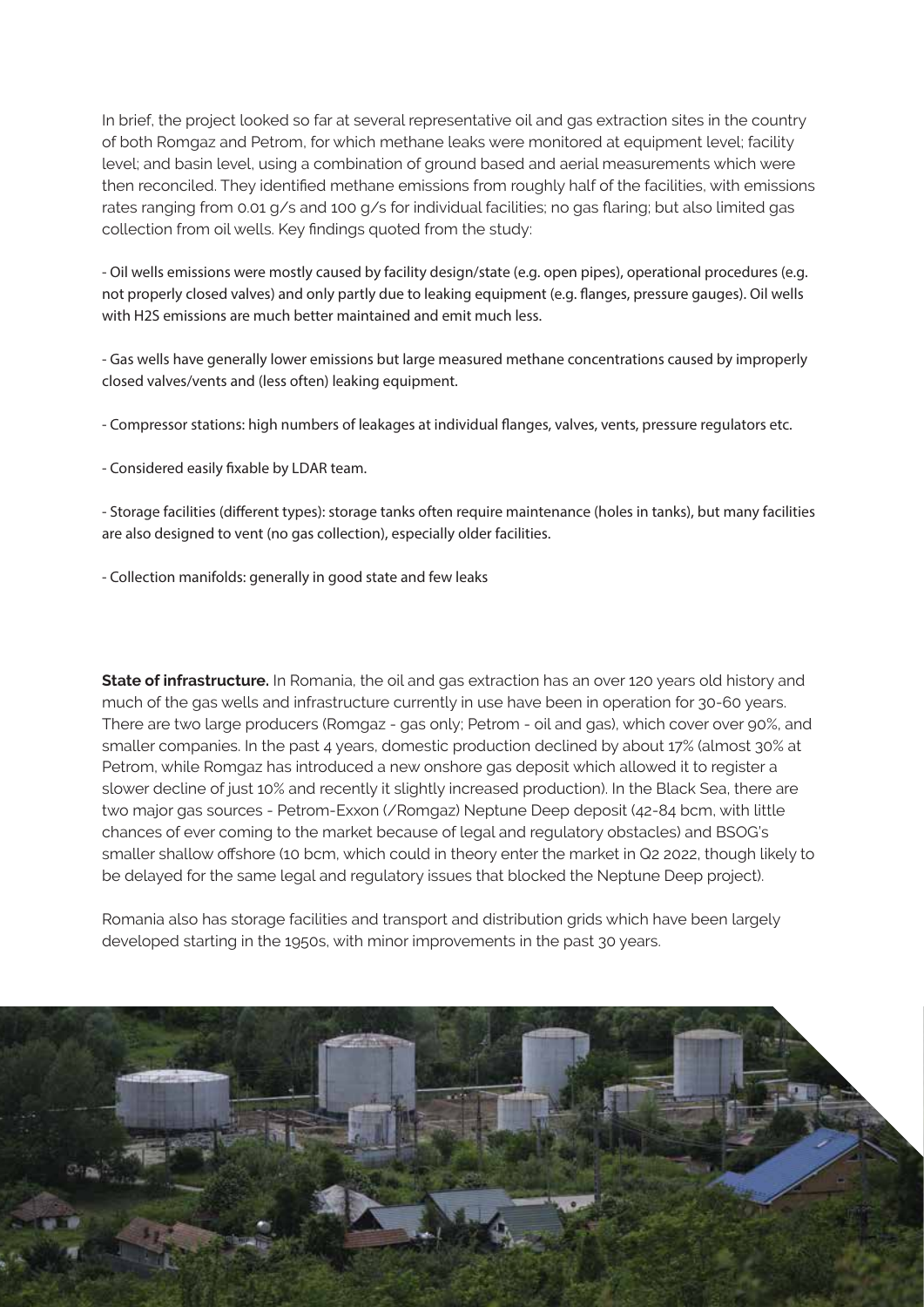#### **a. Production / upstream**

While gas flaring as a practice is already minimal, the IEA methane tracker suggests fugitive leaks and venting may be quite high. Apart from the decline in reserves, the reduction of production has been further stimulated by regulatory and legislative investments in recent years that have also not encouraged investments. Royalties - linked artificially to gas prices at Baumgarten gas exchange may be excessive, at least when the prices at which gas is traded in Romania are lower; on top of declining reserves, this could be one of the reasons for the acceleration of production decline. The current taxation mechanism also includes a distortionary "windfall tax" – Government Ordinance 7/2013 – that recognizes only partially the investments in existing domestic production for tax deductions. Recently, the windfall tax has been extended under new legislation designed to contain price increases to energy consumers - Emergency Ordinance 27/2022; the law also regulates gas prices for households and cogeneration in district heating, thus further affecting investment incentives and energy efficiency at end-consumers.

 Overall, this legal framework **discourages investments in the ongoing onshore production, including any investments that would be needed to implement MRV and LDAR**. Petrom had recently envisaged a relatively sharp closure of half of its wells between 2019-2024 – launching in 2019 a procurement procedure for works required to shut down 3877 of 7500 wells. Even for 2022, at record gas prices and tightness in gas markets, Petrom announced a further reduction of production by 7%. This would have the following consequences:

- lower incentives to invest in MRV and LDAR, as the remaining useful life of the wells would not allow the recovery of such investments

- some incentives to minimize emissions as long as there is a third-party assessment and no need for own MRV investments. E.g., if minimizing emissions would require only a change of equipment handling procedures and not costly investments, such a measure would be feasible – however, the identification of the leak in the first place requires a costly investment that companies would not be willing to make at this stage. (As an example, Petrom made an announcement of change in practices after CATF visited the Campina site, but would have probably not done it or even discovered the leaks without the visit of CATF).

- an increasing number of closed sites with leaks that would not be monitored after closure and unclear responsibility of who would possibly have to pay for the cleanup (Romanian state or OMV Petrom). While in theory the responsibility would remain with Petrom, this may not be easily enforceable in practice.

So far, both Petrom and Romgaz have undertaken some small steps to monitor and reduce methane emissions, with Petrom slightly more advanced than Romgaz. Thus, Petrom is implementing investments to monitor and reduce methane emissions, most importantly an LDAR (loss monitoring) program in upstream and downstream, and has already started a modernization program for pipelines and compressor stations and targets zero gas flaring by 2030. Romgaz is less advanced. It undertook in 2020 a study on methane emissions endorsed by the National Agency for Environment Protection (ANPM) to monitor leaks and own technological consumption and propose maintenance and investment works to reduce such leaks. The report highlights a reduction of 29% of gas losses and 21% of gas flaring in 2020 compared to 2019.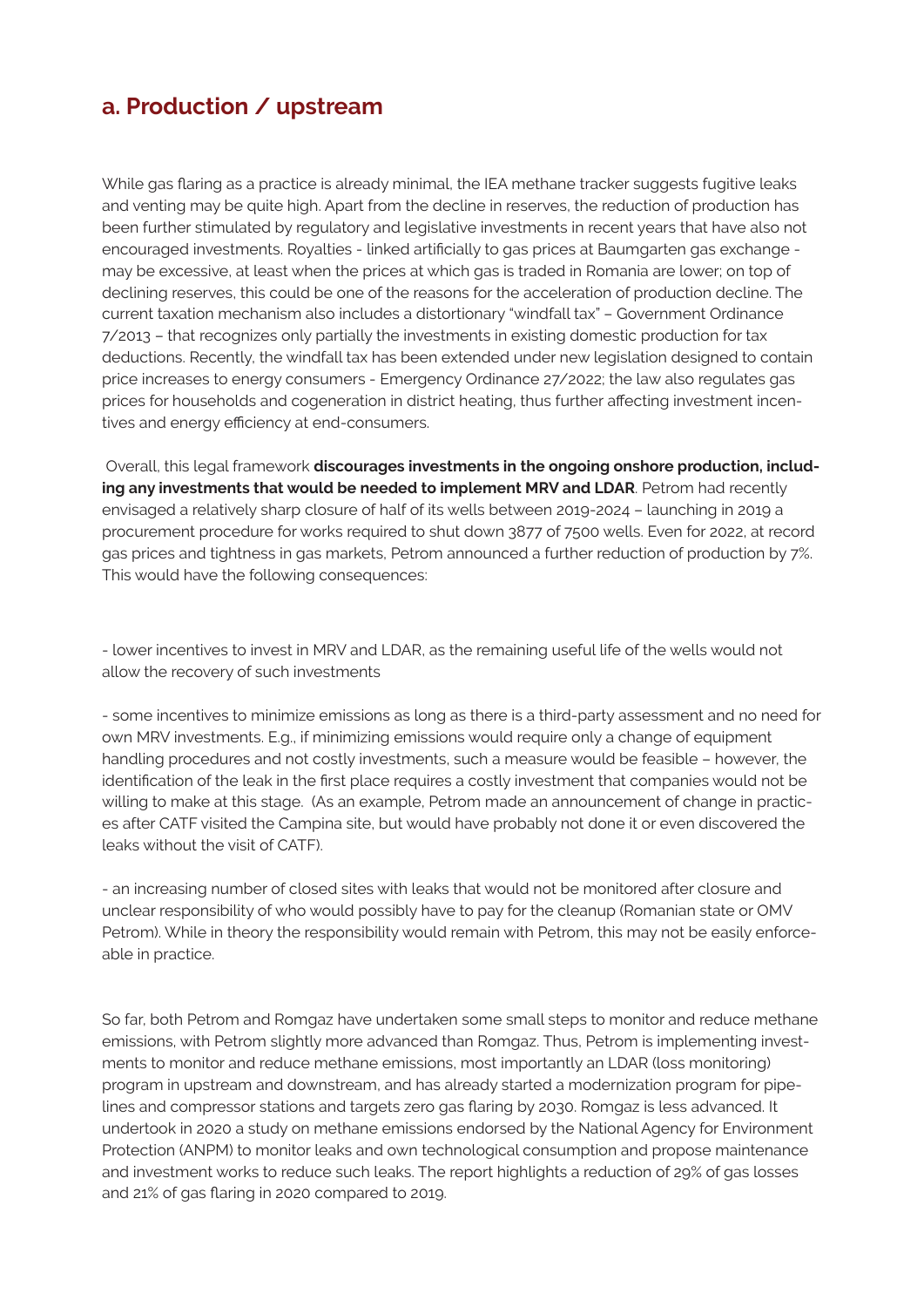However, neither company provides any self-reporting or even a rough assessment of overall methane emissions that would exceed the details in the National Inventory of GHG and, as indicated above, would have minimal incentives to do so voluntarily for the existing production. The situation may change if the two companies, together with BSOG, invest in the Black Sea gas deposits; the equipment would be new, the incentive to minimize leaks would be stronger than for the onshore mature production and the companies would also have a stronger stake in EU's methane policy, particularly in competition with imported gas.

#### **b. Mid- and downstream**

Transport and distribution networks report low losses (e.g. Transgaz reports "own technological consumption" of just below 1%) whereas storage operators Depogaz and Depomures have no measurement of leaks and losses. Indeed, at least in the case of Transgaz, the losses reported have declined significantly in recent years (e.g. ANRE reports for Transgaz a reduction of "own technological consumption" by about 60% over 2011-2015, as a result of energy efficiency investments in compressor stations and sealing of pipes). However, it implemented only partially its own investment plan on monitoring equipment (about 65% in 2020). What is more, judging from its own reporting on losses, it should be among the best-performing TSOs in Europe, which is not plausible. This reduction of "own technological consumption" has been achieved by implementing certain measures, such as better metering at equipment level, SCADA, repairs and changes in some handling procedures.

One of the possible explanations why the losses in the transport grid are not as high as one might expect given the age of the infrastructure is also that Transgaz operates the grid at a much lower pressure than its neighbors (about 14-15 bar compared to 45-55 bar in all the neighboring countries). However, this mode of operation causes other problems, such as technical difficulties to export to countries with higher grid pressure and the fact that increasing pressures in the future for exports would probably also increase the losses overall in the system, unless the export routes would be virtually isolated from the rest of the grid.

In storage, Depogaz implemented a leakage detection system, which alerts in case of a leak and can close the storage if the leak exceeds a certain threshold – mostly for safety reasons, but does not measure the actual losses. In distribution, EON (DELGAZ) reduced technological consumption by 40% in 2020 compared to 2013 and installed equipment for rapid detection of leaks. However, Engie does not report investments targeted at reducing losses or leakages. There is no monitoring or estimates on gas leaks at end-consumers.

The above-mentioned results and initiatives come from self-reporting of companies and there is no form of external validation.

The total losses downstream should be relatively easily checked (as difference between input and output in the network); however, without an adequate MRV and LDAR, it is difficult to spot the exact place where such losses occur and intervene.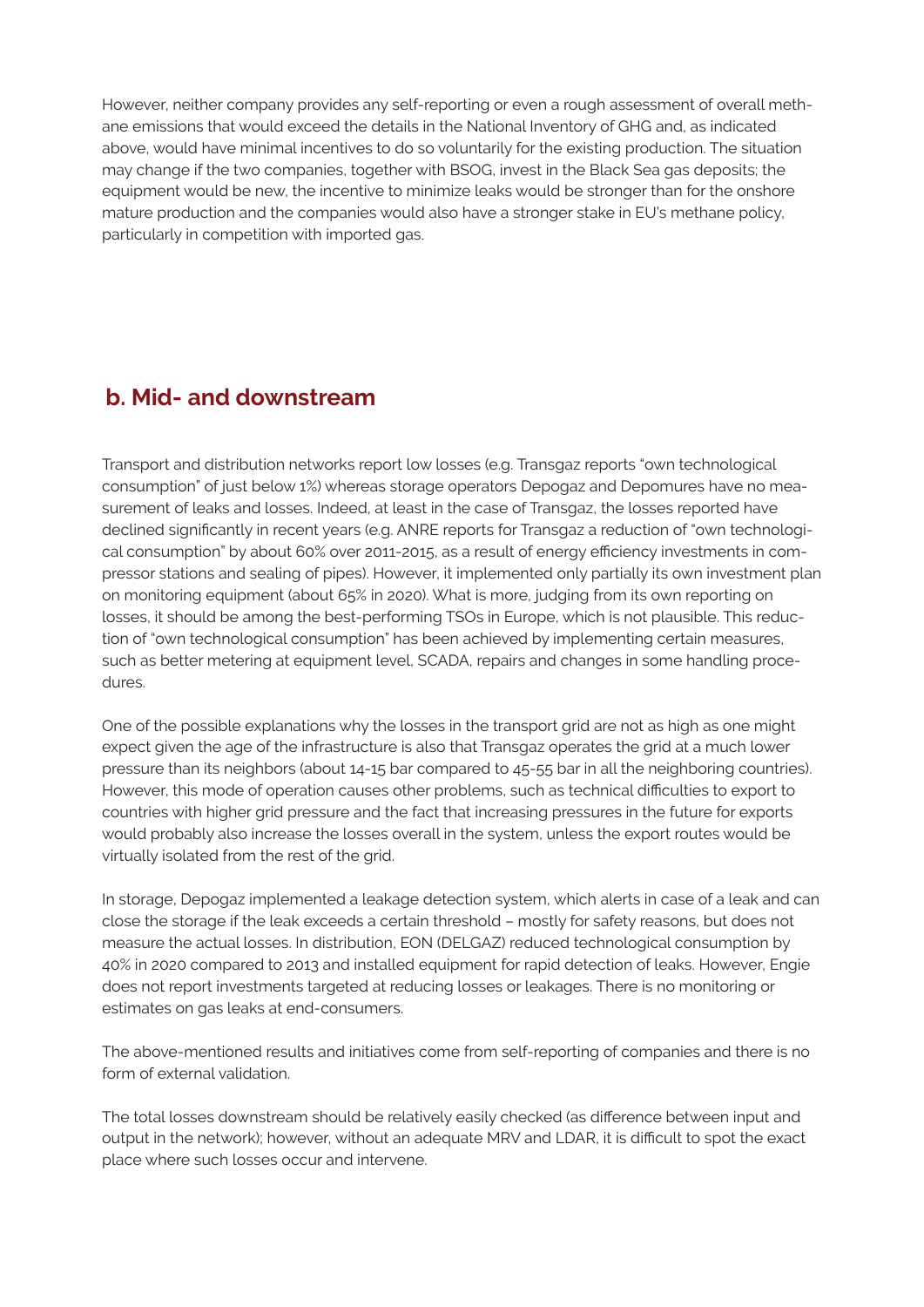### **2. A roadmap for methane regulation in Romania in general and on MRV and LDAR**

In principle, a significant reduction of methane emissions can be achieved in cost-effective ways across the globe. 80% of the measures to tackle methane emissions from the energy sector globally could be implemented at negative or low cost, according to the Global Methane Assessment of the CCAC and UNEP. As a result, we have seen until recently primarily a reliance on voluntary actions from companies, and the willingness of the oil and gas industry in participating in devising innovative technologies and processes to reduce losses of methane along the supply chain, in initiatives such as OGMP 2.0. However, the case for regulatory intervention emerges because of several barriers to achieving rapid reductions of emissions. Particularly in the case of methane, which is much more potent as a GHG than CO2 in the short run, time is of the essence. Regulatory bodies need to accelerate the reduction of emissions much faster than would happen without intervention. IEA identifies three such barriers to laissez-faire, operator-driven reduction of emissions:

- information gaps in many companies about methane emissions, environmental impact, abatement technologies, and benefits of capturing gas that is otherwise lost to sell it on well-functioning markets

- infrastructure gaps, e.g. in capturing associated gas from oil extraction, processing, transporting and bringing it to productive uses

- poor investment incentives, mainly the opportunity cost of investing in abatement technology when there may be more profitable alternative uses for the capital needed for such investment.

In addition, the situation inside the EU may not be very similar to the global oil and gas industry, given the long history of fossil fuel extraction and use and the aging infrastructure. What is cost-effective in the global industry may be prohibitively costly in countries with a long tradition in extractive industries, where expensive investments may not pay off for declining production, as explained in Part A.

The IEA regulatory roadmap and toolkit provides a starters' guide to implementing a sound methane framework, which needs to be specifically tailored to the local needs and administrative capacity and practices. We use the Roadmap to identify the specific steps that must be taken by the Romanian authorities to set in place the institutional mechanisms for the implementation of EU's forthcoming methane emissions policy, which would already introduce certain regulatory directions for member states. In summary, there are 10 steps to consider, illustrated below.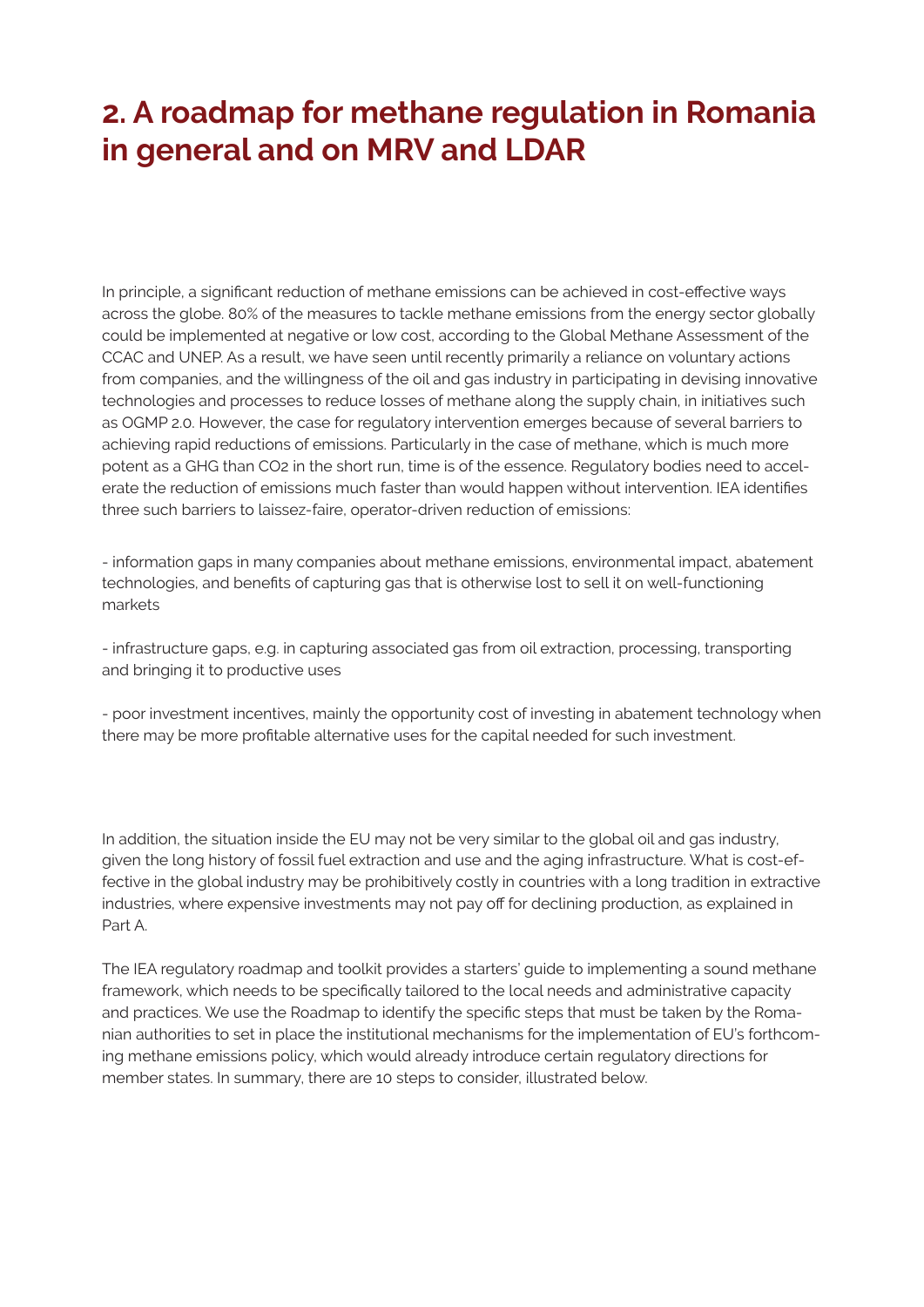#### **10 steps in implementing new regulations**



Source: IEA, Driving Down Methane Leaks from the Oil and Gas Industry - A regulatory roadmap and toolkit regulatory roadmap and toolkit

Based on international regulatory practices, IEA defines a taxonomy of regulatory interventions:

- Prescriptive regulations (e.g. imposing a mandatory replacement of certain types of equipment with a lower-emission one. This seems relatively easy at first sight, but in practice is quite restrictive and cannot keep pace with the technological developments, while requiring strong regulatory capacity and knowledge of the technologies used by all operators – see **California** in Annex II)

- Performance or outcome-based (imposing a mandatory performance target, e.g. reduction of emissions to a certain level or by a certain factor, but which can be achieved with different measures at company level, leaving more discretion to the operators and focusing on the end-result. This allows room for innovation – see **Canada**, in particular **Alberta** in Annex II)

- Economic (financial "sticks and carrots", such as taxes or penalties for emissions, subsidies for research or investments in projects that reduce emissions; taxation generally requires prior good knowledge of the emissions estimates in the sector. It changes the set of incentives for operators directing investments specifically to emission reductions – see Norway carbon tax and Canada federal and province grant funding in Annex II)

- Information-based (enhanced requirements for reporting on emissions, e.g. at facility level instead of generic estimates, direct measurement as opposed to equipment- or industry-specific emission factors – see **Norway** and **Canada**, **Saskatchewan** in Annex II).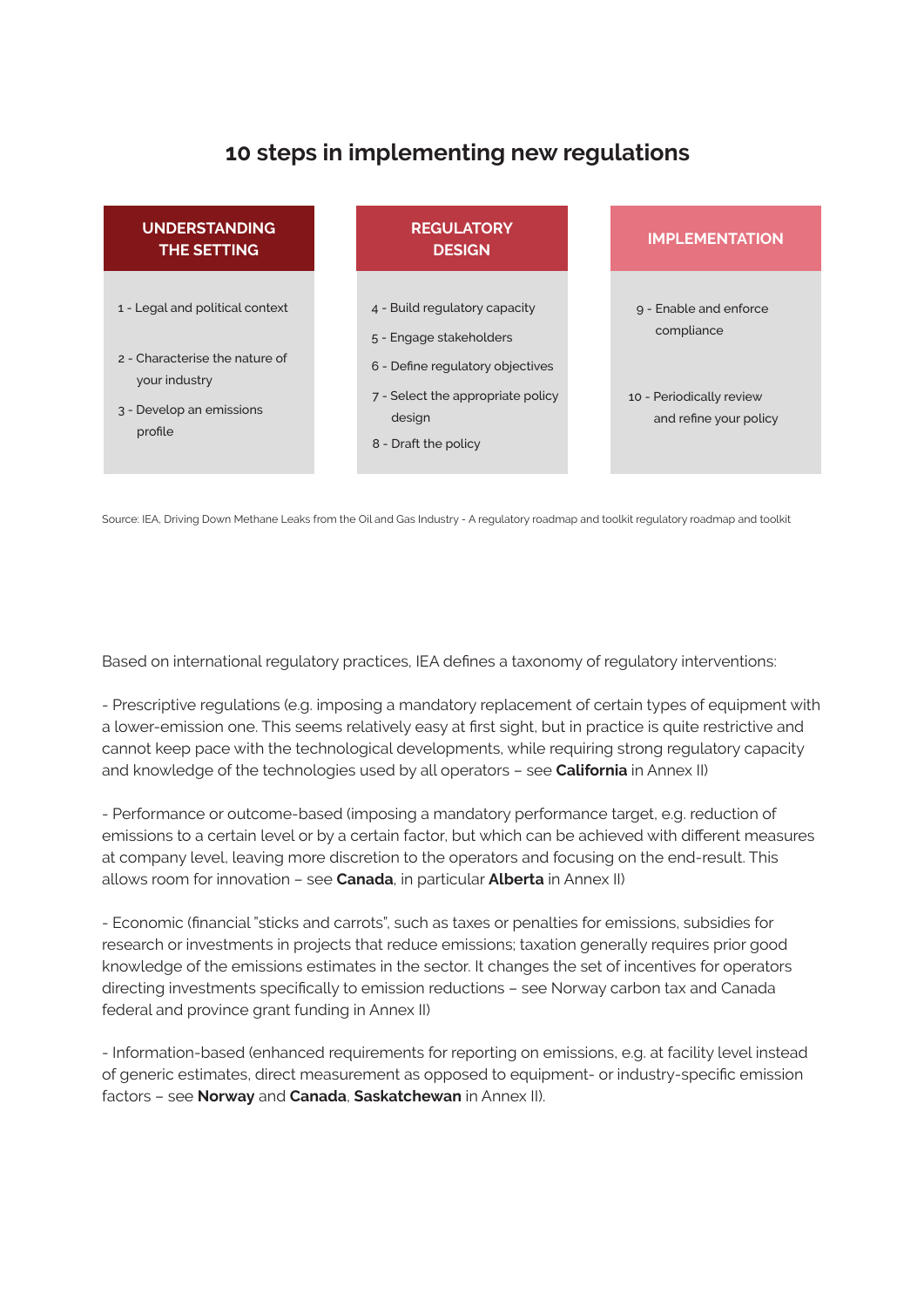The countries and states described in Annex II generally use a combination of all the above. The "right" mix of regulatory interventions however depends on what could reasonably work in the given setup. While prescriptive, performance and economic regulatory interventions seem more straightforward and more in line with typical regulatory action, in practice the major challenge for any evidence-based policy is having accurate, reliable information of the problem. This, as we will see, does not preclude taking some prescriptive measures even in the absence of perfect information. However, gathering information is key and hence the increasing regulatory focus, including in the draft EU methane regulation, is on imposing mandatory MRV and LDAR, both of which require increasingly adequate capacity to collect real-life information about equipment performance and capacity of national regulators to impose rules and verify implementation. While the other provisions of the EU methane regulation such as ban on routine flaring and venting are also important, these are not addressed in the current report. Flaring is not an issue in Romania, though venting is certainly a problem - from gas compressor stations, oil storage tanks, and during oil and gas separation.

The preparation of an effective methane regulation that would effectively cover mandatory MRV and LDAR would require a step-by-step approach, as recommended by the IEA. The steps illustrated in the figure above are applied to Romania's case.

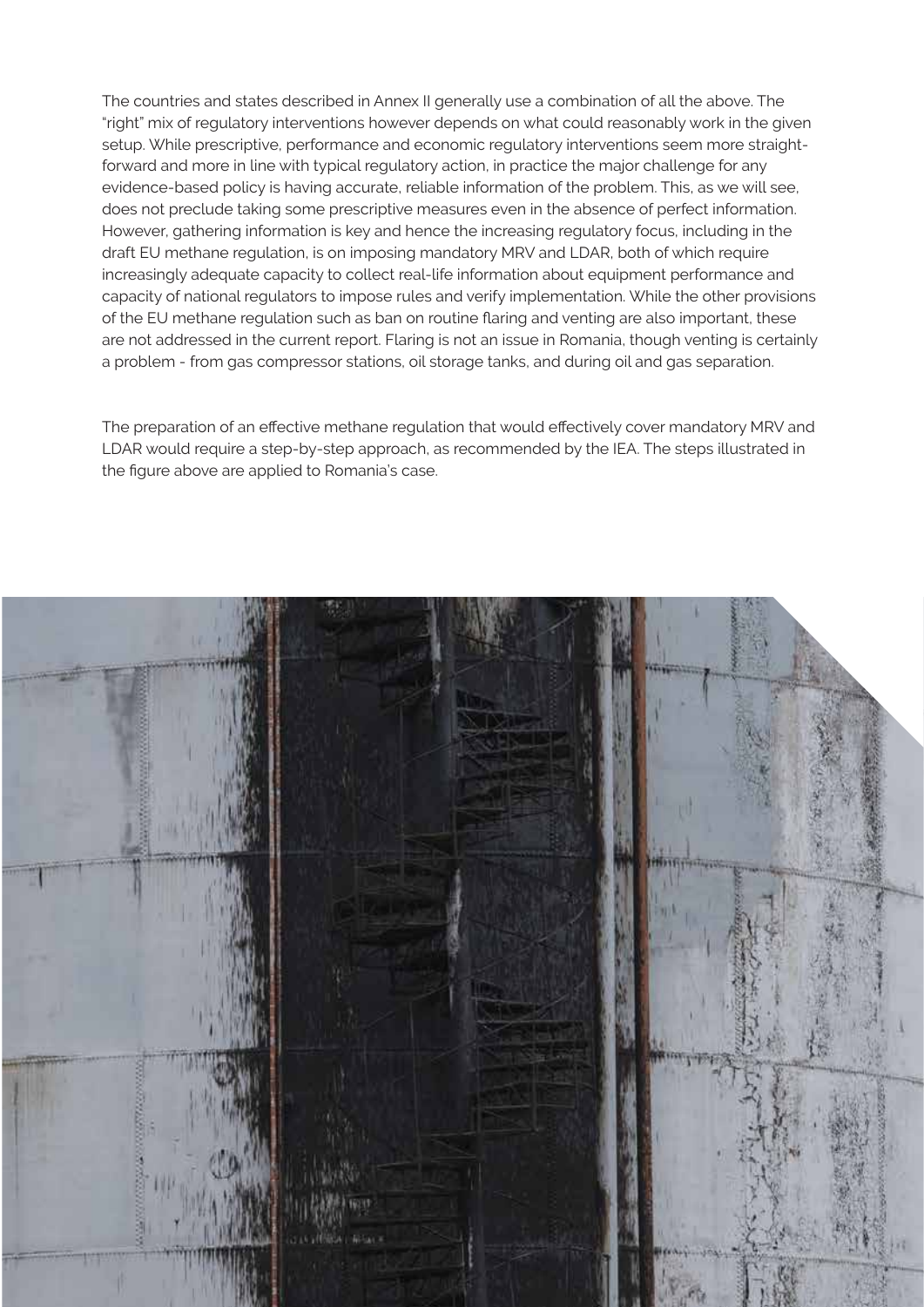#### **Understand the legal and political context**

The first step to effective regulation requires an understanding of the existing institutional setup, regulatory framework, market context and availability of information on emissions.

Currently, in Romania the following institutions could be in charge with various elements of a future methane regulation:

- ANRM (mineral resource agency) – provides licenses for operation of oil and gas companies and charges royalties for oil and gas, which are a publicly-owned resource that is concessioned to operators. ANRM could institute royalties for wasted gas / vented gas (this is done in Brazil or US states), considering that the gas is property of the state for whose use ANRM is broadly responsible. ANRM could also use the example of Canada, where the ministry in charge with mineral resources at federal level supports non-regulatory research and development of methane abatement equipment and practices, which could be later on adopted as standards, in collaboration with ANPM.

- ANPM (national agency for environment protection) – provides technical inputs for environment legislation, authorizes operations based on compliance with environment legislation, monitors environment indicators. The agency is subordinated to the Ministry of Environment and it is currently in charge with the reporting on the National GHG Inventory. ANPM could institute methane abatement standards, possibly in connection to air quality in populated areas (such as in Canada). Given its responsibility for the reporting of the GHG inventory, it has at least in principle the legal authority to enhance the quality and granularity of information to be received from operators in a national reporting system; it will very likely be designated as the main regulatory authority in Romania for the EC methane regulation in the upstream sector.

- Ministry of Environment, in charge of climate policies and strategic policy directions in areas related to the environment. The Ministry could set national targets for emissions (e.g. reduction by 75% by 2030, as recently committed to by Canada in COP26); ANPM, ANRM and others would be responsible to come up with measures conducting to the implementation of the nationally-assumed targets.

- ANRE – regulation of transport and distribution networks for gas. ANRE, which is in charge with the detailed methodology for network tariffs and implementation, could enforce more stringent conditions for technological losses on the network, supporting the abatement of methane emissions by lowering losses recognized in tariffs passed on to consumers. ANRE is a member of CEER (European energy regulators body) which allows it to participate in knowledge-sharing and benefit information on the increased regulatory ambitions for transport, storage and distribution networks. CEER has been a very active stakeholder in the discussions on the EU methane regulations and in the consultations of the EU methane strategy – unlike the much less regulated activity of production, the "infrastructure" / "natural monopoly" components of T&D and storage already have considerable regulations in place that could be enhanced across the EU in support of methane emission eductions.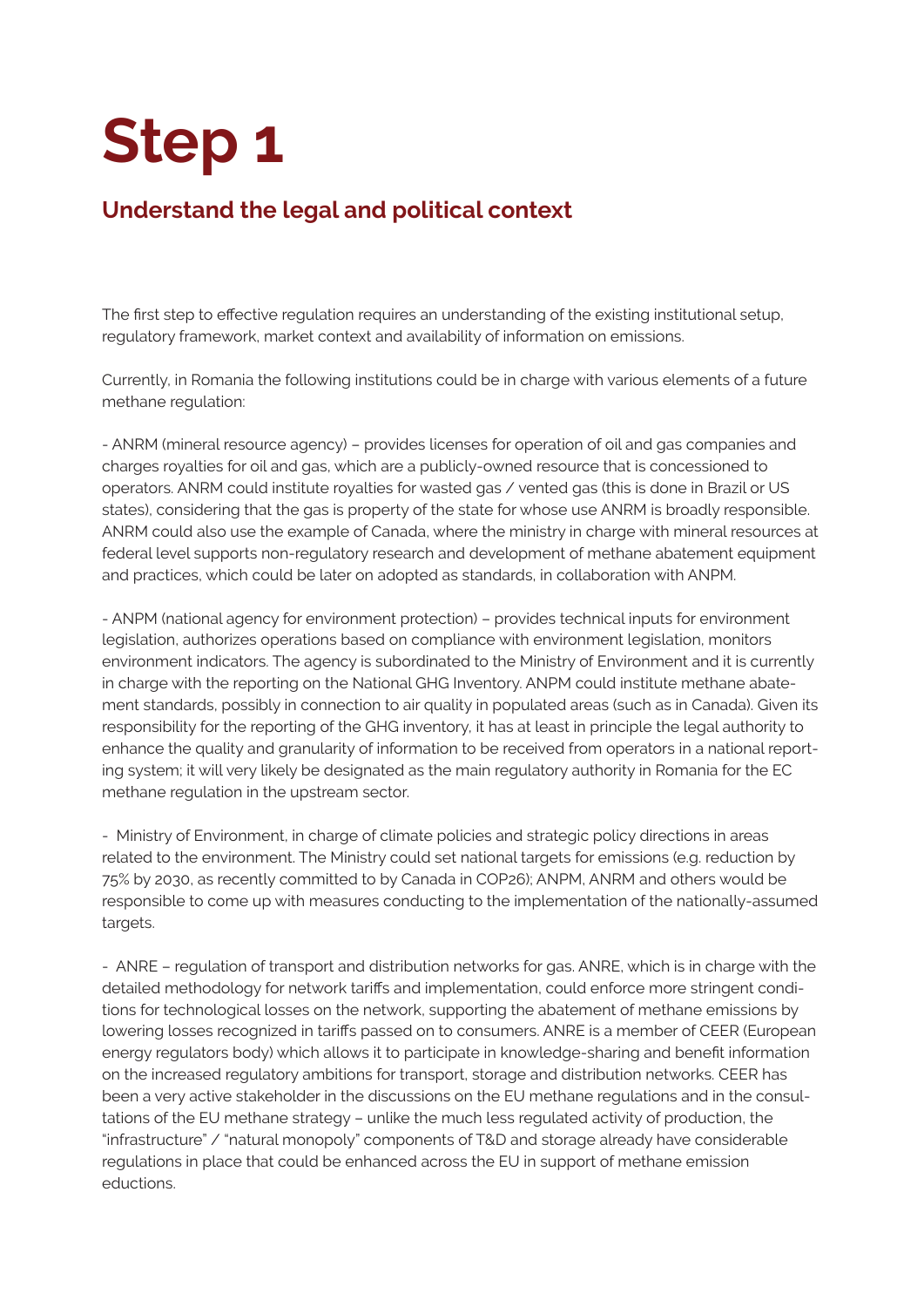It should also be noted that most of the countries illustrated in Annex II focus on emissions from upstream (particularly in areas where oil and gas operations take place far from densely populated areas). Th us, the reduction of emissions along the entire chain should build on existing regulatory practices that can be slightly repurposed to also achieve climate goals, instead of just safety and efficiency (reduction of excessive cost pass-through to clients in monopoly activities). Very likely, it will be the regulatory body designated by Romania for the mid- and downstream sectors of gas, and will have to cooperate with ANPM for a comprehensive regulation of the entire supply chain.

- Labor inspection agency – in charge of labor safety. The Labor inspection could revisit safety standards concerning the oil and gas industry, e.g. currently replacing safety rules that do not prevent methane venting with improved ones which meet safety standards without venting.

A major constraint is the lack of capacity in the Romanian public administration, particularly in highly technical regulatory areas where the industry has attracted considerably more capacity than the public sector and in new areas of regulation for which there is virtually no prior experience. A first step could be for Romania to join officially and immediately as a partner country the Global Methane Initiative (of which it is not yet a member, unlike countries in the region with significantly less oil and gas industry such as Poland, Albania or Serbia); also the Climate and Clean Air Coalition. GMI and CCAC membership can help access the invaluable resources of a global network of decision-makers and stakeholders which shares practices and experiences on methane emissions reduction since 2004.

## **Step 2**

#### **Characterize the nature of your industry**

Romania has all industry segments in oil and gas – production, transmission, storage, distribution, supply; it is also an importer of gas, for which it would apply rules that would be defined in Brussels for the entire EU (and would be much interested to do so, so that level play with domestic producers can be ensured).

The oil and gas industry is segmented, with different operators in each segment. Companies, including state-owned, operate (at least in principle) at arm's length with the owners and tutelary authorities.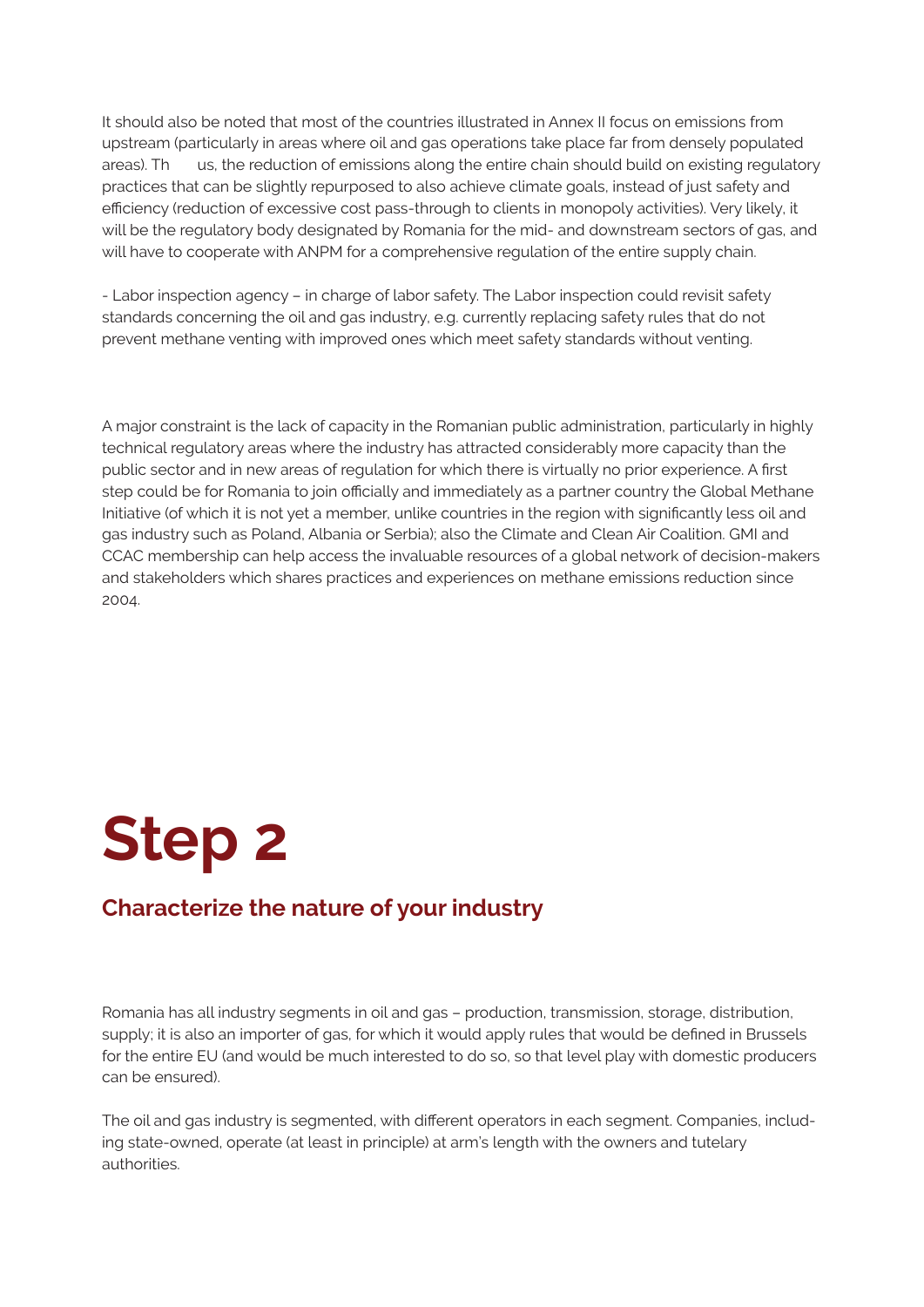Romania should have in view not only the existing oil and gas facilities, but the potentially new developments, such as the offshore gas, and the extension of the gas network infrastructure (large interconnecting pipelines and new distribution grids planned for access of consumers from the rural areas) as well as older/abandoned/decommissioned and soon to be decommissioned facilities (particularly wells). A key challenge is the fact that Romanian existing oil and gas production is quite old, with most of the pipelines and a large share of the wells built more than 40-50 years ago; also, the onshore production of oil and gas is declining (see previous reports). It is much more difficult to apply methane abatement investments on existing infrastructure and unclear responsibilities for abandoned wells. In general, the industry would have much less economic incentives to invest if the assets are close to the end of their useful life, and the remaining time of use is below the payback period.

By contrast, building a new low-emission facility is comparatively easier than retrofitting old assets. One option would be to **apply high standards for new developments, while using a phased approach for compliance with MRV, LDAR and replacement equipment standards for existing assets** – the approach is used in **Canada**. The regulation could introduce first mandatory requirements to meter and report emissions for existing infrastructure, to get a better sense of the size of the real-life emissions (as required anyway by the draft EC methane regulation) and, where the case, companies may already discover they have incentives to reduce losses where the asset closure is not imminent.

The regulation could be complemented by prescriptive measures (replacement of certain equipment with best-available technologies within a given timeframe, as in **California**) and performance-based measures (reduction of emissions per facility, as in **Canada**). The latter would pose an additional challenge in the selection of the baseline from which companies are required to reduce emissions. Currently, as the only data available on methane emissions consists of Tier 1 reporting for the National GHG Inventory (global industry emission averages), the baseline emission data is likely understated. Using this data as the baseline may impose excessive conditions for the companies, as operators may in reality fare worse than global averages because of the aged equipment used in Romania. At the same time, however, this approach would not penalize companies which may have already made some improvements in operations and may have installed equipment for methane abatement before the regulation is put in place – such improvements would not be captured in the baseline of average emission factors.

Most operators in the oil and gas sectors already have in place LDAR programs. The main challenge remains the capacity of the regulators to assess the quality of the LDAR programs proposed by the companies (e.g. whether ambitious enough) and monitor their implementation. According to US regulators, the potential methane emission reductions due to the periodicity of LDAR surveys are as follows: 40% for annual surveys, 60% for semi-annual surveys, 80% for quarterly surveys and 90% for monthly surveys.

The regulatory costs of LDAR will have to be assessed for transport, distribution and storage of gas by regulator ANRE, which will have to decide what costs are economically justified so as to be recognized in tariffs and passed on to consumers. The provision in the EC methane regulation provides some support by requiring ACER (the European Union Agency for the Cooperation of Energy Regulators) to prepare a benchmark every 3 years, and ANRE can also use the network of CEER to learn from the practices of other EU member states.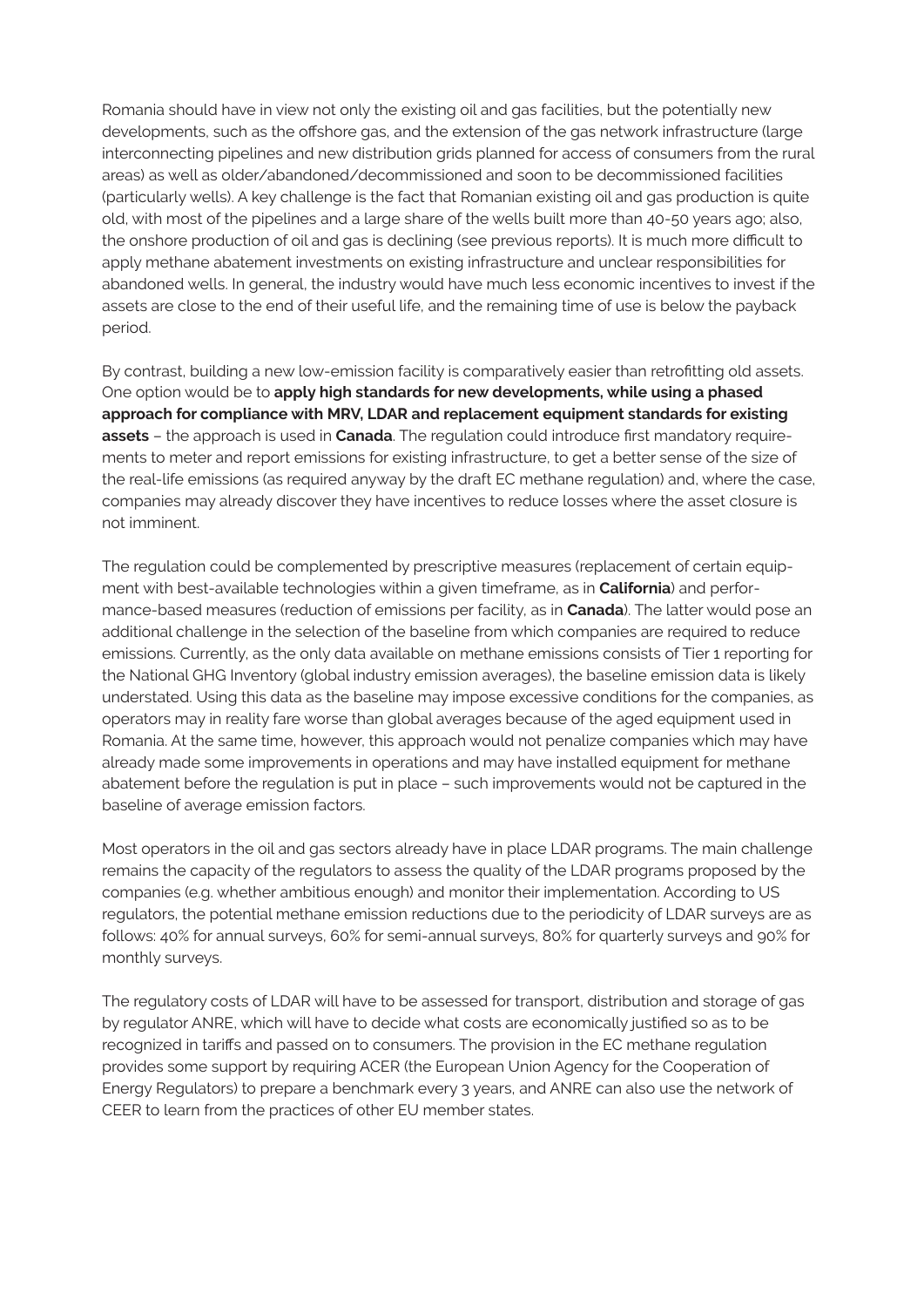The oil and gas production may need state aid schemes to implement LDAR and MRV for aging assets, to reduce the incentives to abandon wells close to the end of their useful life where such investments cannot be recovered; this approach is needed also because of the new energy security imperatives and to reduce the opposition of member states to the implementation of the EU methane regulation.

# **Step 3**

#### **Develop an emissions profile**

Currently, the only source of data is from the National GHG Inventory, which is based solely on global average emission factors; the IEA 2022 Methane tracker has shown that emissions are 70% higher than what reported from national government. Following the implementation of the EU methane strategy and regulation, additional information will become available from other sources, such as satellite imagery, plus, in time, industry- and facility-specific estimates and then actual bottom-up measurement data. In the efforts to reconcile data, at a first step (in the first year) the global industry averages would be refined to more country-specific or region-specific averages, e.g. starting from the extensive research from the ROMEO project that should be published this year. The government should be prepared to adjust and update its estimated emissions accordingly, however, it is likely that not all stakeholders would fully accept the figures reported by this research. Also, the Ministry of Environment may look into CATF's CoMAT tool which can help determine abatement potential even when there is very little data available.

ANPM could implement fairly quickly a more comprehensive reporting requirement for companies in the oil and gas industry, and this should be done preferably in parallel with the process of adoption of the EU methane regulation and its phased implementation. Also note that the OGMP 2.0 framework, referenced in the EC methane regulation, provides a broad framework with reporting principles, not a "template" in excel for companies to fill in; whereas the EC methane regulation draft gets more specific, proposing in Art. 12 a phased implementation of reporting: 1 year for source-specific emission estimates for all sources; 2 years for direct measurements of all operating assets; 3 years for direct measurements of all sources + sites and sampled non-operated assets, 4 years for all, operated, non-operated, and full sites. To note that the requirements on LDAR are less specific as they cannot be uniformly regulated – operators are required to prepare and implement LDAR plans and regulators verify whether they are conducive to methane abatement in an efficient way and the compliance of operators with their LDAR plans. Hence some discretion on the actual template of MRV reporting, which would require a judgment call from the national authorities on how they would process and interpret the data, at least in the first years when data would be partial and require some prioritization. There is even more discretion on LDAR, which requires in-depth knowledge from the regulator to judge the quality of the proposed plans and whether they most effectively (as opposed to possible alternative measures and investments) contribute to overall emission reduction goals, at facility level.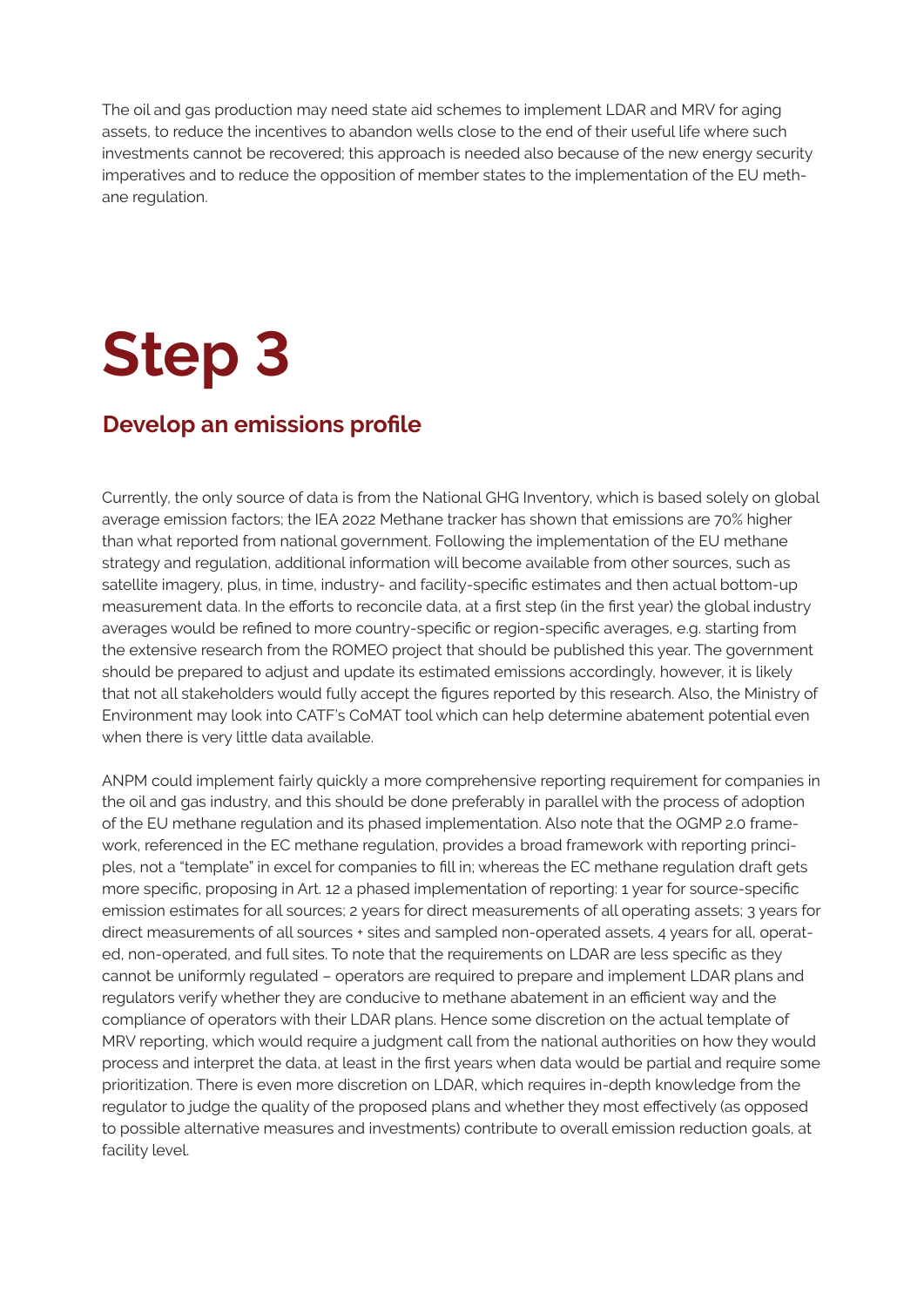A useful start would be to base the reporting requirements template on guidelines from other countries, e.g. **Norway**, with increasing levels of accuracy for emissions depending on equipment and specificities of operations in future years. Thus, the initial reporting on methane emissions would be based as currently on global industry averages, but information would be gathered concerning each type of facility, equipment and usage patterns, which will also provide a better understanding of the age of the infrastructure and areas where methane abatement could make economic sense for the operators. In following years, data would be refined with adjustments of the estimates based on more specific emission factors of similar equipment; and later on with actual measurements (in line with the phases in the EU methane regulation requirements). While following the calendar in the EC methane regulation, some data might be more easily obtained, or its immediate collection would be of higher value. The focus of the regulator should be to impose as soon as possible the reporting of actual measurement data on "the usual suspects", i.e. equipment that generally has high leaks; and from larger facilities, the approach used by **Canada**. A starting point to identify such "hot spots" could be the IEA methane tracker or Global Methane Emissions Dashboard which provide some estimates of the types and patterns of emissions and compile data from more sources than just the national inventories; also IMEO could support member states and ROMEO project can provide more information for Romanian decision-makers.

The types of equipment, possible thresholds for mandatory MRV in the first years, as well as mandatory LDAR should be agreed upon transparently with the industry to ensure 1) achievable results in the first years of implementation and 2) a gradually increasing level of ambition for more accurate data, and a gradually increasing level of ambition for leak detection and repairs, depending on the capacity of companies to implement.

Gathering detailed information about company assets and – very importantly – operation patterns, as a first step, would currently be a major breakthrough to better understand the size of the problem, which is virtually unknown in Romania. It would help identify assets or asset categories for which companies would be self-interested to reduce methane emissions through improving their LDAR programs, as well as assets where such investments cannot be recovered from the market. It will help regulators such as ANPM and ANRE to better understand the scope of the activities they would have to regulate and ask for advice from international peers as soon as possible. It will guide the discussion on prioritization of measures and on possible incentives for companies to implement specific LDAR measures, such as grants for methane abatement (in the upstream) or a combination of grants and tariff recognition (mid- and downstream). It should be noted that methane emissions are not "costed" like CO2 emissions in the EU ETS, and the new EC methane regulation does not show a clear path for future taxation of methane. As a result, the incentives of operators for leak detection and repairs may be limited and some prescriptive regulations may be required, coupled with grants to install up-to-date equipment (as in **Canada**).

The Romanian government, through research institutes such as INCAS and using information from the ROMEO project, may also consider (like **Norway**) to undertake separately an independent assessment of the oil and gas overall infrastructure and facilities, or a survey to identify major sources of methane emissions – super-emitters, including for abandoned wells. The study could also provide information on potential abatement measures and costs. This would help Romanian authorities in the dialogue with the industry on the future regulation on MRV and LDAR and there would likely be available funding (from EU) and extensive expertise (e.g. from the GMI network and resources) to ensure a good quality of such analytical work.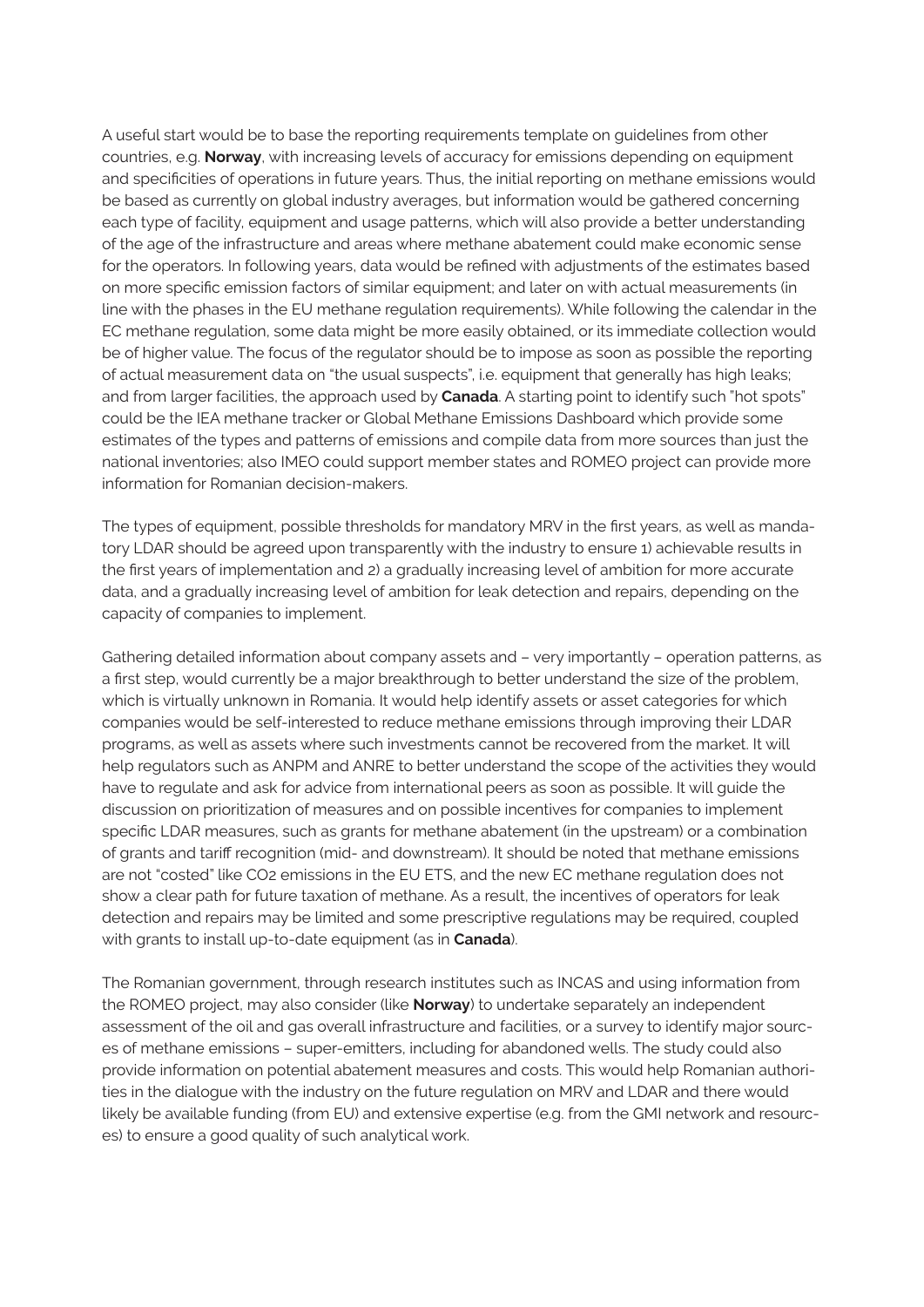#### **Build regulatory capacity**

Capacity is a key constraint for the effective implementation of methane regulations, which requires understanding of the challenges of methane emissions, understanding technologies, writing rules, communicating effectively with stakeholders and building trust with the industry and general public, and enforcing the regulations after adoption.

Expertise is in principle the easiest part to build – as long as there is indeed political commitment to reduce methane emissions and strengthen institutions to do so. The signals are not particularly encouraging, as Romania, despite being part of the EU and having a comparatively large oil and gas industry among the member states, did not send a clear signal such as signing the Global Methane Pledge at COP26 and all stakeholders, state and private, are virtually absent from the extensive debates in Brussels on the topic. Most likely, the authorities would have to adapt once the EU methane regulation becomes effective, but they will do so reactively, instead of proactively trying to shape the final regulation in a way that balances the interests of Romanian stakeholders while reaching climate objectives. It should also be noted that operators such as Romgaz and Petrom (the largest gas and oil and gas producers), Transgaz (gas transmission operator), Engie Romania and EON (distributors and suppliers of gas) have not been engaged in any kind of dialogue at national or international level concerning the new policy direction of abating methane. Most likely, all players would be "surprised" in 2-3 years as the EU methane regulation kicks in with stringent regulatory conditions.

Political will is first demonstrated by appointments in the core institutions responsible nationally for the regulation. Key expertise and leadership of the main public sector authorities can be acquired by competitive selection, based on transparent, competence-based selection at the top and among the professionals that would populate various departments in institutions such as ANRE, ANRM, ANPM, or the Ministry of Environment. This point cannot be emphasized strongly enough: it is essential that key decision-makers and government officials working on the topic have a solid professional track record and reputations, as the effective implementation of methane regulations would require a significant increase of trust among all stakeholders, public sector, industry, environment NGOs and the general public.

It is also essential to join as soon as possible the global debate on the topic. As recommended above, Romania should join the Global Methane Initiative, where governments as well as other stakeholders (private sector, development banks, NGOs) participate. GMI is essentially an extensive network to share international expertise and facilitate the coordination of policies as well as transfers of best practices among countries, where adaptable to local contexts. There are a host of various international initiatives that provide knowledge-sharing and networking on the methane topic. Below, a (not comprehensive) list of international organizations with which dialogue can be initiated to build the Romanian capacity in both state and non-state actors concerned in methane abatement in the oil and gas sectors.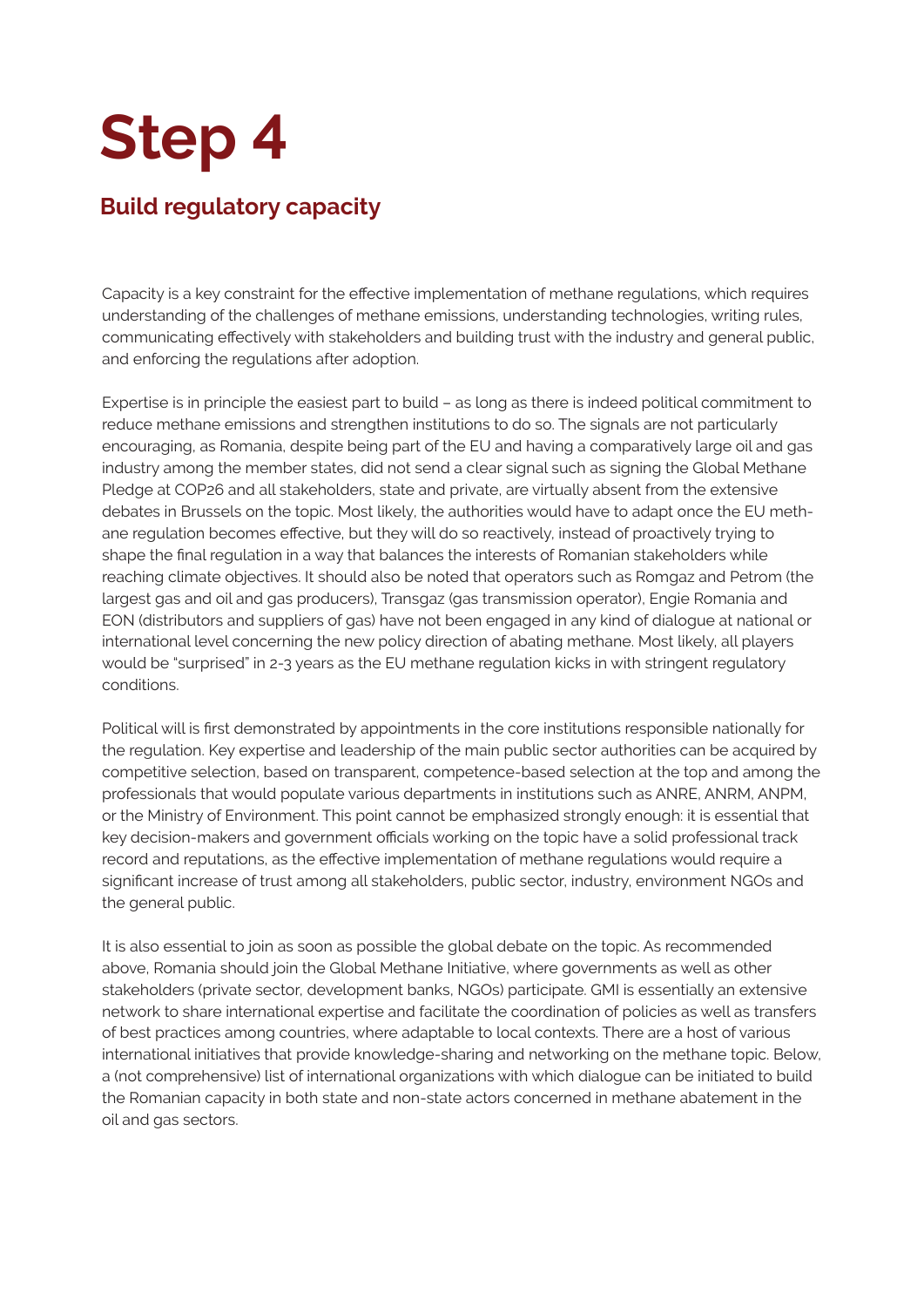There would also be significant scope for EU grant financing in the next years for studies and capacity building, such as in the operational programs and technical assistance that are currently being prepared (with delays) for the 2021-2027 budgetary cycle; even after the finalization of the OPs, there is still room for reallocations to respond to new challenges (once we realize that methane abatement is indeed a priority). Subsequently, once the needs for investments in various industrial facilities and segments are discovered, there would be opportunities to use EU funds to support the implementation of investments and equipment related to MRV and LDAR, where pure market forces are not enough.

The public sector bodies with responsibilities also must be properly budgeted to attract talent (but not excessively budgeted to attract sinecures) and undertake additional tasks. The discussions on budgets required depend critically on the types of regulations and mainly on enforcement that is envisaged, e.g. after rules are put in place, ANPM would have to consider whether to hire more inspectors or subcontract third-party inspections and verification of data reported by the companies or LDAR programs submitted by the operators. The equipment for verification and data collection / validation from inspections is also to be considered. Data resulting from monitoring emissions must be collected in a database (requiring an IT platform that remains viable and stable for years to come, but allows flexibility once more granular data becomes available or new activities are developed – biogas? Offshore gas? Etc.), which would also be public.

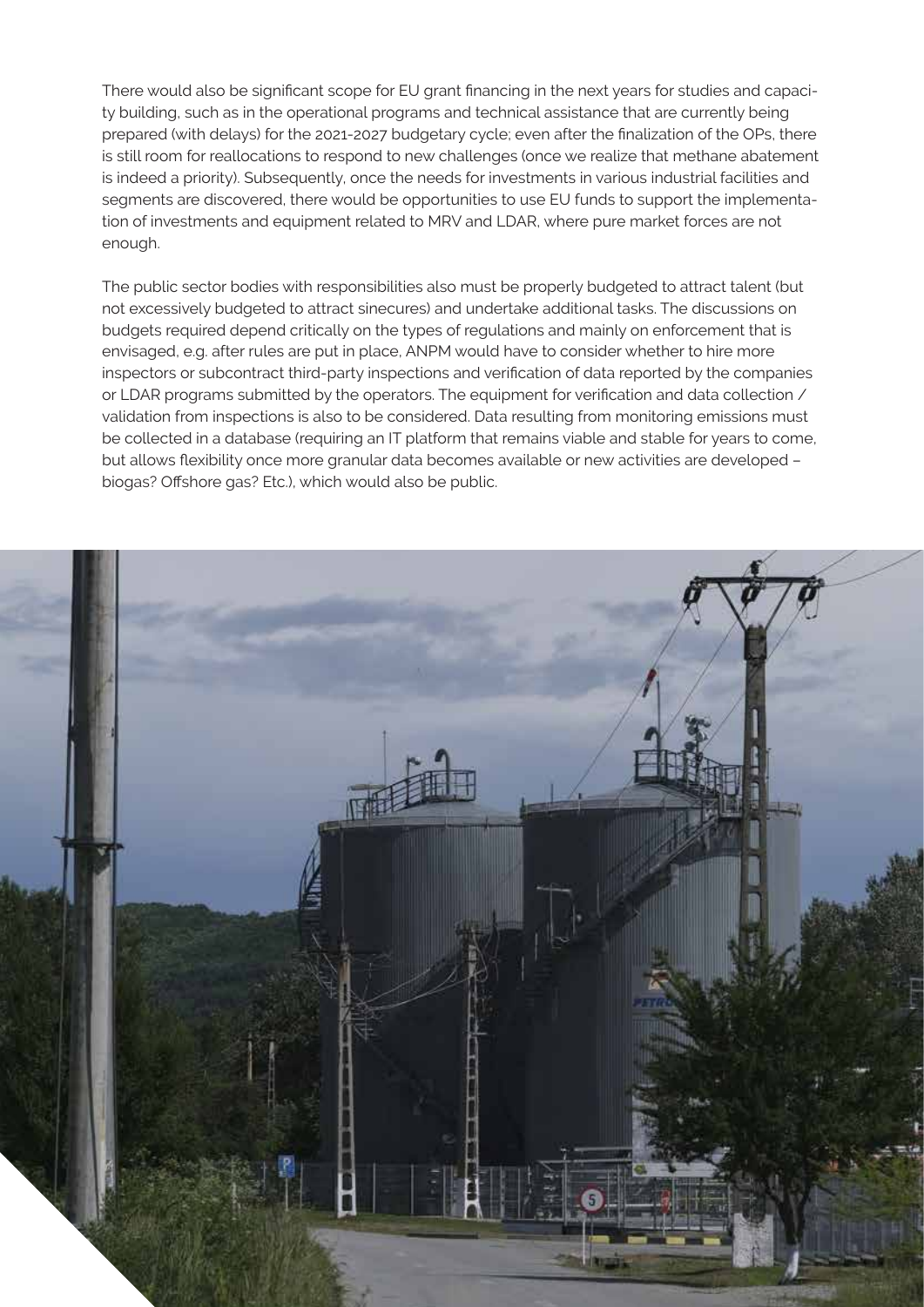#### **Engage stakeholders**

Introducing an ambitious methane regulation that focuses on the most difficult aspects of MRV and LDAR requires a constant, high quality dialogue with the regulated industry, with NGOs and the public, and with international peers. In Romania, there will be rather strong resistance to regulation from companies operating in the oil and gas industry, given the state of most of the assets under operation, if the potential emission abatement measures would be perceived as too costly. This might impact also on the willingness of the companies to implement MRV, as granular information would reveal the true dimension of the losses, particularly related to fugitive methane leaks, and could fear additional costs, either from mandatory LDAR measures or future costs for emissions that could be adopted at EU level and implemented later on in member states. There is relatively little awareness or interest from the society at large on the topic, whereas the official Romanian policy is to expand, rather than reduce the role of gas as a transition fuel (Romania has been officially a supporter of the introduction of gas in the EU taxonomy).

In view of the adoption of the EU methane regulation, authorities should engage with stakeholders, particularly with the industry, for an initial scoping of the issues, mitigating antagonism and ensuring stakeholders that their concerns would be properly considered before the adoption and enforcement of regulations. It would not be the first time when regulations are put in place, but not enforced (e.g. ANRE meets with difficulties in penalizing deviations from investments that are not realized according to the previously-agreed network development plans). Cooperation from the industry is critical and the industry must feel that MRV and LDAR regulations (as well as ban on routine flaring and venting) would support rather than hinder the business. As mentioned before, while the EU methane regulation could become effective few months after adoption, the main provisions on MRV and LDAR are phased, and realistically the implementation in Romania may take even longer, though at least the direction should be clear and consistent. It is essential to start the discussions now to raise awareness on methane emissions with the broader Romanian public (which would in turn lend more credibility to regulations), while also engaging with international counterparts to benefit the experience and knowledge on the topic of countries and industries which are well ahead.

As mentioned in Step 3, Romanian authorities could consider contracting an independent study with an experienced national research institute, such as INCAS or an international company or consultancy to get initial data on the real scale of the methane emissions on the ground. This will not mean, however, that we need to wait for the results of the study to start implementing policies and regulations. The results of the consultancy, which would also require access to facilities and cooperation from the industry, could be the basis of a reasoned discussion between authorities and the industry when implementing the new rules (authorities would not start from zero knowledge of the situation). This approach could also facilitate effective engagement with the companies during the study to build reciprocal trust, a prerequisite for effective consultations during the preparation of future regulations.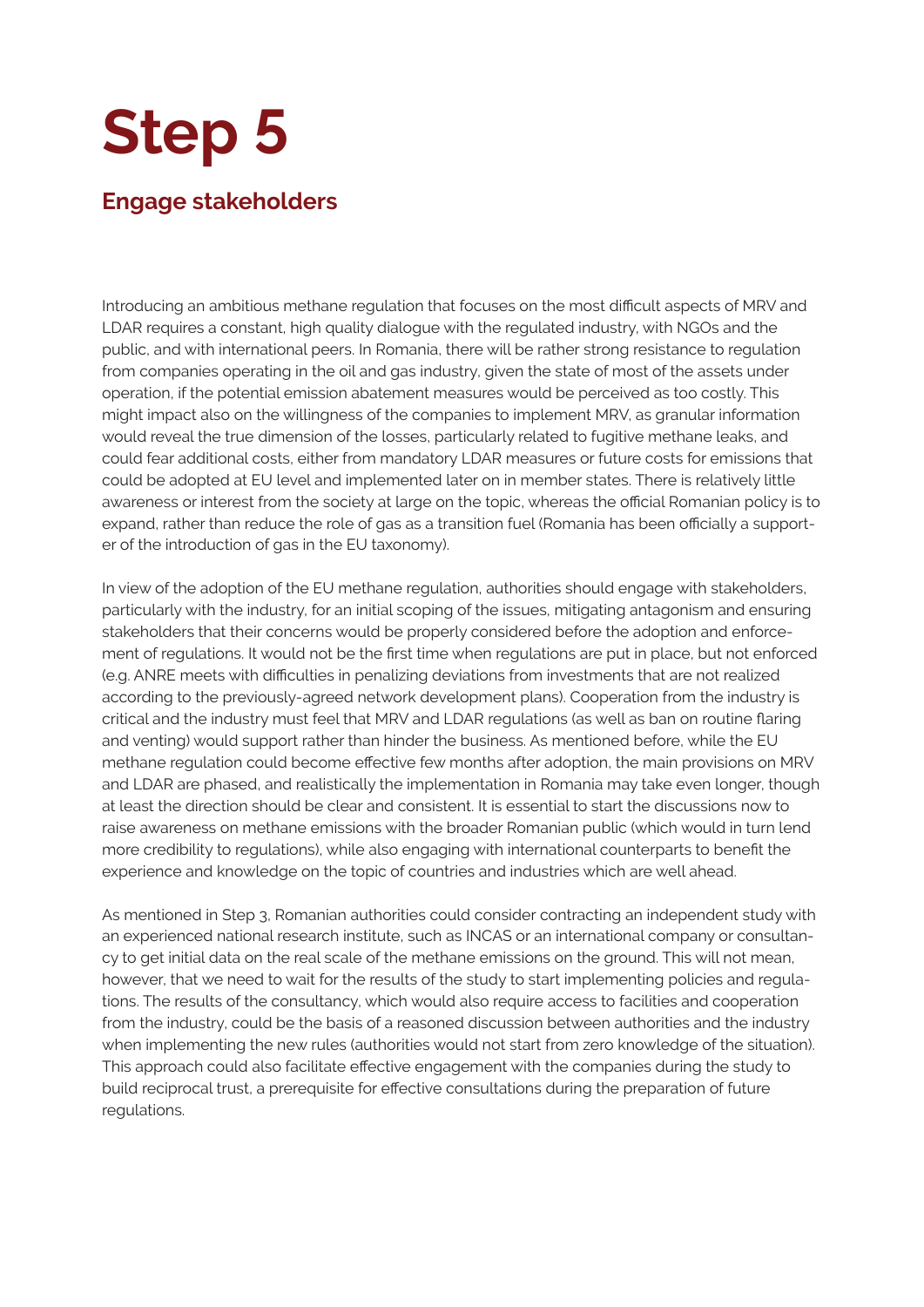#### **Define regulatory objectives**

Romania will likely be a "policy taker" on EU-driven methane abatement policies, judging from the already-mentioned involvement (or rather lack of it) in any international discussion on the topic. There will be two policy "layers" to watch for:

- Overarching global commitments, such as the COP26 Global Methane Pledge, where the EU committed to a collective goal of reducing global methane emissions by 30% by 2030 compared to 2020. This will translate into Methane National Action Plans with national targets, which follow from the EU's international commitments and strategies and the ensuing "split" of such commitments by member states which must each do its part. As a result, the broad, externally-anchored regulatory objective would be to reduce methane emissions by (we recommend) 75%, compared to a baseline, probably 2020. This would mean an economy-wide methane reduction goal, with possibly specific targets for energy sectors (such as in California); these must be taken into account when designing national methane regulations

- Specific EU regulatory instruments, such as the EC methane regulation, which must be viewed as a (partial) instrument to reach the objectives of broader EU strategies and commitments; additional regulations in related fields may follow, even if we consider only the oil and gas sectors (meaning, apart from waste and agriculture, the other main items in the EU methane strategy). The methane regulation itself is a part of a broader package, the EU framework to decarbonize gas markets, promote hydrogen and reduce methane emissions, and which includes a directive and regulation to shift from fossil gas to renewable and low-carbon gasses.

The distinction is relevant, because the Romanian methane legislative framework would have to go beyond just the implementation of the EC methane regulation as it reads today and accommodate future increases of ambition on climate targets. In the following years, this may translate into, for example, amendments of the NECPs or other broad strategic documents at national level related to climate change policies. This trend is global – e.g. **Canada** introduced in 2016-2018 comprehensive regulations for methane, which are again currently undergoing substantial revisions, first at federal level, to be followed by provincial governments, resulting from Canada's signing of the Global Methane Pledge in October 2021 which steps up from the Global Methane Alliance commitments of 45% reduction by 2025.

In practical terms, Romanian authorities (Ministry of Environment and possibly Energy, for the NECP) may adopt strategy changes in line with future EU policies and the EU may insist on following up periodically on implementation. Considering these changes, ANPM and ANRE may be required to impose regulatory targets that go beyond the requirements of the current EC methane regulation, e.g. specific, facility-based emission reduction targets for certain large types of facilities or methane-intensive operations in the oil and gas supply chains (such as **Mexico** and **Canada**); more stringent conditions for authorization of new operations; plus specific regulations concerning the integration of renewable gasses (green hydrogen? biogas?) in transport and distribution networks. The institutional setup and the regulatory capacity needs to be built to deal with such potential changes of scope in mind.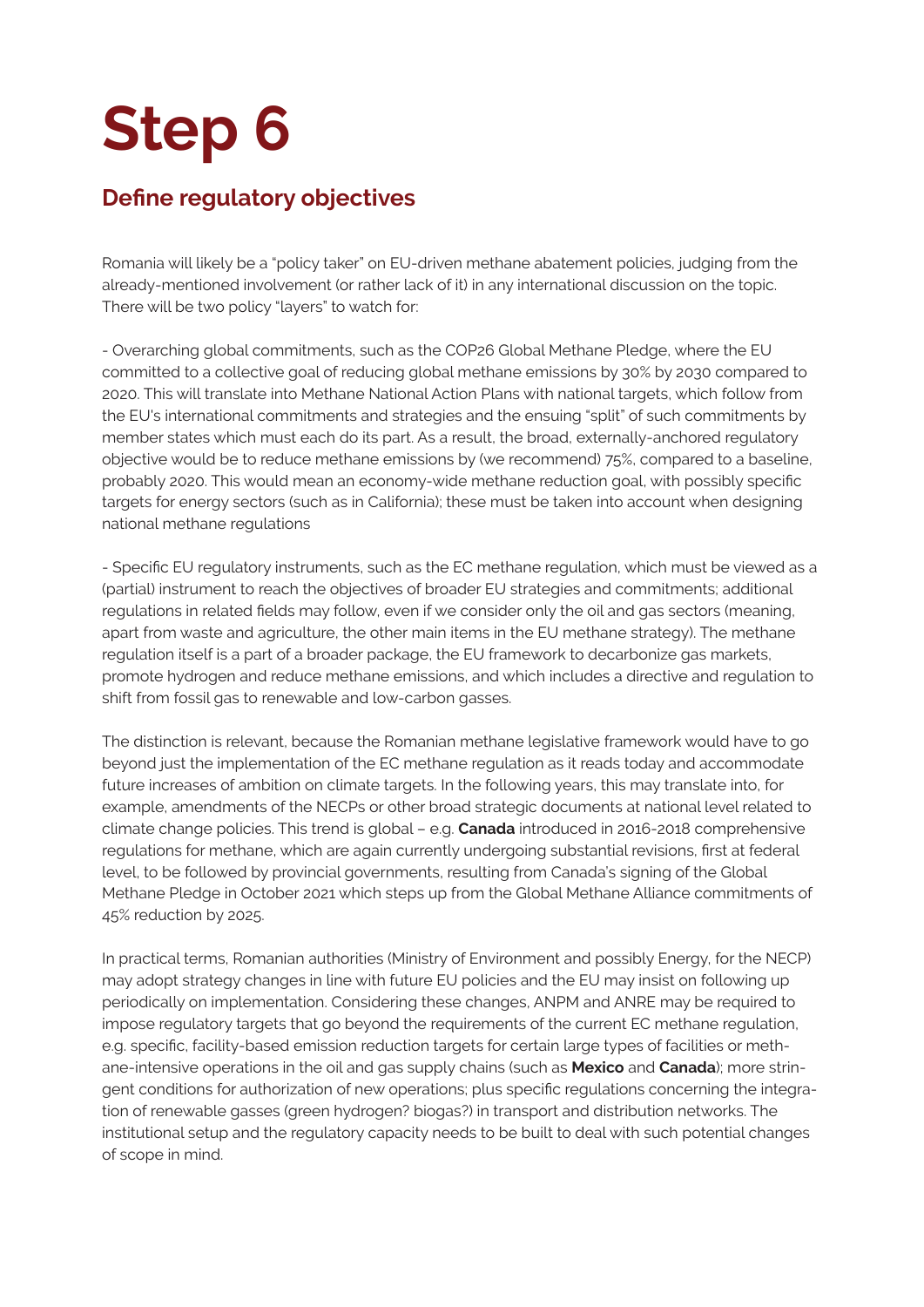#### **Select the appropriate policy design**

Following the previous steps, Romanian authorities need to make a choice for a set of prescriptive, performance-based, economic and information-based regulations to support methane abatement. To summarize, the set could consist of:

- Information-based – application of EC methane regulation on MRV (with increasing level of accuracy in years 1-4) and LDAR (with coordination with other EU member states, to ensure level play of oil and gas operators across the EU). The phased implementation of MRV may face delays, however, the direction should be clear and improvements in monitoring, verifying and reporting emissions must be consistent in time.

- Economic – given the age of the assets, there is a risk that a higher share of MRV and LDAR investments and methane abatement measures would not be cost-effective in the absence of economic incentives, penalties (taxation of emissions) or rewards (grants for specific investments). There will probably not be a nationally-set "methane tax" before an EU-wide adoption of such a mechanism, plus there will be hot debates on the topic to ensure level play for operators across the EU and of EU domestic producers with gas imports. The Romanian government, e.g. Ministry of Environment (to which ANPM is subordinated) may consider financial support schemes for implementation of methane-reducing investments, monitoring and LDAR-related equipment etc. EU grants may be available for methane abatement measures that are not cost-recovery, including from reallocations of OP funding in 2021-2027; Romania should consider also the institutional setup to absorb such money (e.g. who should be the program coordinator, launching calls, selecting projects etc?).

ANPM (and ANRE), which will have the most information on technologies and needs must be involved in the design of such schemes. Alternatively, some investments may be deduced from the applicable taxation or royalties.

- Performance-based – additional, facility- or operation-specific methane reduction targets may be instituted to major sources of emissions. This would allow operators to find the most cost-effective way to achieve the target and encourage innovation and technology transfers - Prescriptive – emission standards for equipment for new developments (new pipelines, new gas extraction, onshore or offshore) or for replacements of existing infrastructure could be introduced.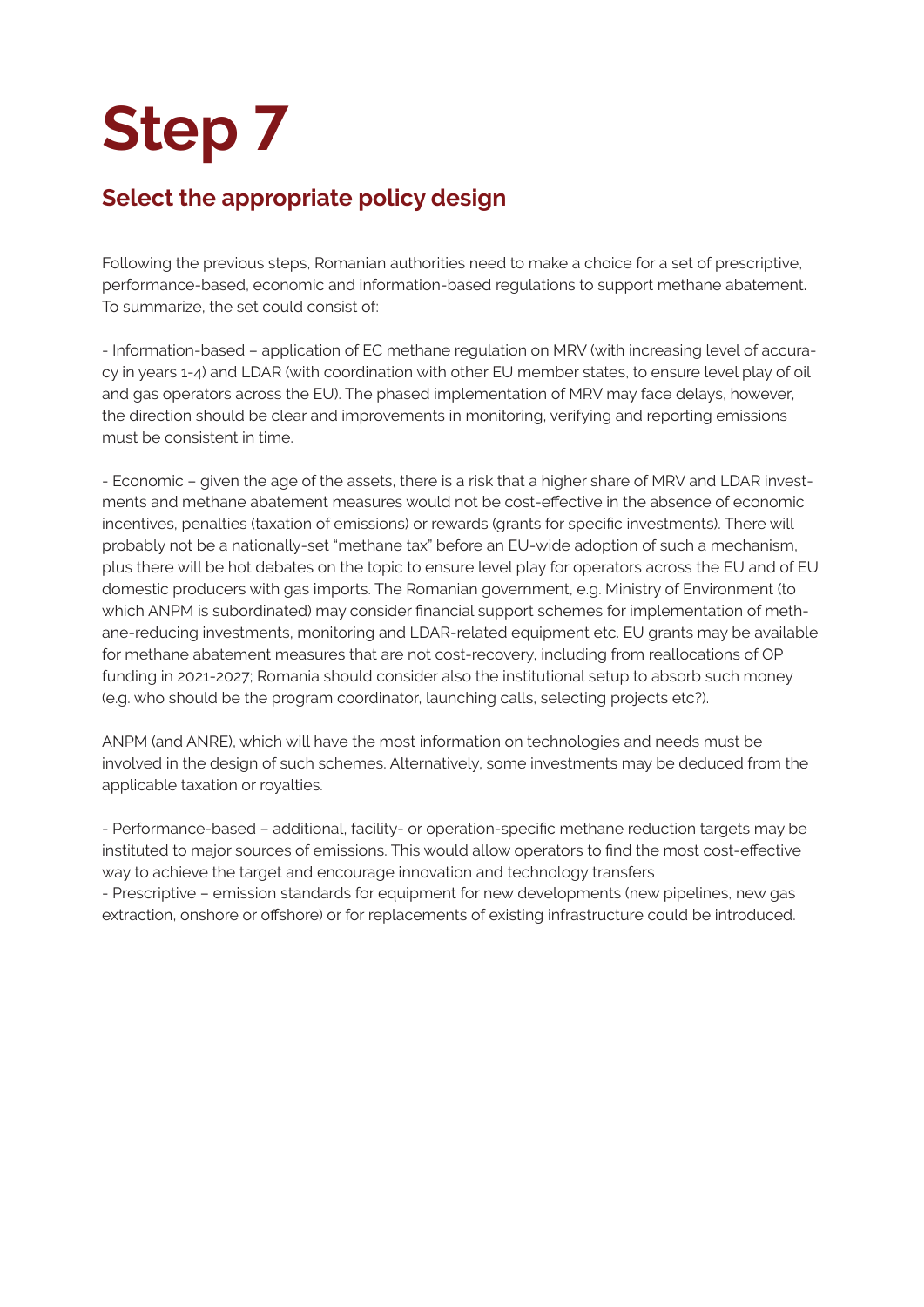#### **Draft the policy**

All of the above proposed measures must be properly analyzed and the impact carefully considered. Regulation does not need to be "one-off" and certain items may be introduced gradually, as more information becomes available – from the MRV and LDAR monitoring, from the possible study on methane emissions that could be contracted by ANPM etc. For example, prescriptive measures could be introduced once there is higher capacity in regulatory bodies and there is a better knowledge of technologies compatible with local and operational specifics. Extensive consultation with stakeholders (industry, NGOs, public) and knowledge sharing with the international community are essential.

While flexibility is good, ad hoc policy making and frequent, unexpected adjustments must be avoided. All adjustments must follow a review of the implementation so far (Step 10). Lack of regulatory and legislative predictability is the main cause of concern for companies operating in the oil and gas industries and Romania does not have a credible track record on such changes.

## **Step 9**

#### **Enable and enforce compliance**

The compliance of operators with the regulation can be achieved if regulators are credible, competent, and rules are perceived as fair by all stakeholders involved. Public sector institutions involved in methane policy and regulation should be adequately staffed and led by competent decision-makers who are credible, determined and well-reputed in the sector.

Given the difficulties in finding enough staff to meet all the new regulatory challenges, and to enhance the credibility of the regulation, 1) the verification of emissions must be ensured by independent accredited verifiers (required anyway by the EC methane regulation) and 2) inspections can also be subcontracted to professionals. Such professionals could be trained using the resources of international networks which provide substantial technical expertise and even highly specialized training programs on various topics related to methane abatement technologies.

Data on emissions should be public. This would allow NGOs and the broader public to better understand the challenges and also monitor the increase of accuracy of data, pushing for the implementation of the phases of MRV.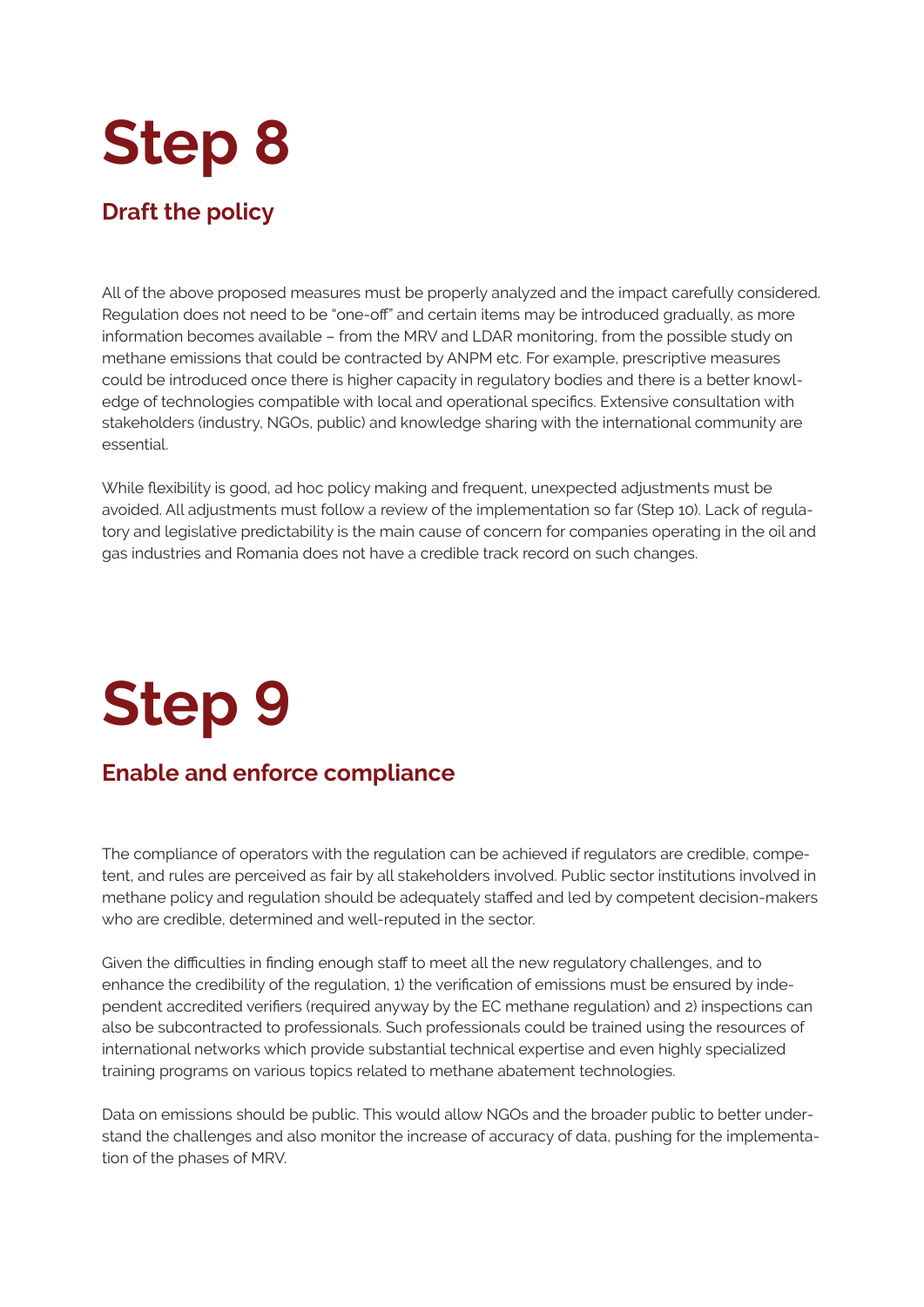#### **Periodically review and refine your policy**

Currently, no policy in Romania has a mechanism in place for a review, assessment of results so far, and evidence-based adjustments. The methane abatement regulation is however a massive exercise to collect information on methane emissions, with increasing levels of details, and of company practices and efforts to reduce such emissions. The results of the regulation can be easily monitored, including by the general public, if the information is reported and processed in a public format.

Revisions of the methane regulations should take into account a review of the progress of implementation and adjustments need to be made to accelerate the collection of more accurate data and increase the scope of LDAR programs implemented by the industry. A mechanism for periodic review could be considered. Implicitly, the EC methane regulation requires such assessment given the phased implementation of MRV and, if delays (as expected) would occur, national authorities would need to explain such delays and provide justifications, including on increased efforts to enhance implementation. Particularly in the case of LDAR and of prescriptive regulations such as on MRV and LDAR in transport, storage and distribution networks, periodic reviews are encouraged to ensure regulations remain up-to-date with the latest technology and justified investment costs are properly recognized in end-user tariff components for networks.

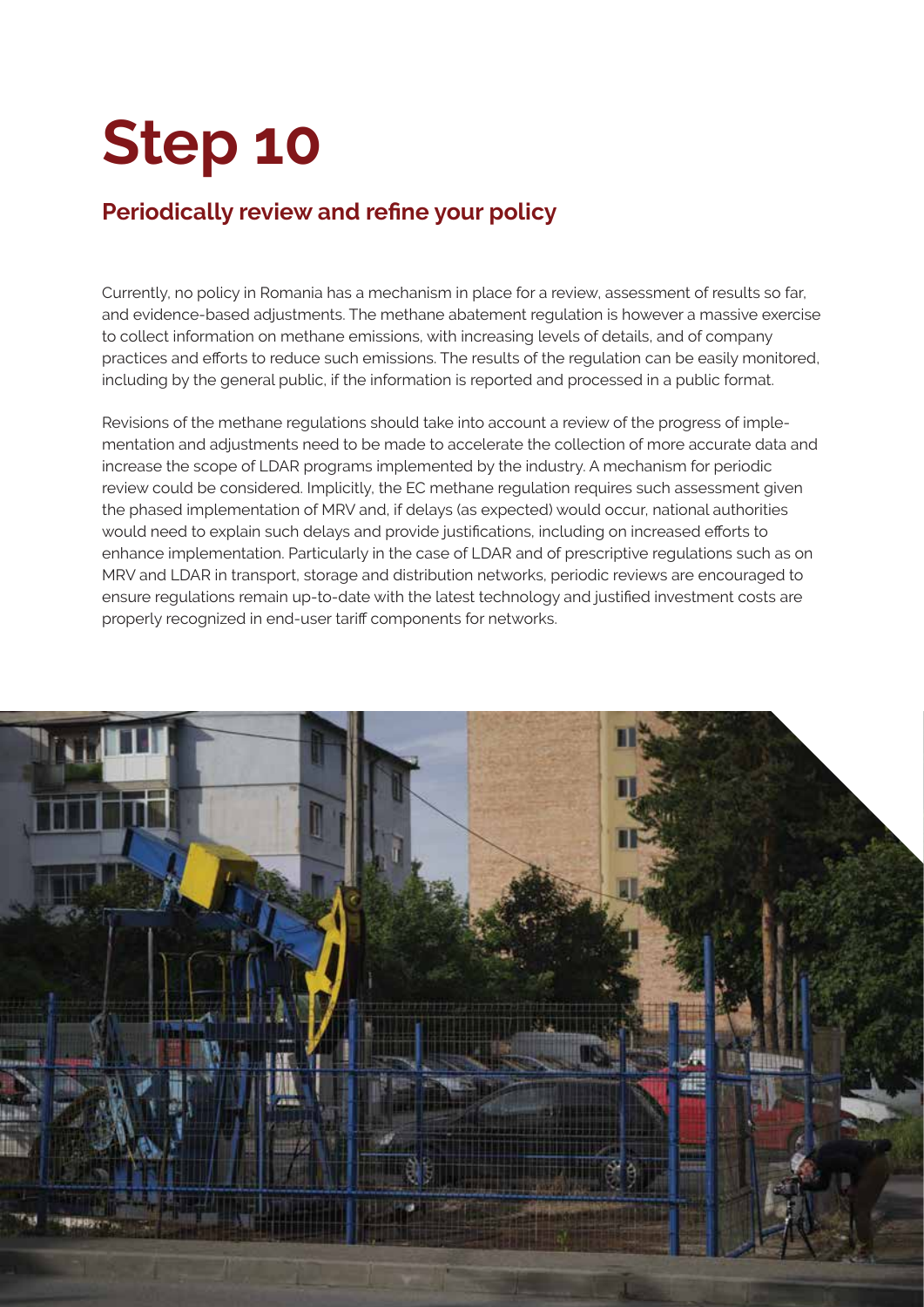## **Annex I**

**EU - implementationof methane strategy in oil & gas / key elements of the EU methane regulation**

**Explanation**

- Compulsory measurement, reporting, and verification (MRV) for all energy related methane emissions, building on the Oil and Gas Methane Partnership (OGMP 2.0) methodology + Extension of the OGMP framework to more companies in the gas and oil upstream, midstream and downstream as well as to the coal sector and closed as well as abandoned sites

Most member states do not have legislation and will adopt only when implementing EU regulation. EU will likely impose OGMP 2.0 (possibly with some amendments - it would not want to be perceived as accepting nothing more ambitious than a standard proposed by the industry, at the same time, it would not have capacity for enforcement of higher standards, even external verification of OGMP reporting is a capacity challenge).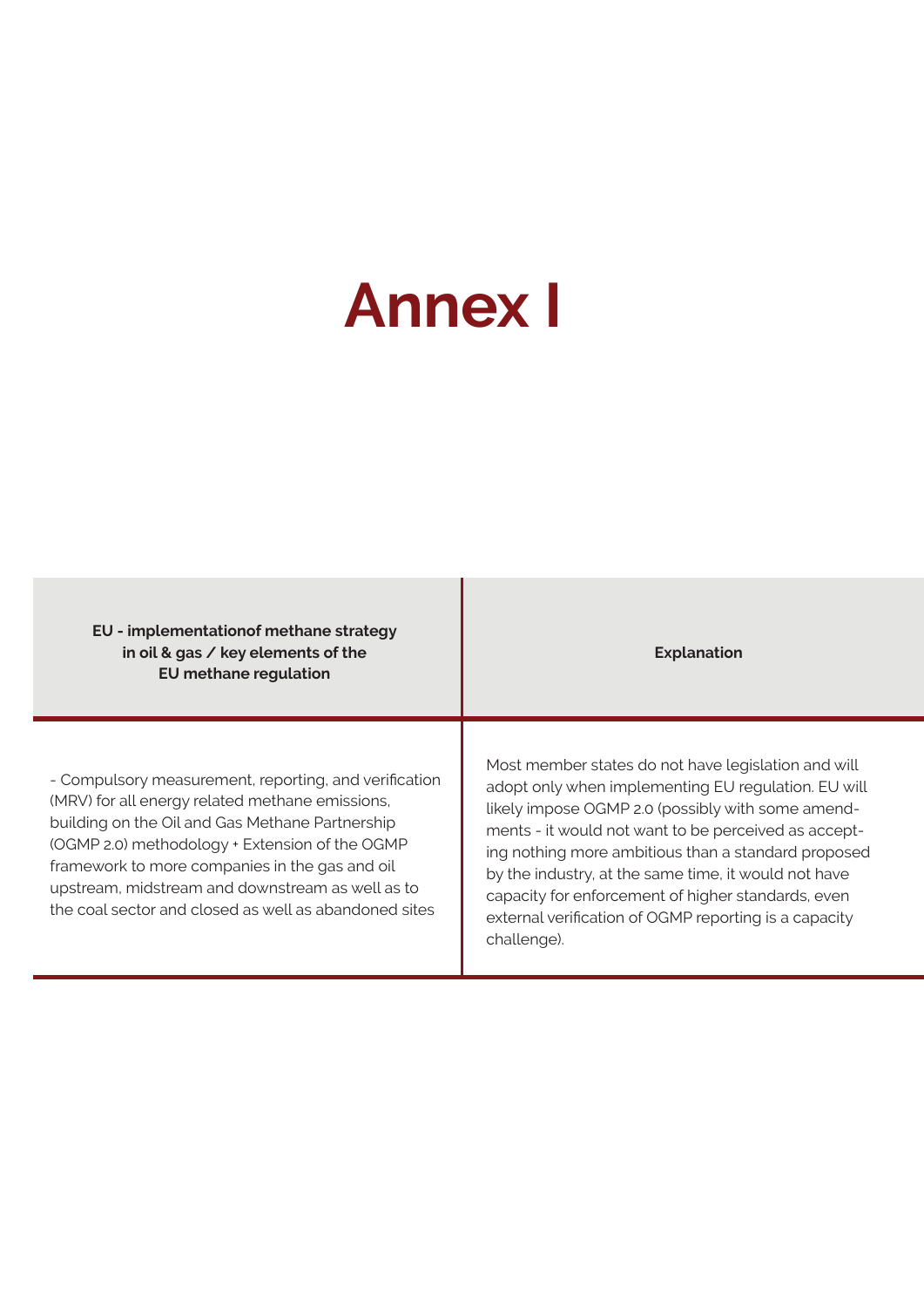### **Status of EU methane policy and timeline for Romania implementation**

| Timeline for first proposal                       | Romania                                                                                                                                                                                                                                                                                                                                                 | Calendar                                                               |
|---------------------------------------------------|---------------------------------------------------------------------------------------------------------------------------------------------------------------------------------------------------------------------------------------------------------------------------------------------------------------------------------------------------------|------------------------------------------------------------------------|
| Q4 2021,<br>Likely final regulation<br>in Q1 2023 | Currently no national legislation. Romania (Minis-<br>try of Environment) only estimates methane<br>emissions for the national GHG inventory - "Tier 1"<br>IPCC level, based on emission factors. Needs<br>legislative provisions e.g. setting up monitoring<br>agency or unit inside existing agency, staffing,<br>capacity building $\prime$ training | At least 2-3 years of<br>legislative changes and<br>operationalization |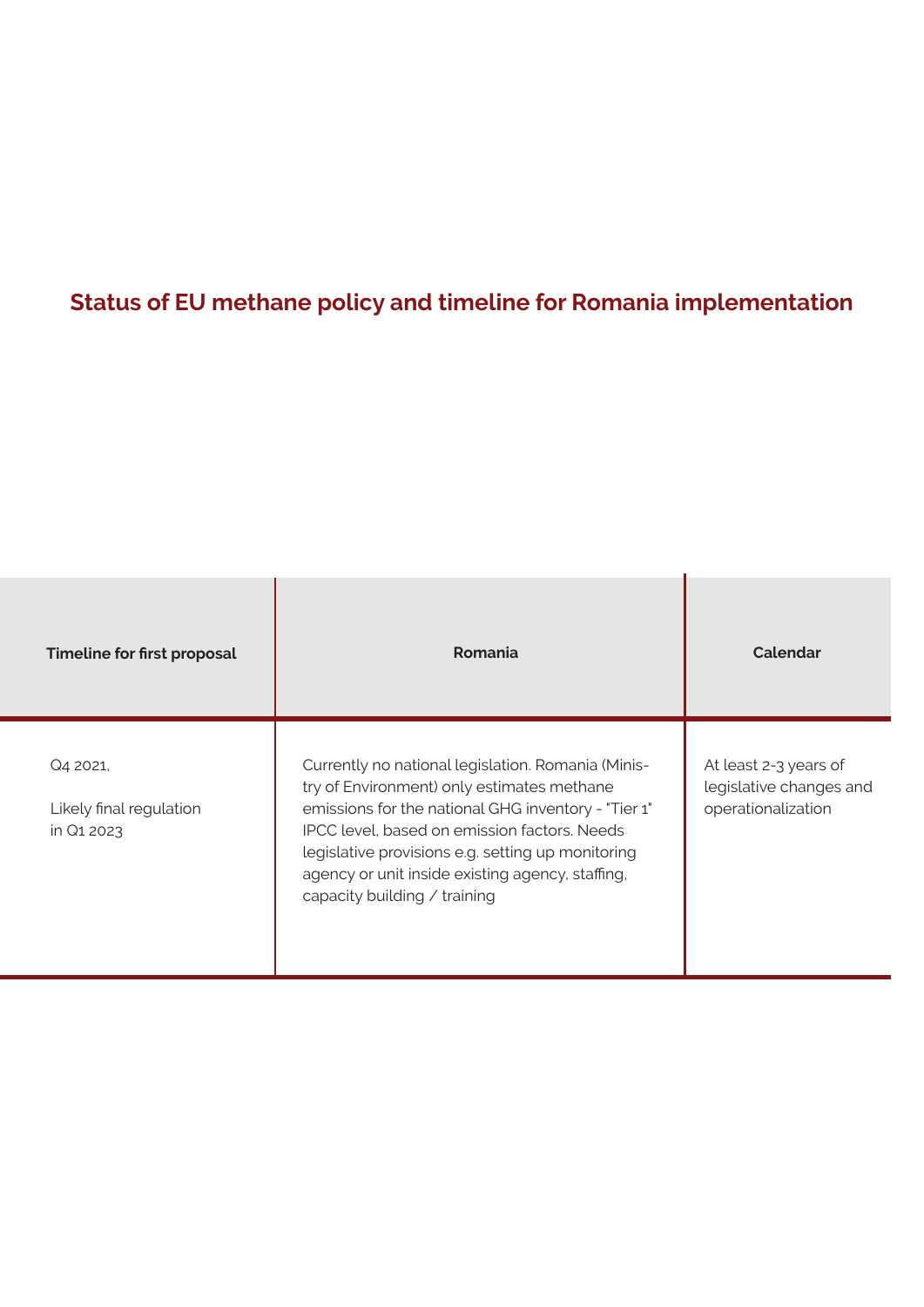Note: there is no clear agreement on how to ensure level play with imports, given that most oil&gas consumed in the EU is imported from third countries, e.g. LNG, Russia, Azerbaijan etc. The issue is relatively little-addressed in the strategy, though there is consensus it is an issue, at least in terms of "exporting methane emissions". Two different views, prior to December 15 draft: EU needs to "show the way" (unilateral commitment), self-imposing ambitious targets and trying to deal with suppliers from other countries later in international negociations; vs finding some way to ensure methane emissions are not exported and local players are not disadvantaged. The second view was (luckily) prevalent - but not addressed in the draft regulation as of December 15. Proposals discussed to deal with the issue were various, but not very convincing. E.g., introduce standards for imports from third countries, which can be either verified (e.g. for those who apply OGMP such as Norway) or assumed (for those who have no independent verification); for lower standards, impose a much higher methane levy. Or introduce a mechanism like the proposed CBAM (carbon border adjustment mechanism), de facto also a methane levy. The problems have been Gazprom's lobby capacity and dishonest behavior (see Nord Stream, behavior after EC's decision on abuse of dominant position etc.) and lack of any way of objectively assessing the real emissions, which would allow substantial discretion. The International Methane Emissions Observatory (already set up in March 2021, though yet to be completed with staff and data will probably gather the best available information, such as from Copernicus satellite, but it would still be unreconciled with bottom-up data; unless the EU regulation makes a serious point of this, assessments will be challenged by Gazprom. With the new EU stance on Russian gas imports, the position on this topic should also be strengthened.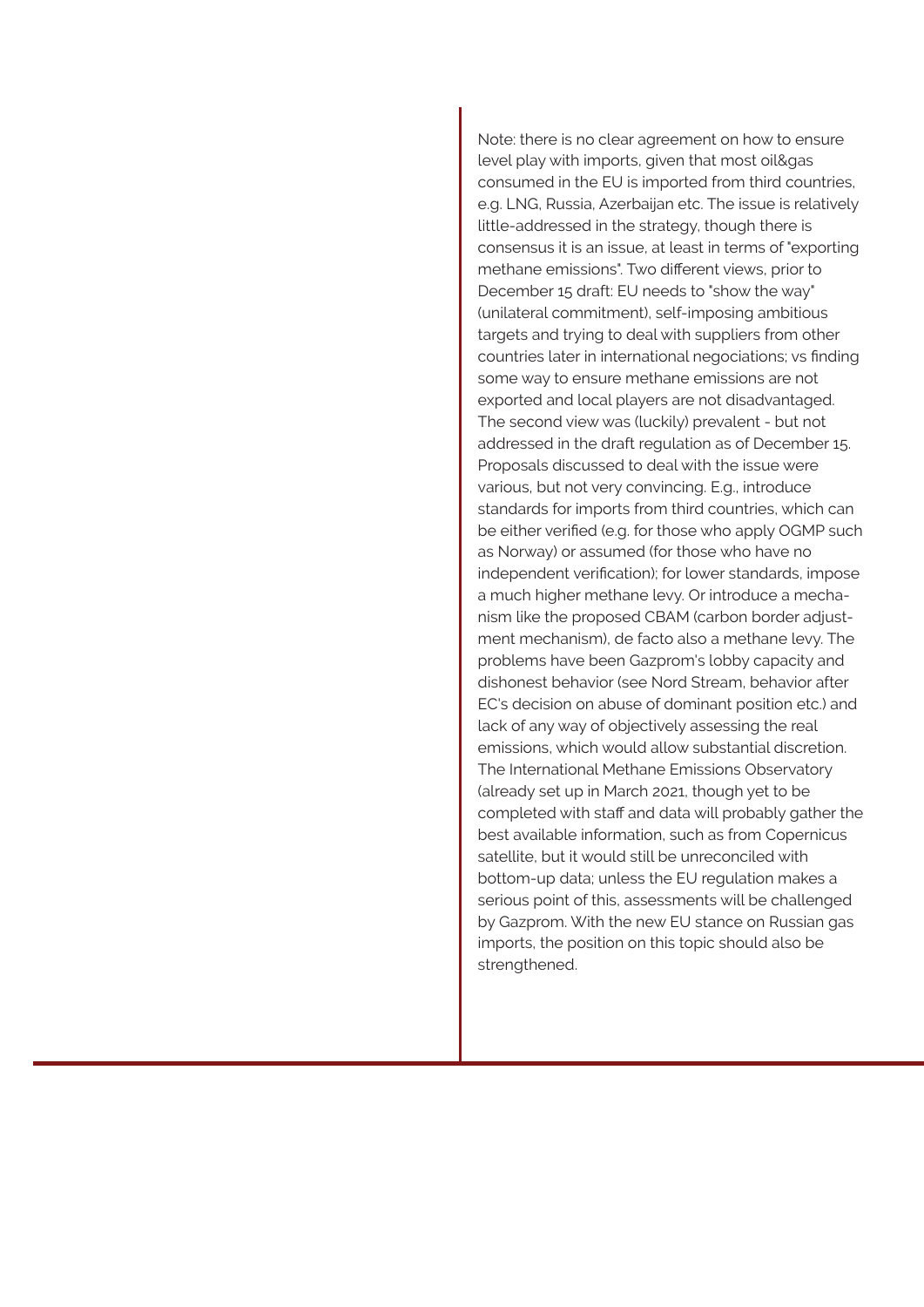Q4 2021 draft regulation disappointing on imports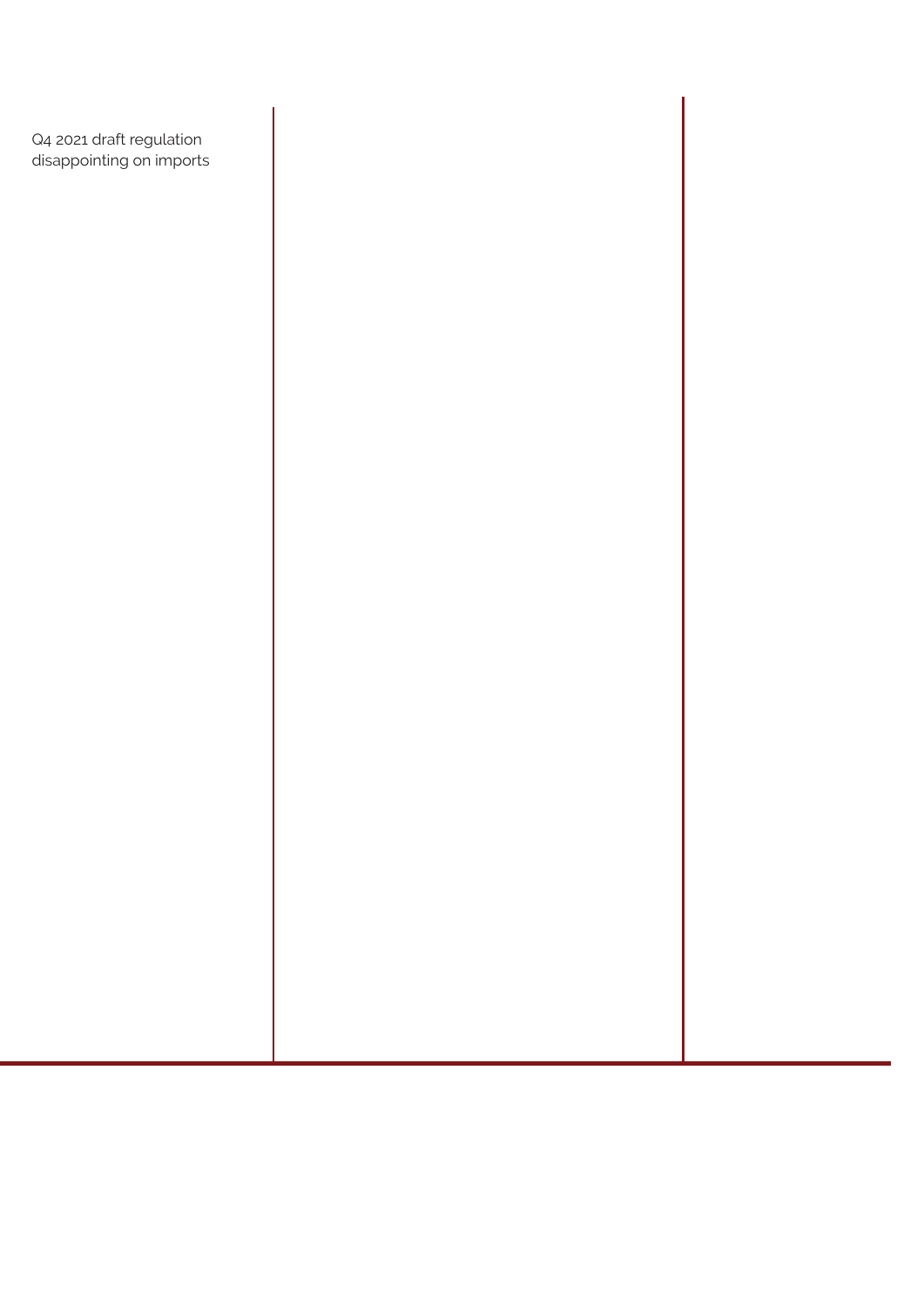Obligation to improve leak detection and repair (LDAR) of leaks on all fossil gas infrastructure, as well as any other infrastructure that produces, transports or uses fossil gas, including as a feedstock.

On LDAR, the regulation is likely to be "light" and orientative - to allow flexibility for different technologies, different standards for equipment etc. There may be allowances for countries with obsolete infrastructure in CEE. Will be much easier to enforce on transport & distribution than on generation, given existing safety regulations and regulations to limit acceptable gas losses in tariff distribution. Most likely, LDAR regulation for T&D could be structured in two components: investments to monitor leaks - full cost pass through, to ensure high quality of data; reduction of leaks and losses - incentive-based tariff methodology and losses cap, to allow regulated companies to identify most cost-efficient ways to reduce losses and not overcharge users.

Consideration of legislation on eliminating routine venting and flaring in the energy sector covering the full supply chain, up to the point of production

May be considered in LDAR plus imposing some additional standards on flaring / venting (e.g. requirement to have more efficient flaring equipment to reduce leaks and allowing venting & flaring only for safety reasons)

### **Supportive legislation**

- Amendments to ETS directive to include trading of methane and possibly also Market Stability Reserve

Includes energy generation. Currently under revision in 2021, though revision does not include methane. Methane likely to be included in the ETS scheme only after emissions can be properly measured; the EU ETS scheme may be amended also considering the 2021-2022 CO2 price crisis. Probably the reductions target baseline would be for the first year of adequate MRV. Note: there is still considerable discussion whether methane should be included in the ETS and how (as separate gas or as CO2 equivalent, or separate trading altogether). Some view that markets should be different for short-lived and long-lived GHG, as the economics of abatement cost and benefit is different.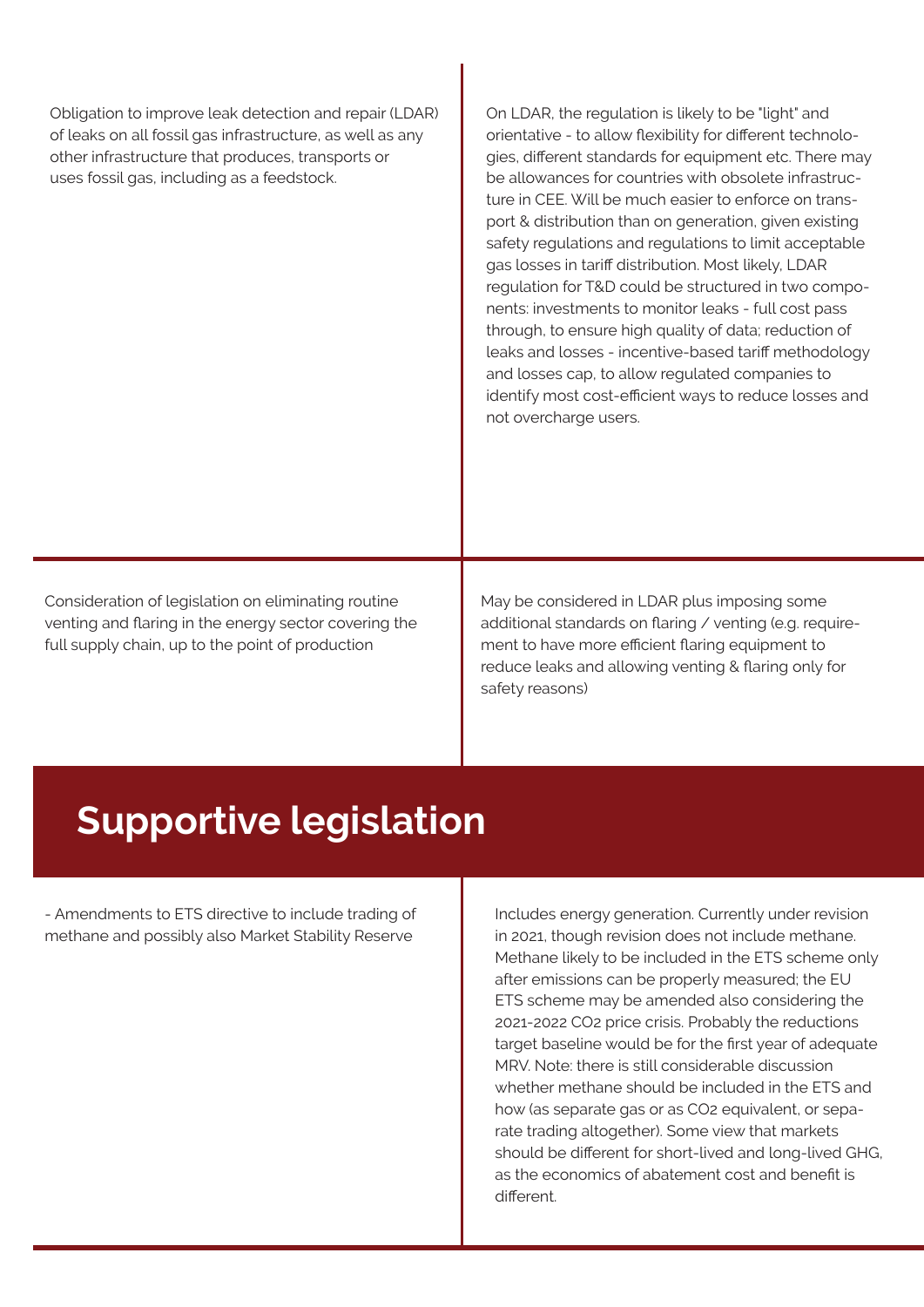| Q4 2021 draft;<br>Q1 2023 in force                                 | Production of oil and gas - new unit to enforce<br>LDAR, could be envisaged inside energy regula-<br>tor ANRE. Transmission and distribution: ANRE.<br>Needs changes to tariff of transport and distribu-<br>tion to include in regulated asset base LDAR.<br>Needs coordination with ACER and other regula-<br>tors inside CEER to harmonize tariff regulation | Production: 3-5 years.<br>T&D: 2-3 years |
|--------------------------------------------------------------------|-----------------------------------------------------------------------------------------------------------------------------------------------------------------------------------------------------------------------------------------------------------------------------------------------------------------------------------------------------------------|------------------------------------------|
| Included in draft<br>regulation in Q4 2021                         | Not particularly relevant (flaring already low;<br>possibly venting)                                                                                                                                                                                                                                                                                            | 2-3 years                                |
|                                                                    |                                                                                                                                                                                                                                                                                                                                                                 |                                          |
| Most likely, revision to<br>include methane will<br>be beyond 2023 | Amendment to Government Decision<br>780/2006 revised                                                                                                                                                                                                                                                                                                            | after 2025                               |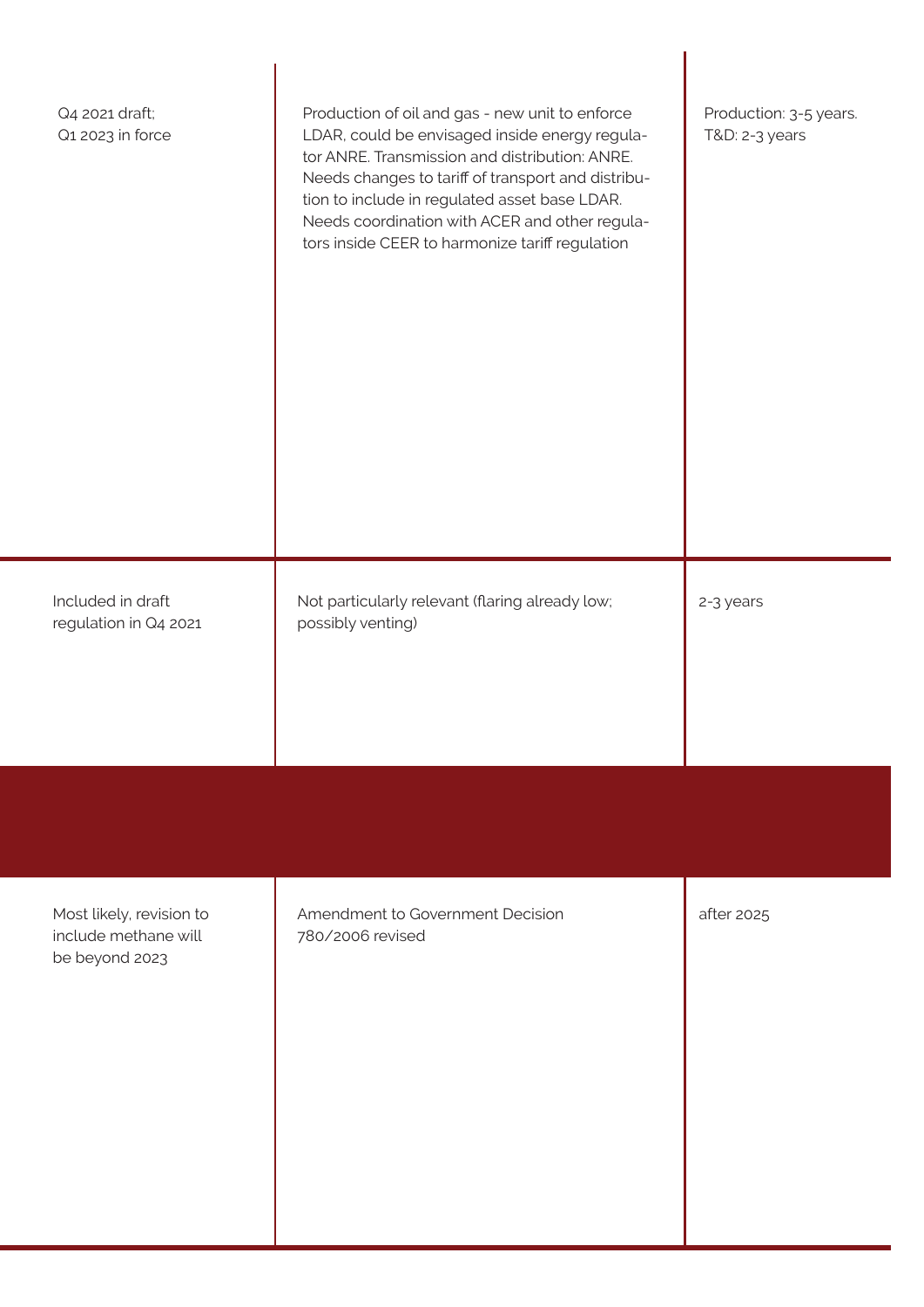| - Amendments to the Effort Sharing Regulation                      | The "non-ETS" instrument, does not cover energy<br>generation (focuses mostly in sectors where an<br>ETS-type of market is more difficult to organize;<br>basically mandates member states to reduce GHG by<br>certain levels, depending on emissions and wealth). If<br>methane is in the end not included in the ETS, it will<br>probably be addressed here. Currently under revision<br>in 2021. Unike ETS, ESR also includes non-CO2 GHG<br>(including methane). De facto, it will have an effect on<br>methane only after emissions can be properly mea-<br>sured. Probably baseline would be the first year of<br>proper monitoring |
|--------------------------------------------------------------------|-------------------------------------------------------------------------------------------------------------------------------------------------------------------------------------------------------------------------------------------------------------------------------------------------------------------------------------------------------------------------------------------------------------------------------------------------------------------------------------------------------------------------------------------------------------------------------------------------------------------------------------------|
| Amendments to Industrial Emissions Directive                       | Currently, IED is the main EU instrument to deal with<br>emissions of pollutants in industry and deals with<br>environmental permitting considering the environ-<br>mental performance of the plant; emission limits<br>based on BAT; environmental inspections; but also<br>allows flexibility. Amending IED to include additional<br>methane emitters and providing BAT may be essen-<br>tial, and especially so if methane will be difficult to<br>include in ETS; it can also deal with second-level<br>pollution (e.g. ozone derived from methane).                                                                                  |
| - E-PRTR amendments                                                | The European Pollutant Release and Transfer Register<br>is the database for environmental data from industrial<br>facilities across EU. Must be amended to include<br>methane. The revision would be connected to the IED<br>amendments (in oil and gas, E-PRTR would cover the<br>same industrial emitters)                                                                                                                                                                                                                                                                                                                              |
| - National Emission Reduction Commitments Directive<br>(2016/2824) | Possible revision to include methane                                                                                                                                                                                                                                                                                                                                                                                                                                                                                                                                                                                                      |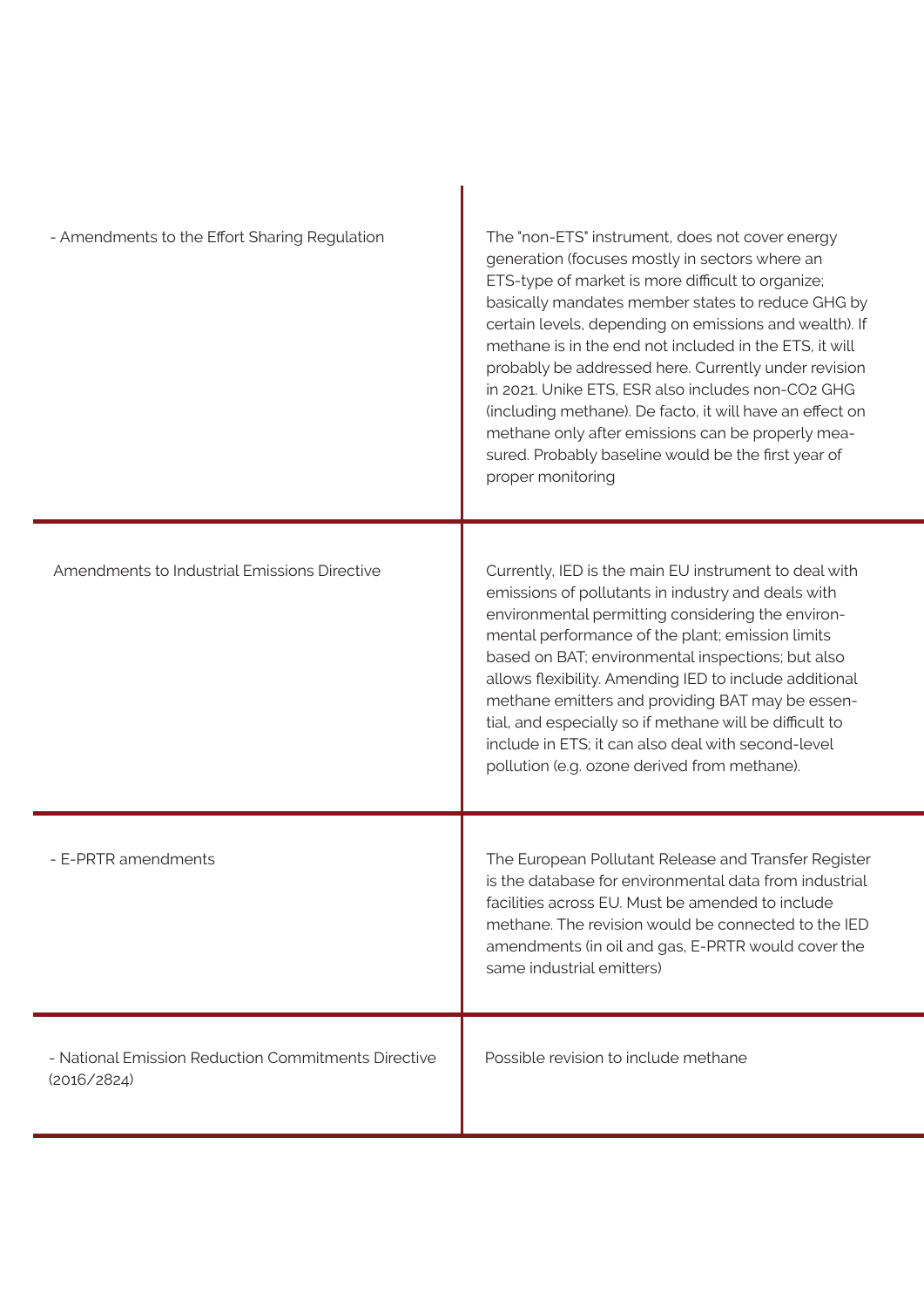| Same               | Regulation applicable directly                                                                                                        | after 2025    |
|--------------------|---------------------------------------------------------------------------------------------------------------------------------------|---------------|
| Possibly 2023      | Amendments to Law 278/2013 revised                                                                                                    | Possibly 2024 |
| Possibly 2022-2023 | Though applicable immediately (regulation),<br>ANPM is responsible and would need additional<br>capacity for the additional reporting | 2024          |
| 2025-2026          |                                                                                                                                       | 2027          |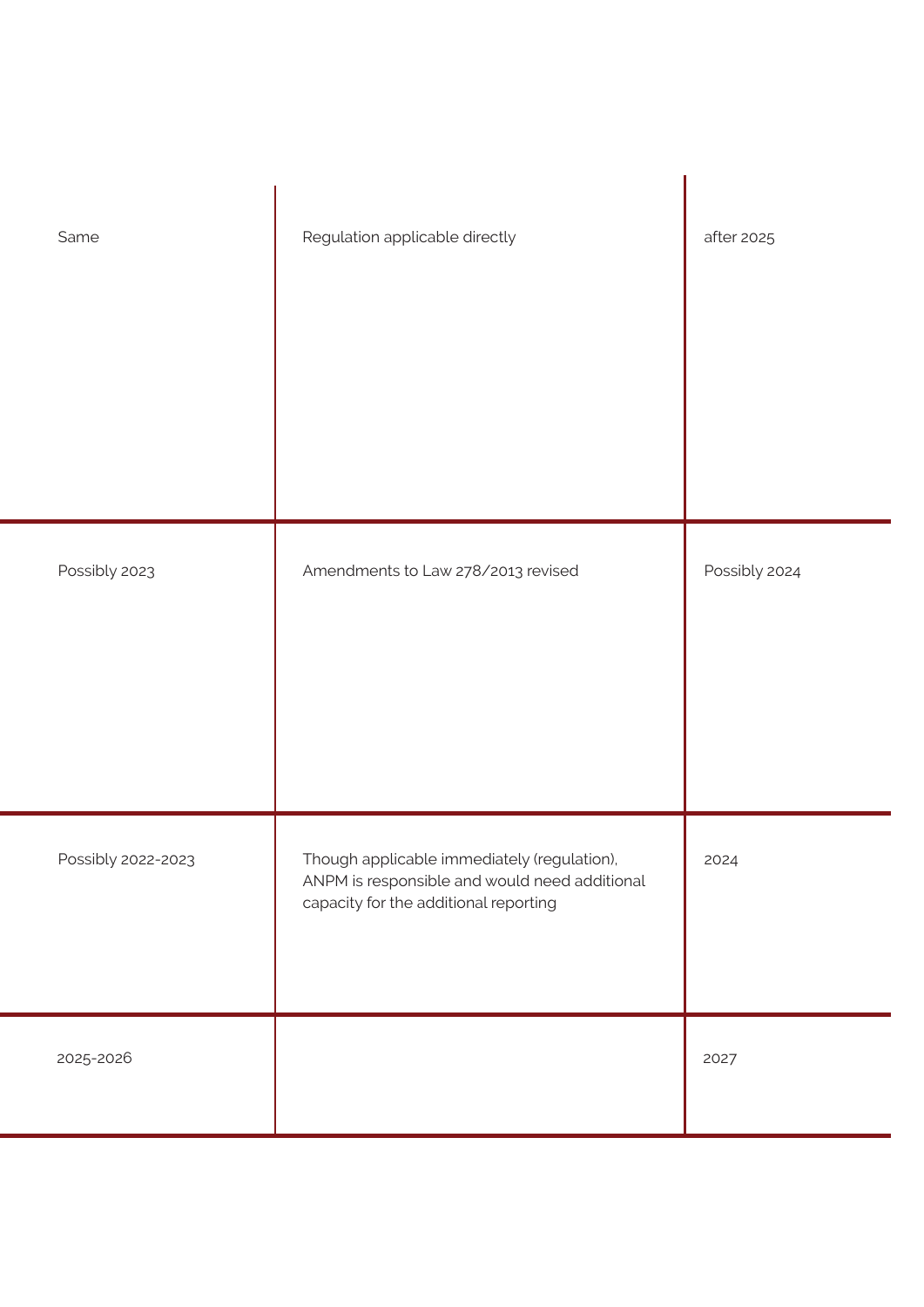## **Annex II**

#### **Country examples of regulations for MRV / LDAR (summary of legislation)**

**Norway** is generally considered a global leader in the regulation of methane emissions across the supply chain and indeed the methane emission intensity of Norwegian gas is just about 0.2% (about 30% of the estimated average for the gas consumed in the EU). However, the Norwegian regulatory model cannot be easily replicated elsewhere. Virtually all Norwegian oil and gas production is offshore; the largest player, Equinor, is majority state-owned; there are but few players in the sector, so equipment is relatively similar across the industry; and regulations are prepared and updated in a continuous collaboration between the industry and the government, which requires trust and competence on both sides. Specific regulatory measures on MRV and LDAR also need to be understood in the broader legislative context, as it creates additional incentives for the government and industry to properly measure and mitigate methane emissions. The broader legislation includes:

- reinjection or utilization of the associated gas is required to get the initial approvals of the development and operation plans of the companies

- there is ban on routine flaring and venting since 1970 (except for safety and the vented gas needs to be quantified); and

- methane emissions are taxed, based on EU ETS price + a top-up amount for leaks, and a tax on vented gas. The GHG tax, which is paid to the Norwegian Petroleum Directorate, is calculated based on the relative GHG impact of methane vs CO2, so it provides a right incentive for companies to internalize costs and mitigate emissions in cost-effective ways.

The main regulatory framework concerning specifically MRV and LDAR consists of:

- Legislative act M-107/2014, by which all operators are required to submit an annual report to the Norwegian Environment Agency, which comprises air emissions including methane. The document covers all operations in the production and supply chain of oil and gas, as defined by the Petroleum Act, and provides detailed, clear explanations on how the data needs to be reported, and the operator also needs to describe in the report the types of activities, variations of emissions, measures undertaken to reduce emissions etc. Data needs also to be reported in an online database which is publicly available as open data.

- To ensure consistency of data, Guideline 044 and subsequent annexes provide details on how the emissions should be measured or formulae to calculate based on equipment specifics. It should be noted that not even in Norway can all emissions be directly quantified for all emission sources and some estimates must be relied on, but the focus is as much as possible on specific emission factors and estimation methods instead of generic ones. The Guidelines is a broader reporting framework, concerning not only methane emissions, but a comprehensive template of reporting of all pollutants from the industry, from chemicals used in gas extraction and treatment to discharge of used water. Very importantly, the Guidelines are prepared by Norwegian Oil and Gas Association (NOROG) in collaboration with the authorities and are reviewed and updated as the technology evolves, the initiative coming from the industry. E.g., a new amendment in January 2022 comprises a standard for OGI inspections, providing detailed advice for the industry, from planning of the scanning to how to operate cameras to ensure accuracy of data.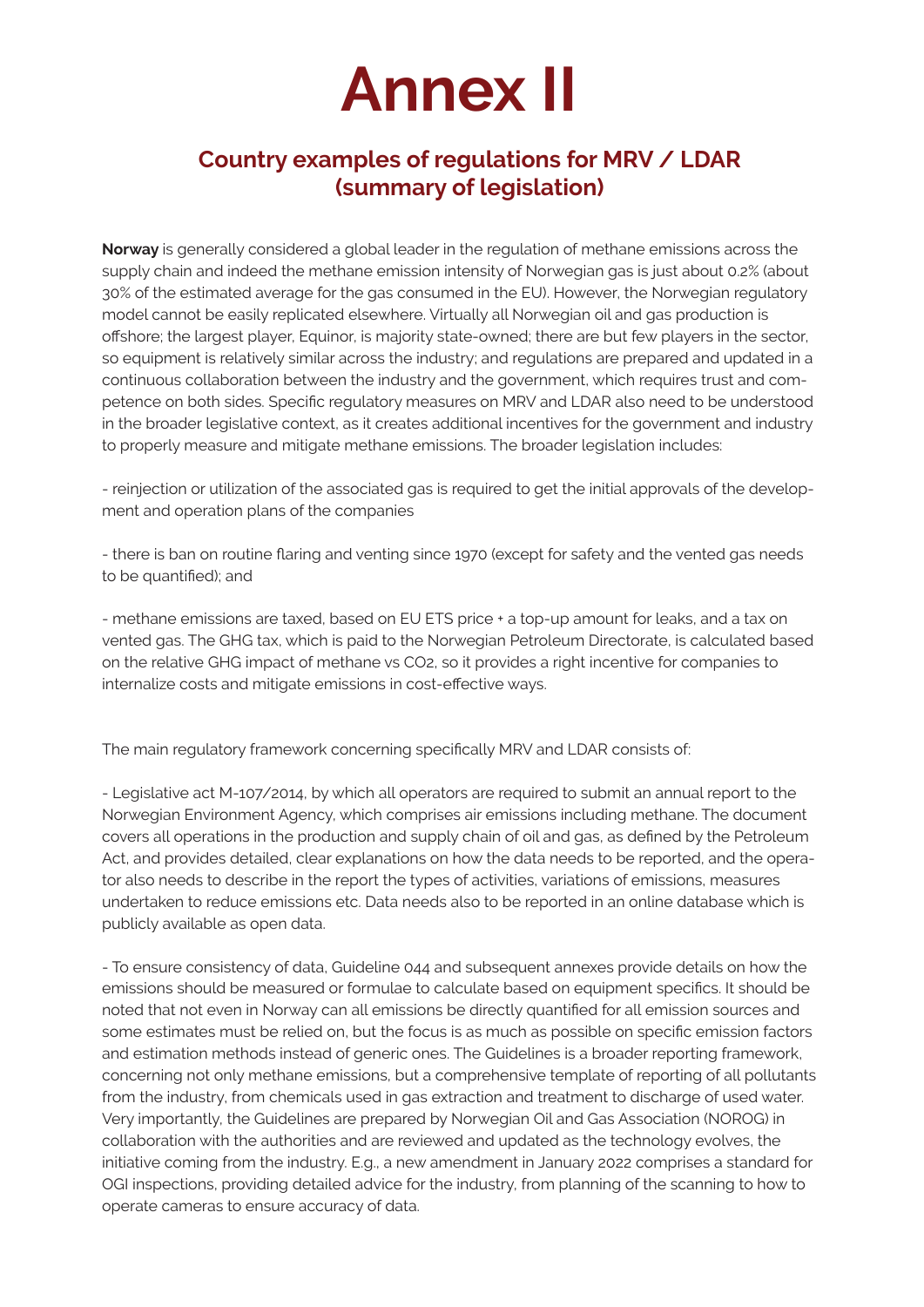- LDAR is relatively superficially addressed by regulations – as there is no need for it. The regulatory focus is on adequate measuring and reporting of methane emissions; coupled with taxation of methane emissions, companies will have incentives to implement mitigation measures that are cost-effective without stringent regulatory requirements to do so.

As mentioned, the specific regulations on MRV are a result of a collaborative effort of the industry and Norwegian authorities – this requires reciprocal trust and high capacity in the public sector authorities, such as the Norwegian Environmental Agency (NEA) or the Norwegian Petroleum Directorate. Internationally, Norway is able to report its emissions inventory at very high standards, a combination of Tiers 2 and 3 of UNFCCC and NEA undertook a 2-year study in 2016 with a consultancy, in cooperation with the industry, to further refine and detail the breakdowns of emissions by sources; the new information fed into revisions of the reporting by companies according to Guideline 044, as new emission sources were identified and facility-specific quantification methods could be refined. The study also considered small leaks recommending their quantification as a small mark-up on top of the overall quantification of the emission estimates. It also assessed emission abatement opportunities and best available techniques to reduce methane emissions, estimating reduction potential at 10% from existing installations.

**Canada's** approach to methane emissions is substantially different in scope from the Norwegian model because there is no carbon taxation functioning as in Norway and because the regulation of oil and gas operations is split between federal and provincial governments. Before 2018, methane emissions were regulated mostly at provincial level, e.g. through safety and waste prevention measures. Canada's national GHG inventory was also based on periodic emission studies which were based on equipment inventories, production accounting data, general or specific emission factors, and frequency and duration of emitting activities. There is widespread agreement among Canadian decision-makers and stakeholders that the approach likely underestimated emissions as not all sources were taken into account.

Since 2016-2018, there has been increased ambition in regulating methane emissions and the stakes are even higher after COP26, with a substantial revision planned to reach newly-committed targets (75% reduction by 2030). Thus, in 2016 the Government of Canada committed to reduce by 2025 methane emissions from the oil and gas industry by 40 to 45% compared to 2012. By 2018, Canada adopted a national legislative and regulatory package to reduce methane emissions in the entire chain of oil and gas, including the initiation of investment funding programs such as the Emissions Reduction Fund; provincial regulations followed suit. Canadian methane rules include inventories of emitting components at upstream facilities; reports on volumes of gas vented, destroyed, and delivered off-site; and results of leak detection and repair (LDAR) inspections and monitoring. For federal-province policy coordination, equivalency agreements were signed by 2020 between the federal government and the governments of the main 3 provinces with oil and gas industry - British Columbia, Alberta and Saskatchewan. These allow region-specific approaches to methane mitigation considering the differences in industry profiles across the provinces, while ensuring comparable environmental outcomes for national reporting; it also minimizes regulatory duplication and provincial regulations can replace federal regulations for up to 5 years.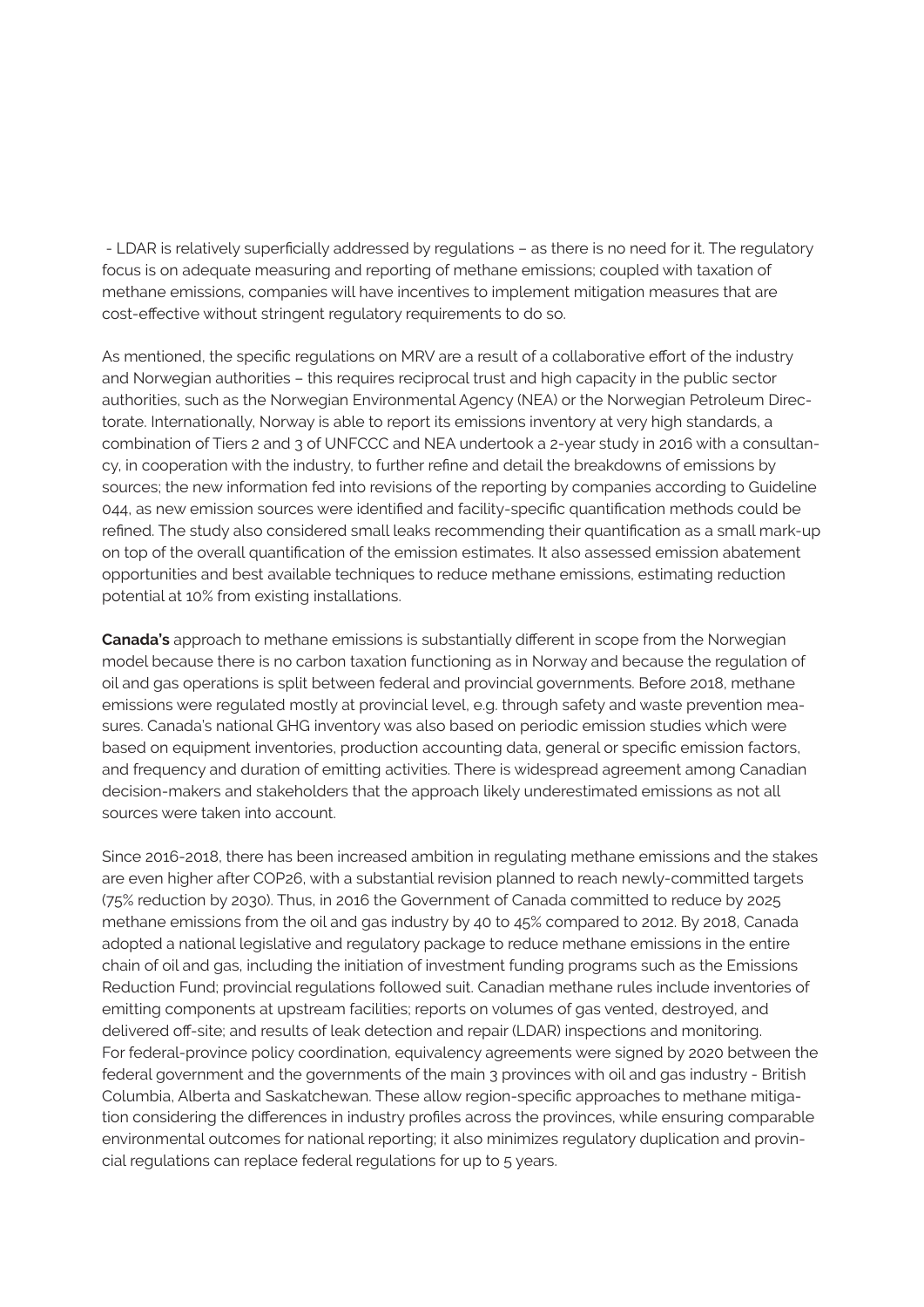Federal methane regulations of 2018 apply to up- and midstream oil and gas facilities – there is no specific regulation for the reduction of methane emissions from distribution, which are partly covered in the existing safety and operational efficiency regulations of distribution grids, though the discussion may be reopened. The focus of the regulation is to prioritize large facilities with substantial risk of emissions – facilities producing or processing over 60,000 m3 of gas, compressors, and certain fracking operations. Emissions covered by the regulation concern leaks and venting (production, pneumatic devices, compressors etc.). There are emission limits and requirements for the industry to inspect and repair equipment to reduce emissions where the limits are exceeded. The regulation allows flexibility to companies concerning technical solutions and stimulates innovation; the assumption is that mitigation efforts are cost effective in most cases.

A summary of main provisions in provincial regulations is listed below:

- Alberta (2018): control measures to reduce fugitive and venting emissions from the upstream. Control measures are more strict than federal regulations for new facilities starting in 2022; for pneumatic controllers and introduce specific requirements for certain types of equipment; it is less strict than the federal regulation on the leak detection frequency and slightly more lax on venting.

- On LDAR, Alberta has different requirements for different types of facilities (e.g. gas plants and compressor stations conduct surveys three times a year). The regulation defines accepted methods for surveys (e.g. gas-imaging cameras), yet also allows for the use of equally capable equipment. It regulates the type of equipment that must be surveyed, personnel training requirements, and reporting and repair directives. LDAR protocols may be a part of a fugitive emissions management plan. On abandoned wells, Alberta implements an upstream oil and gas liability management system, providing a loan for the Orphan Well Association to speed up work on legacy sites which decommission such wells. The loan will be repaid by the industry through an existing orphan fund levy. This regulator has also recently launched a Site Rehabilitation Program to provide grants to oilfield service contractors to perform well, pipeline, and oil and gas site reclamation work.

- British Columbia (2018): more strict control measures for facilities beginning in 2021, most requirements for existing facilities applicable starting from 2022. More extensive coverage of facilities than the federal government regulation, lower leak detection frequency, slightly more lax on venting. It requires operators to check each well for surface casing vents, at key moments in well development and as part of routine maintenance. If vents are discovered, operators must notify the regulator and eliminate the hazard. If gas migration is discovered, the operator must notify the regulator and submit a risk assessment. It also requires a fugitive emissions management programme, based on the Fugitive Emissions Management Guideline.

- Saskatchewan (2019): company-level GHG emissions intensity limits to venting and flaring emissions, limits vary depending on year, location, facility type. The allowed emissions intensity declines from 2020 to 2025, after which it remains constant until 2030. Mandatory LDAR for certain gas facilities; enhanced measurements and quantification of emissions.

There is funding available at federal and provincial level for investments in research, innovation and implementation of emission-reducing projects.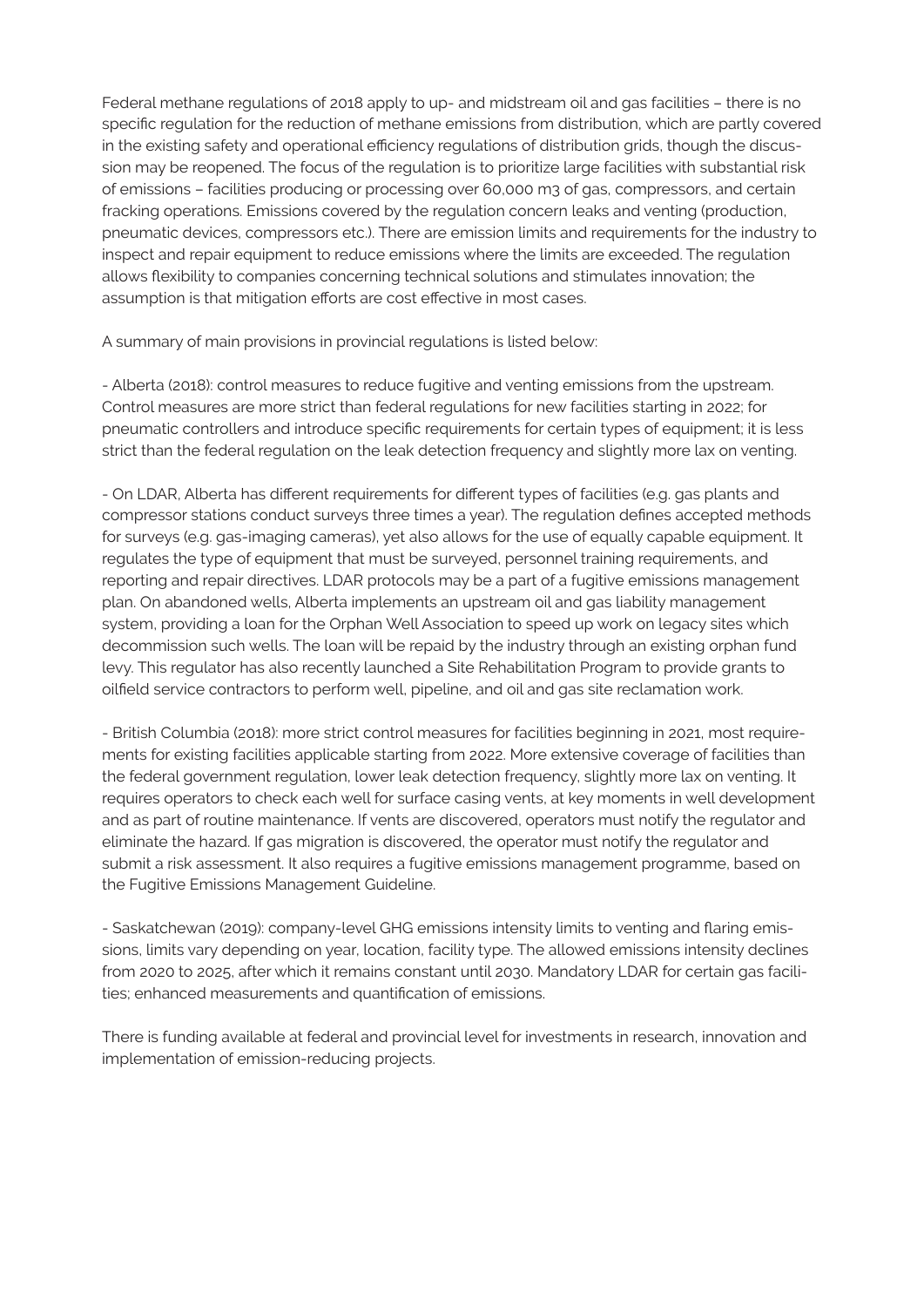In the **US**, the methane regulation at federal level is complicated by the very different approaches to climate change policies of successive federal administrations (e.g. Obama's introduction of methane regulations in 2016, Trump's decisions in 2016-2020 to weaken EPA, the rules on methane and to exempt transport and storage from methane regulations in 2020, then Biden's reversal of policy in June 2021 canceling amendments under the Trump administration). There is still certain confusion on the applicability of various regulations; several litigations ongoing in courts will likely be consequential on EPA's roles and capacities on the matter.

However, some US states such as California have very progressive legislation concerning the reduction of methane emissions. The regulatory package on oil and gas methane regulation (2017) covers the reduction of fugitive and vented emissions from new and existing oil and gas facilities in the upstream and midstream (production, processing, storage, transmission). The regulation imposes standards for main types of equipment, introduces mandatory LDAR provisions and requires facilities above certain emission thresholds to install vapor collection. There is a phased introduction of best practices management plan and a technical assessment of control equipment by 2019, with follow-up controls for emissions by 2020.

On Leak Detection and Repair (LDAR), daily audio/visual inspections and quarterly leak measurements of various components on the oil and gas production and transmission chain are required, as well as daily or continuous leak monitoring at injection/withdrawal wellheads. The operators must submit monitoring plans for approval to the authority in charge (California Air Resources Board, a part of the environment authority). Leaky compressors must either be replaced with lower-emission equipment or leaked gas must be collected.

Companies are required to submit annual reports comprising detailed information on facilities, equipment, tests, LDAR results, monitoring of storage, annual concentrations or flow rates for compressors and pneumatics. The regulation is expected to have a budget impact of 27.3 mn USD (considering also the gas savings), with emission savings estimated at more than 1.4 million MT of CO2 equivalent per year, using a 20 year Global Warming Potential for methane.

**Mexico** (Guidelines for the prevention and comprehensive control of methane emissions from the hydrocarbons sector) - apply to new and existing sources, and Mexico has facilities in all segments of the value chain. The focus is on mandating the reduction of facility-level emissions. Facilities are required to prepare a Program for Prevention and Integrated Control of Methane Emissions (PPCIEM). Facilities must first identify all sources of methane and calculate an emissions baseline (within the last 5 years). Companies must then set an emissions reduction goal for their existing facilities; new facilities must maintain their baseline emissions. All facilities establish an implementation schedule for mitigation measures similar or superior to certain benchmarks explicit in the law. The regulation includes emissions control measures, including technology (better equipment) and operational improvements (reducing emissions from pipelines). Companies must prepare quarterly Leak Detection and Repair programs.

Existing facilities must complete mitigation actions in 6 years and demonstrate annual progress towards their goal. Facilities must maintain records related to methane emitting components and activities for 5 years.

Mexico requires companies to contract annually the services of an authorized third party to verify the fulfillment of the related LDAR program. All compliance submissions must then be submitted to the regulator following review by an authorized third party. Third-party verifiers will be a multidisciplinary group with experience on emissions reductions, including know-how on the management of such programs, familiarity with oil and gas projects, and emissions quantification skills.